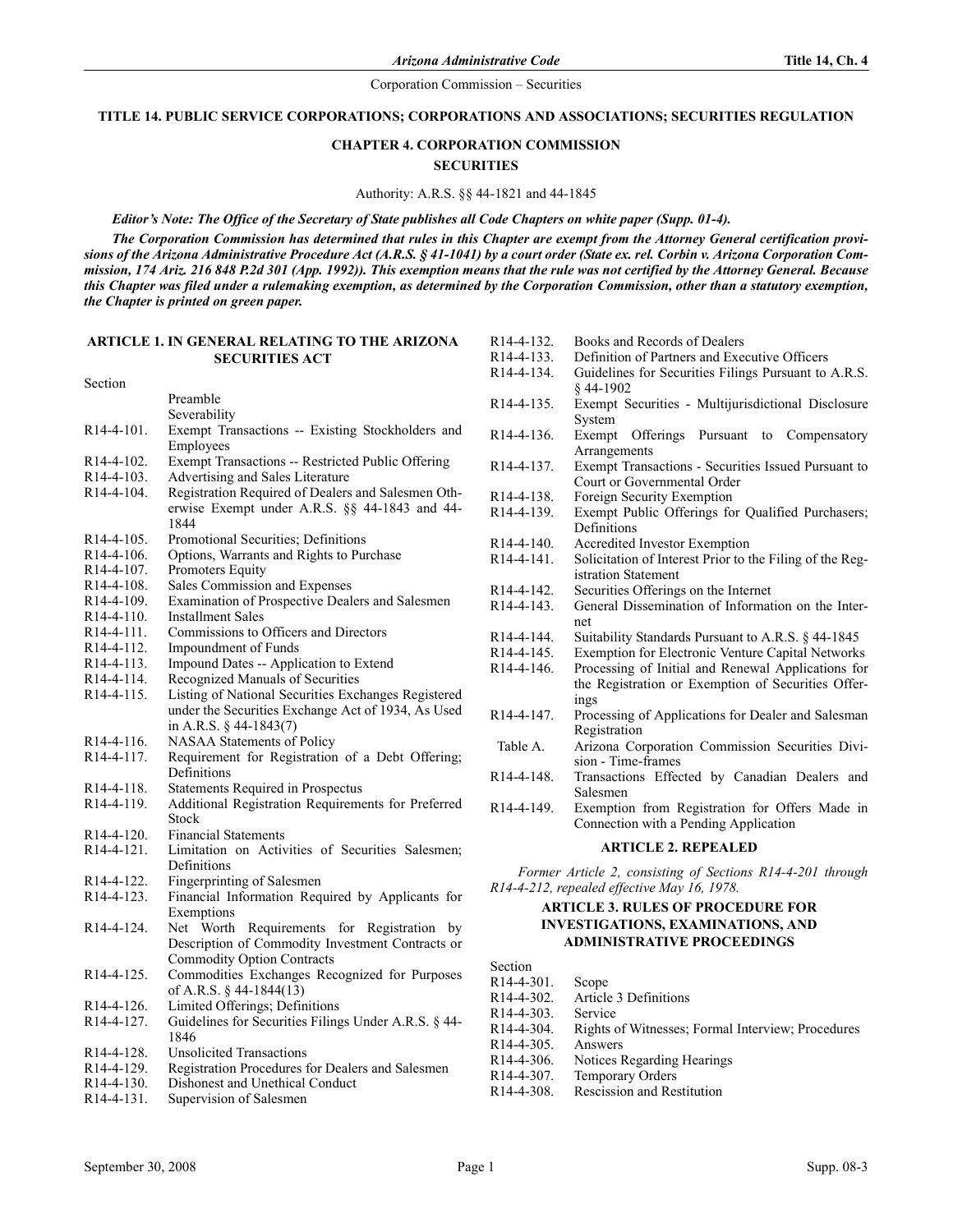# ARTICLE 1. IN GENERAL RELATING TO THE ARIZONA SECURITIES ACT

Preamble: The following rules are hereby adopted by the Arizona Corporation Commission by the authority granted it of Chapter 12, Article 3, Section 44-1821, A.R.S. Such rules supersede all rules heretofore adopted, and from this date shall be generally applicable to the administration of the Securities Act, and the procedure and practice before the Commission, but the Commission may at any time abrogate the application of any particular rule in any specific instance where the Commission may deem it advisable for equitable administration of the law.

The definitions set forth in A.R.S. § 44-1801 shall apply to these rules in the same respect as they apply to the Security Act.

All applicants seeking to register securities by qualification, or who seek exemptions pursuant to A.R.S. §§ 44-1845 or 44- 1846 or who seek registration as a dealer or salesman shall comply with the following rules.

Severability: If any provision of these rules be held invalid, such invalidity shall not affect other provisions which can be given effect without the invalid provision and to this end the provisions of these rules are declared to be severable.

# **Historical Note**

Former Order S-0; Amended effective July 18, 1985 (Supp. 85-4).

## R14-4-101. Exempt Transactions -- Existing Stockholders and Employees

- A. An offering of securities within or from Arizona that is exclusively to bona fide employees or existing security holders of the issuer or a subsidiary of the issuer, or if the issuer is a subsidiary, is exclusively to the bona fide employees or existing security holders of the issuer and/or its parent, is added to the class of transactions exempt under A.R.S. § 44-1844. An issuer relying on this Section shall comply with all of the following conditions:
	- 1. The aggregate amount of all offerings made by an issuer under this exemption within or from Arizona shall not exceed \$500,000.
	- 2. The issuer shall pay no commission or remuneration of any kind, other than transfer agent's fees, directly or indirectly, to any person in connection with the distribution or sale of such securities.
	- 3. At least 10 business days before the offering is made, the issuer shall file with the Commission a verified statement of the details and purposes of the offering and the financial condition of the issuer. The issuer shall not make any material change in the details of the offering without the Commission's consent.
	- The issuer shall obtain Commission approval of any subscription contract calling for deferred payments.
	- 5. An issuer that is not domiciled in Arizona or is not incorporated under the laws of this state shall file a consent to service (Uniform Form U-2) with the verified statement prescribed in subsection (A)(3) above.
- B. This exemption shall not apply to an offering made in connection with or integrated with an offering otherwise subject to A.R.S. §§ 44-1841 and 44-1842. This Section is not available to any issuer for any transaction or any chain of transactions that, although in technical compliance with the Section, is part of a plan or scheme to evade the registration provisions of the Securities Act of Arizona.
- C. The same issuer may file successive notices under this Section until the total amount encompassed in such filings equals \$500,000.
- D. The verified statement is not a prescribed form, but shall be executed by an authorized officer of the issuer whose signature shall be verified under oath and shall include all of the following:
	- 1. The title "Notice of Intention to Sell Securities Under A.A.C. R14-4-101."
	- 2. In the caption, the issuer's full name, the issuer's type of organization, and the state in which the issuer was organized.
	- 3. The details and purposes of the offering, including but not limited to a description of the securities to be sold, the number of units and selling price per unit, the method of offering, and the allocation of proceeds
	- 4. A statement of financial condition prepared in accordance with R14-4-123.
	- 5. A recitation of the facts clearly indicating that all conditions affecting eligibility for this exemption exist.
	- 6. A statement that the issuer has taken appropriate action to authorize the issuance of securities.
	- 7. The issuer's principal business address and mailing address if different from the principal business address.
	- 8. Below the verification of signature, the following form for acknowledgment by the Commission:
		- "Receipt of the foregoing Notice of Intention to Sell Securities is acknowledged as of the date indicated. The Commission enters no objection to the offering described therein, and such offering may be commenced \_\_\_\_\_\_\_\_\_\_\_\_\_\_\_\_\_\_,20\_\_\_.

# ARIZONA CORPORATION COMMISSION

Securities Division \_\_\_\_\_\_\_\_\_\_\_\_\_\_\_\_\_\_\_\_"

- E. Filing of notice, exhibits, and fee.
	- 1. The issuer shall file two originally executed copies of the verified statement, except that only one copy of the financial statement is required if such statement is attached to, rather than included in, the verified statement. The Commission shall acknowledge one copy of the verified statement and return it to the issuer as evidence of filing.
	- The issuer shall file one copy of any subscription form or written material describing, or to be used in connection with, the offering.
	- 3. The issuer shall file a nonrefundable fee as prescribed by A.R.S. § 44-1861(G).
- F. The Commission may deny or revoke this exemption to any issuer for the reasons listed in A.R.S. §§ 44-1921(1) through 44-1921(6). The Securities Division shall notify the issuer of such denial or revocation. Such notice shall be given by certified mail.
- G. This exemption shall be effective for one year from the date the Director acknowledges the Notice of Intention to Sell Securities.

## **Historical Note**

Former Order S-1; Amended effective May 16, 1978 (Supp. 78-3). Amended subsection (E) effective August 4, 1982 (Supp. 82-4). Amended effective July 18, 1985 (Supp. 85-4). Amended by final rulemaking at 7 A.A.R. 729, effective January 17, 2001 (Supp. 01-1).

## R14-4-102. Exempt Transactions -- Restricted Public Offering

A. An offering of securities within or from Arizona made to not more than 10 persons is added to the class of transactions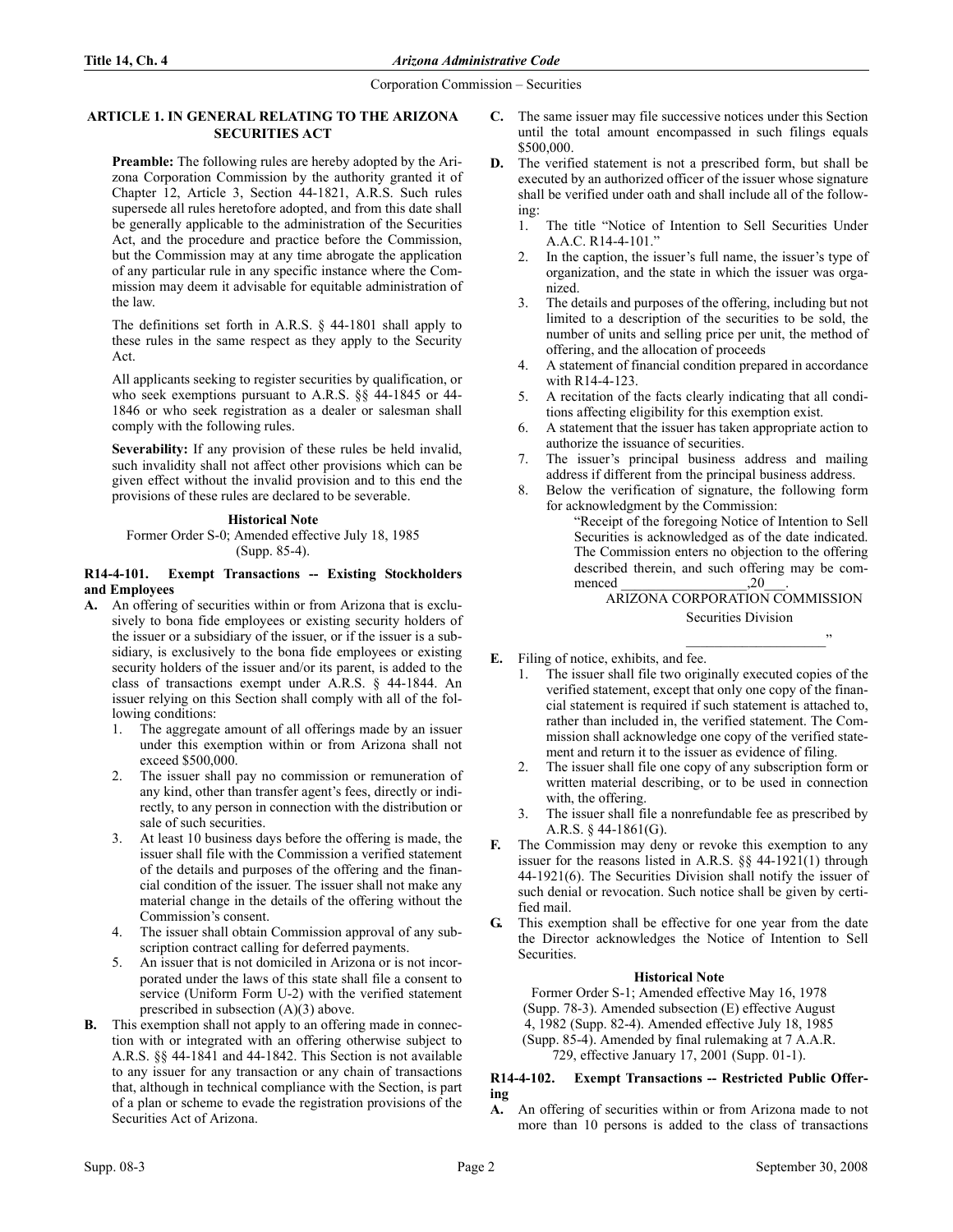exempt under A.R.S. § 44-1844. An issuer relying on this Section shall comply with all of the following conditions.

- 1. The aggregate amount of all offerings made by an issuer under this exemption within or from Arizona shall not exceed \$100,000.
- 2. The issuer shall pay no commission or remuneration of any kind, other than transfer agent's fees, directly or indirectly to any person in connection with the distribution or sale of such securities.
- 3. At least 10 business days before the offering is made, the issuer shall file with the Commission a verified statement of the details and purposes of the offering and the financial condition of the issuer. The issuer shall not make any material change in the details of the offering without the Commission's consent.
- 4. The issuer shall obtain Commission approval of any subscription contract calling for deferred payments.
- 5. An issuer that is not domiciled in Arizona or is not incorporated under the laws of this state shall file a consent to service (Uniform Form U-2) with the verified statement prescribed in subsection (A)(3) above.
- 6. The issuer and any person acting on its behalf shall reasonably believe prior to making any sale that the investment is suitable for the purchaser. For the limited purpose of this condition only, the investment is deemed suitable if it does not exceed 20% of the investor's net worth (excluding principal residence, furnishings therein, and personal automobiles).
- B. This exemption shall not apply to an offering made in connection with or integrated with an offering otherwise subject to A.R.S. §§ 44-1841 and 44-1842. This Section is not available to any issuer for any transaction or any chain of transactions that, although in technical compliance with the Section, is part of a plan or scheme to evade the registration provisions of the Securities Act of Arizona.
- C. The same issuer may file successive notices under this Section until the total amount encompassed in such filings equals \$100,000.
- D. The verified statement is not a prescribed form, but shall be executed by an authorized officer of the issuer whose signature shall be verified under oath and shall include all of the following:
	- 1. The title "Notice of Intention to Sell Securities Under A.A.C. R14-4-102."
	- 2. In the caption the issuer's full name, the issuer's type of organization, and the state in which the issuer was organized.
	- 3. The details and purposes of the offering, including but not limited to a description of the securities to be sold, the number of units and selling price per unit, the method of offering, and the allocation of proceeds.
	- 4. A statement of financial condition prepared in accordance with R14-4-123.
	- 5. A recitation of the facts clearly indicating that all conditions affecting eligibility for exemption exist
	- 6. A statement that the issuer has taken appropriate action to authorize the issuance of securities.
	- 7. The issuer's principal business address and mailing address if different from the principal business address.
	- 8. Below the verification of signature, the following form for acknowledgment by the Commission:
		- "Receipt of the foregoing Notice of Intention to Sell Securities is acknowledged as of the date indicated. The Commission enters no objection to the offering described therein, and such offering may be com-<br>menced  $\frac{20}{\sqrt{2}}$ . menced \_\_\_\_\_\_\_\_\_\_\_\_\_\_\_\_\_\_, 20\_\_\_.

# ARIZONA CORPORATION COMMISSION Securities Division

\_\_\_\_\_\_\_\_\_\_\_\_\_\_\_\_\_\_\_\_"

- E. Filing of notice, exhibits, and fee:
	- 1. The issuer shall file two originally executed copies of the verified statement, except that only one copy of the financial statement is required if such statement is attached to, rather than included in, the instrument. The Commission shall acknowledge one copy of the verified statement and return it to the issuer as evidence of filing.
	- 2. The issuer shall file one copy of any subscription form or written material describing, or to be used in connection with, the offering.
	- 3. The issuer shall file a nonrefundable fee as prescribed by A.R.S. § 44-1861(G).
- F. The Commission may deny or revoke this exemption to any issuer for the reasons listed in A.R.S.  $\S$ § 44-1921(1) through 44-1921(6). The Securities Division shall notify the issuer of such denial or revocation. Such notice shall be given by certified mail.
- G. This exemption shall be effective for one year from the date the Director acknowledges the Notice of Intention to Sell Securities.

# **Historical Note**

Former Order S-2; Amended effective May 16, 1978 (Supp. 78-3). Amended subsection (E) effective August 4, 1982 (Supp. 82-4). Amended effective July 18, 1985 (Supp. 85-4). Amended by final rulemaking at 7 A.A.R. 729, effective January 17, 2001 (Supp. 01-1).

# R14-4-103. Advertising and Sales Literature

- A. Any advertising, communication, prospectus or sales literature of any kind, published, exhibited, broadcast for radio or television, or used directly or indirectly in connection with the purchase or sale of any securities registered or subject to registration under A.R.S. §§ 44-1871 or 44-1891, shall be filed with the Commission at least three days prior to its proposed use.
- B. No advertising, communication, prospectus, or sales literature of any kind shall contain:
	- 1. Any untrue statement of material fact nor any omission to state any material fact necessary in order to make the statements made, in the light of the circumstances under which they were made, not misleading.
	- 2. Any statement or inference that the securities offered are without risk, that dividend returns are assured, or that failure or loss is not possible.
	- 3. Any comparison with alleged analogous situations, nor statistics or statements relating to the financial condition, growth or business success of other companies or the appreciation of or returns from the securities of other companies except that a statutory prospectus meeting the requirements of A.R.S. § 44-1894 may contain financial and business information concerning subsidiaries or affiliates and statistics or statements concerning an issuer's competitive position in its industry.
- C. Any advertising, communication, prospectus, or sales literature of any kind shall contain:
	- 1. The name of the issuer and of the person circulating or publishing the same.
	- 2. A statement showing the connection between the issuer or dealer and every person whose name is used or from whom quotations are made.
	- 3. A statement clearly indicating the source and authority of all reports, statements, or claims used in whole or in part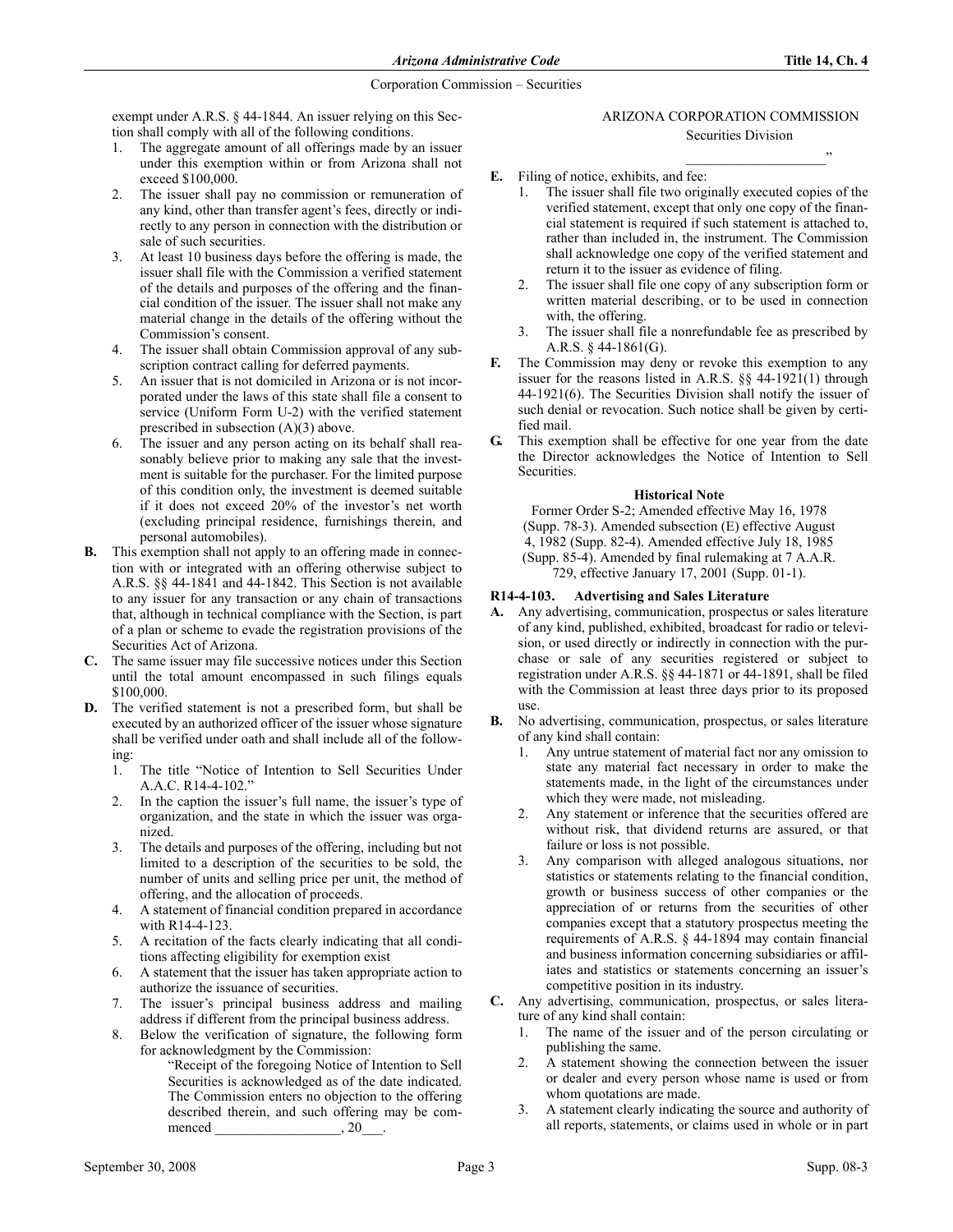or in any manner referred to therein relating to oil, gas or mineral occurrence, or production potentials of any kind.

- 4. Other than in a statutory prospectus meeting the requirements of A.R.S. § 44-1894, substantially the following legend: "THIS IS NEITHER AN OFFER TO SELL NOR A SOLICITATION OF AN OFFER TO BUY THE SECURITIES DESCRIBED HEREIN. THE OFFERING IS MADE ONLY BY THE PROSPECTUS." If printed, the legend shall appear on the face of the advertisement, communication, prospectus, or sales literature in type as large as that used generally in the body thereof.
- D. The body of all printed advertisements, communications, prospectuses or sales literature shall be in Roman type at least as large as 10-point modern type. However, to the extent necessary for convenient presentation, financial statements and other statistical or tabular data and the notes thereto may be in Roman type at least as large as 8-point modern type. All type shall be leaded at least 2 points.
- E. No advertising, communication, prospectus or sales literature of any kind shall be published in the same issue of a newspaper, magazine or other periodical on the same page as or on a page opposite to, nor be broadcast from or on the same radio station or television channel, immediately before or immediately after a separate advertisement or communication of or concerning the issuer that is unrelated to the sale of its goods or services but is related to the financial condition, growth or business success of the issuer or other companies.
- F. The full text of any report, statement or claim relating to oil, gas, or mineral occurrence, or production potentials, used in whole or in part or in any manner referred to in any advertising, communication, prospectus or sales literature of any kind, shall be filed with the Commission at least three days prior to its proposed use.
- G. Oral statements made by salesmen or other persons in connection with the purchase or sale of a security registered or subject to registration under A.R.S. §§ 44-1871 or 44-1891, supplementing, interpreting or explaining any advertising, communication, prospectus or sales literature are subject to all applicable provisions of this rule and no person shall make any statement contrary to the provisions hereof.
- H. No advertising, communication, prospectus, or sales literature not filed with the Commission shall be used, nor shall any advertising, communication, prospectus, or sales literature filed with the Commission be used after entry of an Order by the Commission prohibiting its use.
- The provisions of subsections  $(A)$  through  $(H)$  of this rule shall not apply to advertising, communication, prospectus or sales literature of any kind, published, exhibited, or broadcast for radio or television, meeting the requirements of the Securities and Exchange Commission Rule 156 [17 CFR 230.156] relating to advertising and sales literature used in the sale of investment company shares registered pursuant to the Investment Company Act of 1940.

## **Historical Note**

Former Order S-3; Amended effective August 4, 1982 (Supp. 82-4). Amended subsection (I) effective July 18, 1985 (Supp. 85-4).

# R14-4-104. Registration Required of Dealers and Salesmen Otherwise Exempt under A.R.S. §§ 44-1843 and 44-1844

Notwithstanding A.R.S. §§ 44-1843 and 44-1844, a dealer or salesman shall register under A.R.S. Title 44, Chapter 12, Article 9 before engaging in transactions in any of the following:

Securities exempt from registration under A.R.S. § 44- $1843(A)(1)$ , except a dealer or salesman shall not be required to register before engaging in transactions in securities issued or guaranteed by the United States.

- 2. Securities exempt from registration under A.R.S. § 44-  $1843(A)(7)$ . However, a dealer or salesman shall not be required to register before engaging in transactions directed to existing securities holders, to employees of the issuer, or to employees of a wholly owned subsidiary of the issuer if the subsidiary was not created to avoid the registration provisions of the Securities Act, and in which either of the following apply:
	- a. The offering is made by the issuer.
	- b. The offering is made by a dealer or salesman acting without compensation, other than a reasonable standby charge authorized under the distribution agreement concerning any remaining balance of the offering not purchased or subscribed by existing securities holders or employees of the issuer or its wholly owned subsidiary.
- 3. Securities exempt from registration under A.R.S. § 44-  $1843(A)(9)$ .
- 4. Securities transactions exempt from registration under A.R.S. § 44-1844(A)(1), R14-4-126(E), or R14-4-126(F) if the dealer or salesman is engaged principally and primarily in the business of making a series of private offerings. For the purposes of this Section, "series" means in excess of four private offerings within, from, or outside Arizona in any consecutive 12-month period.
- 5. Securities transactions exempt from registration under A.R.S. § 44-1844(A)(4) if the dealer or salesman receives compensation or engages or offers to engage in repeated or successive transactions of a similar character. "Repeated or successive transactions of similar character" include transactions that occur sufficiently close in time to reasonably indicate continuity or association, whether the transactions are made on behalf of one or more securities owners, and whether the securities are of the same or different issuers.
- 6. Securities transactions exempt from registration under A.R.S. § 44-1844(A)(11).
- 7. Securities transactions exempt from registration under A.R.S. § 44-1844(A)(18).

# **Historical Note**

Former Order S-4; Amended effective August 20, 1976 (Supp. 76-4). Amended effective June 15, 1978.

Amended as an emergency pursuant to A.R.S. § 41-1003, valid for only 90 days, to postpone effective date until July 17, 1978 (Supp. 78-3). Amended effective July 14, 1978 to postpone effective date until November 1, 1978 (Supp. 78-4). Amended paragraph (3) effective August 4, 1982 (Supp. 82-4). Amended effective July 18, 1985 (Supp. 85-4). Amended effective May 18, 1990 (Supp. 90-2). Citations to A.R.S. §§ 44-1843 and 44-1844 corrected to refer to subsection (A) (Supp. 00-1). Amended by final rulemaking at 6 A.A.R. 4498, effective November 7, 2000 (Supp. 00-4).

## R14-4-105. Promotional Securities; Definitions

- A. Promotional securities, held by promoters of a promotional stage corporation that proposes to make a public offering of its securities pursuant to A.R.S. Title 44, Chapter 12, Article 7, except pursuant to A.R.S. § 44-1901, shall be subject to a restrictive sales agreement in accordance with the provisions of this Section.
- B. As used in this Section, the following terms have the meaning indicated.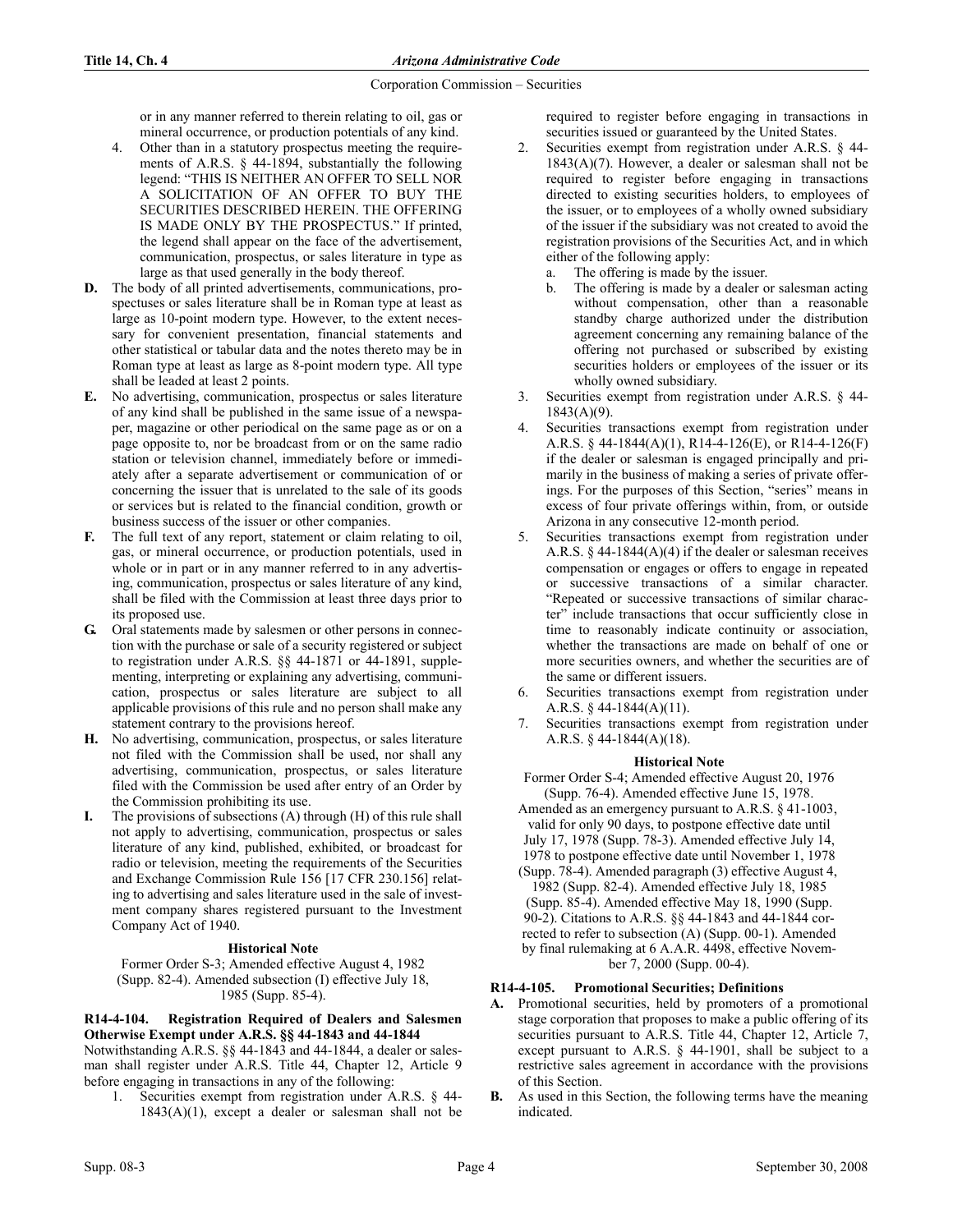- 1. "Consideration" includes cash, services rendered, and tangible or intangible property.
- 2. "Earnings per share" means fully diluted earnings computed in accordance with generally accepted accounting principles.
- 3. "Promoters" means any person who meets any one of the following conditions. Promoter does not include an unaffiliated institutional investor or a person who receives either securities or proceeds solely as underwriting compensation and who is not a promoter under subsection  $(B)(3)(a)$ ,  $(c)$ ,  $(d)$ , or  $(e)$ .
	- a. Alone or in conjunction with one or more persons, directly or indirectly, founded, organized, or controls the issuer;
	- b. Directly or indirectly receives, as consideration for service and property rendered, 5% or more of any class of the issuer's equity securities or 5% or more of the proceeds from the sale of any class of the issuer's equity securities;
	- c. Is an officer, or director of the issuer;
	- d. Directly or indirectly, legally or beneficially owns 10% or more of the issuer's outstanding shares before or immediately following the public offering;
	- e. Directly or indirectly, through one or more intermediaries, controls or is controlled by, or is under common control with, a promoter as defined in subsections  $(B)(3)(a)$  through  $(d)$ .
- 4. "Promotional stage corporation" means a corporation that has no public market for its shares and has no significant earnings.
- 5. "Promotional securities" means securities issued to a promoter, at any time during the three-year period prior to the proposed public offering date, that meet the conditions of subsection (C). Promotional securities shall be limited to common stock unless securities other than common stock were issued for the primary purpose of evading this Section.
- 6. "Public market" means a public place of exchange where securities are bought and sold, directly or through intermediaries. Public market excludes "thin markets" that do not result in reliable prices. To determine if the securities trade in a public market, the Commission may consider the market history, the public trading volume, the spread between the bid and asked prices, the number of market makers, the public float, the pricing formula, the marketplace in which the securities trade, the length of time the securities have been traded in that marketplace, and other relevant factors.
- 7. "Restrictive sales agreement" means an agreement between a promotional stage corporation and a promoter, for the benefit of the shareholders of the corporation, entered into prior to the proposed public offering of the promotional stage corporation's securities, subjecting the promotional securities to a sales restriction for up to three years following the proposed public offering and including the terms contained in subsection (H). As a condition of registration, the issuer shall submit the agreement to the Commission for review.
- 8. "Significant earnings" means earnings per share, based upon the issuer's shares outstanding immediately before the proposed public offering, of at least one of the following. Such test shall not be deemed the exclusive test for the determination of "significant earnings."
	- a. 5% of the public offering price per common share for the prior fiscal year, or the period of the issuer's existence if less than one fiscal year;
- b. 4% of the public offering price per common share for each of the prior two fiscal years; or
- c. 3% of the public offering price per common share for each of the prior three fiscal years.
- 9. "Unaffiliated institutional investor" means any unaffiliated bank; investment company registered under the Investment Company Act of 1940, 15 U.S.C. 80a-1 to 80a-64 (1994), as amended; business development company as defined in Section  $2(a)(48)$  of the Investment Company Act of 1940, 15 U.S.C. 80a-2(a)(48) (1994 & Supp. II 1996), incorporated by reference; small business investment company licensed by the U.S. Small Business Administration under Section 301 of the Small Business Investment Act of 1958, 15 U.S.C. 681 (1994), as amended; employee benefit plan within the meaning of Title I of the Employee Retirement Income Security Act of 1974, 29 U.S.C. 1002(3) (1994), incorporated by reference; insurance company; private business development company as defined in Section 202(a)(22) of the Investment Advisers Act of 1940, 15 U.S.C. 80b-2(a)(22) (1994), incorporated by reference; or comparable business entity engaged as a substantial part of its business in the purchase and sale of securities and that owns less than 20% of the securities to be outstanding at the completion of the proposed public offering. Copies of documents incorporated by reference do not contain any later amendments or editions, are on file in the Office of the Secretary of State, and are available from the Securities Division of the Corporation Commission and from the Superintendent of Documents, Government Printing Office, Washington, D.C. 20402.
- C. Securities that are issued to promoters for consideration valued at less than the following percentages of the proposed public offering price, in an amount that represents an ultimate right of participation in excess of 15% of the securities to be outstanding at the completion of the proposed public offering, shall be promotional securities. The value of consideration other than cash received by the issuer for shares shall be established to the Commission's satisfaction by appraisals, evidence of amounts paid by others for substantially similar services or property, evidence of a bona fide offer to purchase such services or property, evidence of significant services rendered or contractually required to be rendered to the issuer, which may take into account the relevant experience, special skills, and other qualifications of the person rendering the service, or any other evidence. The value of noncash consideration that cannot be established to the satisfaction of the Commission shall be 0.
	- 1. For all securities issued to a promoter within one year prior to and including the date of the offering of securities to the public: 85%.
	- 2. For all securities issued to a promoter within two years but not less than one year prior to and including the date of the offering of securities to the public: 75%.
	- 3. For all securities issued to a promoter within three years but not less than two years prior to and including the date of the offering of securities to the public: 65%.
- D. A summary of the sales restriction terms shall be included in the offering documents, and a legend evidencing the sales restriction shall appear on each certificate representing the shares subject to the restriction.
- E. In the event that any of the following occurs during the term of the restrictive sales agreement, the promotional securities shall be released in accordance with subsection (G):
	- 1. For 60 consecutive trading days commencing at least 90 days after the date of the offering of the securities to the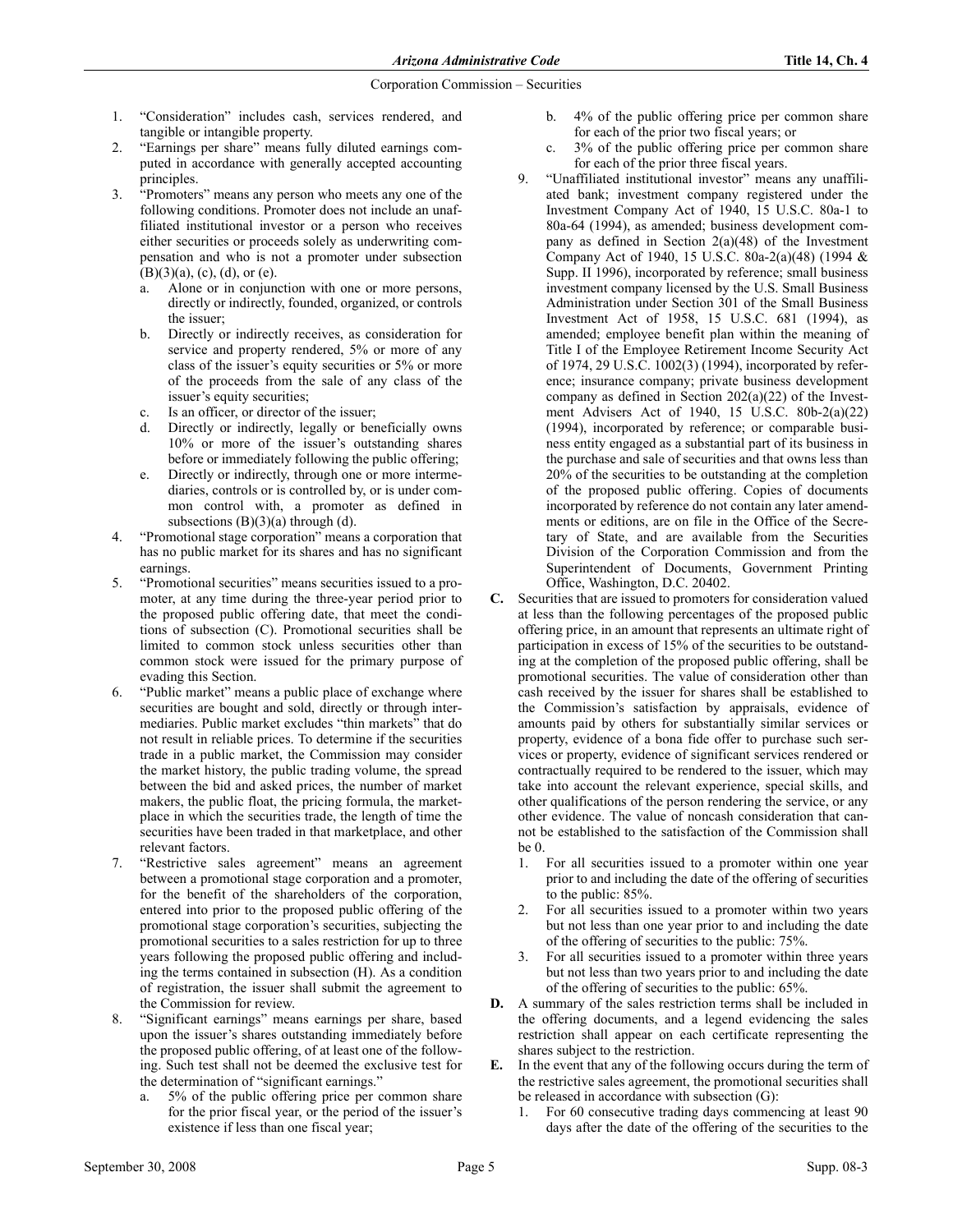public, the issuer's securities trade in a public market at a price of not less than 150% of the offering price per share.

- 2. For 90 consecutive trading days commencing at least 12 months after the date of the offering of the securities to the public, the issuer's securities trade in a public market at a price of not less than 110% of the offering price per share.
- 3. For any fiscal years ending after the date of the offering of the securities to the public, the issuer has earnings per share of at least:
	- a. 5% of the public offering price per common share for that fiscal year;
	- b. 4% of the public offering price per common share for that fiscal year and for the prior fiscal year, calculated independently, whether or not such prior fiscal year ended after the date of the offering of the securities to the public; or
	- c. 3% of the public offering price per common share for that fiscal year and for each of the two prior fiscal years, calculated independently, whether or not such prior fiscal years ended after the date of the offering of the securities to the public.
- 4. The securities become covered securities as that term is defined in subsection  $18(b)(1)(A)$  of the Securities Act of 1933 (15 U.S.C. 77r(b)(1)(A) (Supp. II 1996)), incorporated by reference.
- 5. A bona fide tender offer or an offer to merge or otherwise acquire the issuer's equity securities by an unaffiliated purchaser, pursuant to a vote by the majority of the shareholders and in accordance with the following:
	- If the transaction occurs within 24 months of the effective date of the offering registered with the Commission, all public shareholders of the issuer will receive cash in the amount of at least two times the public offering price per share of equity securities at the effective date of the tender offer, merger, or other acquisition, or securities--listed or to be listed, or qualified in all respects for listing, on the New York Stock Exchange, the American Stock Exchange, or the National Market System of the National Association of Securities Dealers Automated Quotations System—in value equal to at least two times the public offering price per share of equity securities at the effective date of the tender offer, merger, or other acquisition.
	- b. If the transaction occurs more than 24 months after the effective date of the offering registered with the Commission, all public shareholders of the issuer will receive cash in the amount of at least 1 1/2 times the public offering price per share of equity securities, or securities in value equal to at least 1 1/2 times the public offering price per share of equity securities.
- The securities are transferred by will or pursuant to the laws of descent and distribution or by court order. In all such cases, only the securities so transferred shall be released from the terms of the restrictive sales agreement.
- F. If the promotional securities, or any part thereof, have not been released pursuant to subsections  $(E)(1)$  through  $(6)$ , then at the end of the first 12-month period after the date of commencement of the restrictive sales agreement, over each of the next eight calendar quarters, 1/8 of the promotional shares shall be released from the restrictive sales agreement and the restrictive legend may be removed from the certificates representing such

shares. There is no filing requirement in connection with the securities released under this subsection.

- G. Promotional securities shall automatically be released from the restrictive sales agreement and the restrictive legend may be removed from the share certificates upon the filing with the Commission of any one of the following:
	- 1. With respect to subsections  $(E)(1)$ ,  $(2)$ , or  $(4)$ , a written representation from the promoter indicating compliance with the applicable subsection;
	- 2. With respect to subsection  $(E)(3)$ , a written representation from the promoter indicating compliance with such subsection accompanied by financial statements, prepared in accordance with generally accepted accounting principles and audited and reported upon by an independent certified public accountant, that indicate compliance with the subsection;
	- With respect to subsection  $(E)(5)$ , a written representation from the promoter indicating compliance with such subsection accompanied by any offering materials relating to the specified transaction; or
	- 4. With respect to subsection (E)(6), a certified copy of an order issued by a court of competent jurisdiction that orders the release or transfer of promotional securities, a certified copy of an instrument of distribution filed with a court of competent jurisdiction, or a written representation from the issuer stating that the securities were transferred pursuant to a will or the laws of descent and distribution.
- H. The restrictive sales agreement shall include the following terms and conditions:
	- 1. Except as otherwise provided in the agreement, the promotional securities shall not be transferred, sold, pledged, hypothecated, or encumbered nor shall the issuer recognize any attempted transfer, sale, pledge, hypothecation, or encumbrance for three years following the conclusion of the proposed offering;
	- 2. The number of promotional securities subject to the restriction;
	- 3. The identity of owners of the promotional securities;
	- 4. The terms of release under subsections (E), (F), and (G);
	- 5. Any profits realized by a promoter who sells promotional securities in violation of the restrictive sales agreement shall inure to and be recoverable by the issuer;
	- 6. Promotional securities may be transferred by gift to family members, not more remote than first cousins, or to trusts or similar instruments of which the promoter is the beneficiary for estate-planning purposes, provided the securities remain subject to the terms of the restrictive sales agreement;
	- Promotional securities may be transferred by any method or transaction approved by a majority of the shareholders other than the promoters, provided the securities shall remain subject to the terms of the restrictive sales agreement;
	- 8. Holders of promotional securities shall continue to have all voting and other rights to which they are entitled by ownership of the promotional securities; and
	- 9. All certificates representing stock dividends from promotional securities and all securities resulting from stock splits from promotional securities shall be subject to the terms of the restrictive sales agreement.
- I. A breach of the restrictive sales agreement by a promoter shall be deemed a violation of this Section by such promoter.

## **Historical Note**

Former Order S-5; Former Section R14-4-105 repealed, new Section R14-4-105 adopted effective July 30, 1986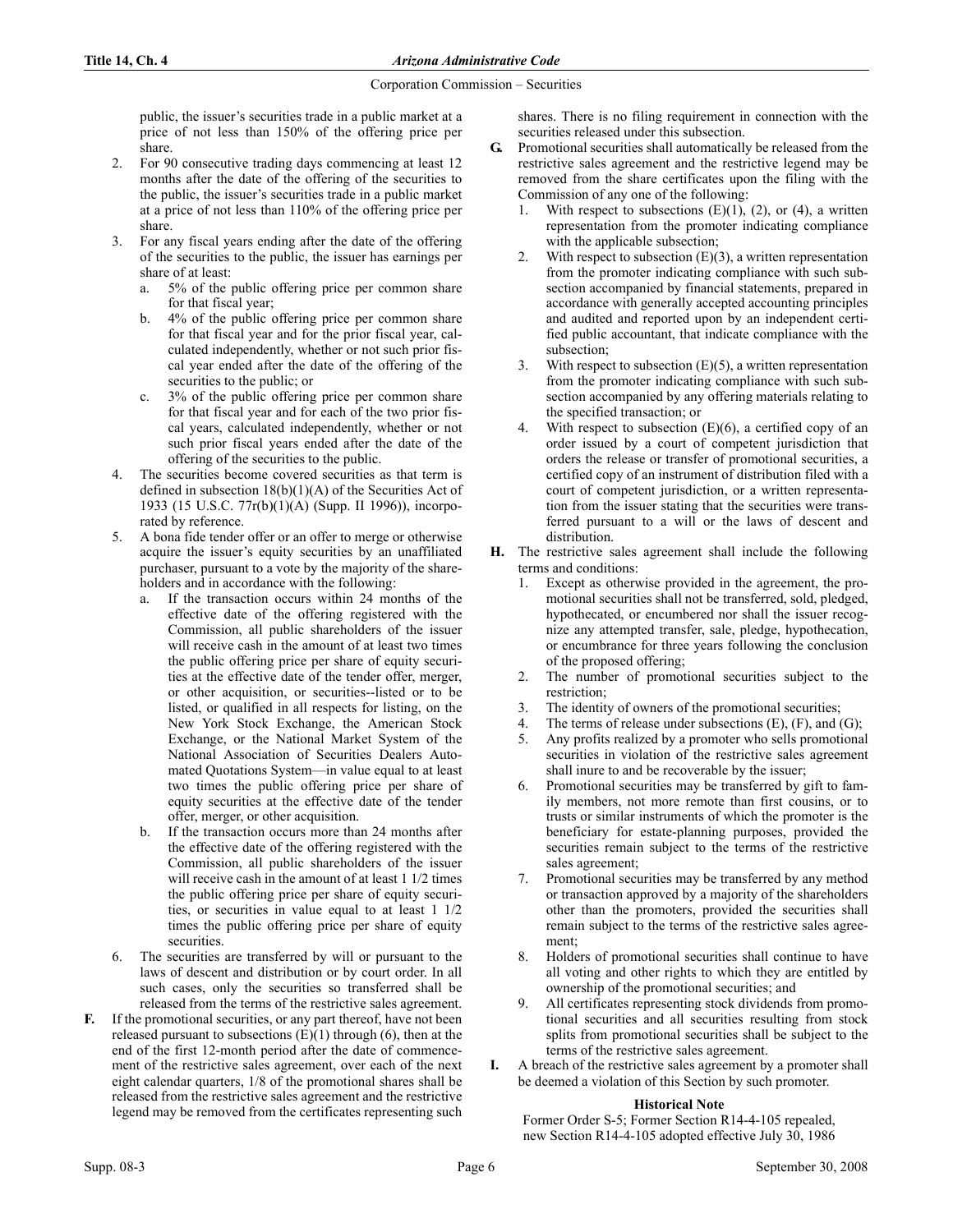(Supp. 86-4). Amended by final rulemaking at 5 A.A.R. 1437, effective April 19, 1999 (Supp. 99-2).

# R14-4-106. Options, Warrants, and Rights to Purchase

- A. The grant of options, warrants and rights to purchase to officers, directors and other employees in the form of incentive stock options, warrants or rights to purchase in accordance with Sec. 422A of the Internal Revenue Code of 1954, as amended, will be considered justified.
- B. The grant of options, warrants and rights to purchase to officers, directors and promoters not in accordance with Sec. 422A of the Internal Revenue Code of 1954, as amended, will be considered justified if all of the following conditions are met:
	- 1. A certificate or instrument in evidence thereof is issued prior to the commencement of the proposed public offering.
	- 2. The number of shares covered thereby does not exceed 20% of the number of securities to be outstanding at the completion of the proposed public offering.
	- 3. The initial exercise price is reasonably related to the public offering price.
	- 4. They do not exceed 10 years in duration.
	- 5. The prospectus to be used in connection with the proposed public offering contains a full disclosure as to the terms and reasons for their grant.

## **Historical Note**

Former Order S-6; Amended effective July 18, 1985 (Supp. 85-4).

#### R14-4-107. Promoters Equity

A. An amount equal to the following percentages of a proposed public offering shall, before new stock is offered to the public, be paid in or contributed in cash, or other tangibles by the organizers and promoters, except in unusual instances and the burden shall rest on the applicant to justify its exclusion from the following schedule:

10% of the first \$200,000.00

5% of the second \$200,000.00

1% of the balance

B. The value placed on any non-cash assets so paid in or contributed must be fully substantiated.

# **Historical Note**

Former Order S-7

# R14-4-108. Sales Commission and Expenses

- A. No issuer shall incur a liability which must be paid by the issuer as a selling expense in connection with the sale of a public issuance greater than 15% of the amount of said issue actually sold to the public.
- B. Selling expense shall include commissions, salaries, advertising and all other expense directly or indirectly incurred in connection with the sale of securities, excluding, however:
	- 1. Attorneys' fees for services in connection with the issue and sale of the securities and their qualification for sale under applicable laws and regulations;
	- 2. The cost of prospectuses, circulars and other documents required to comply with such laws and regulations;
	- 3. Other expenses incurred in connection with such qualification and compliance with such laws and regulations;
	- Cost of authorizing and preparing the securities and documents relating thereto, including issue taxes and stamps; and
	- 5. Charges of transfer agents, registrars, indenture trustees, escrow holders, depositories, auditors, and of engineers, appraisers and other experts.

# **Historical Note**

Former Order S-8.

#### R14-4-109. Examination of Prospective Dealers and Salesmen

- A. Prior to the registration of a dealer or salesman the Commission may require that each applicant take a written examination at a time and place specified by the Commission to determine whether the business experience of the applicant is sufficient to justify the registration of the said applicant.
- B. The provisions as stated above shall not apply to those dealers or salesmen whose names appear in the register of dealers and salesmen as of the date of the adoption of these rules.

# **Historical Note**

Former Order S-9.

## R14-4-110. Installment Sales

- A. Marginal sales of securities will be permitted on an installment basis with approximately 50% paid down at the time of subscription and the balance payable within 10 months.
- B. Subsection (A) will not apply:
	- 1. To sales of partnership interests, or joint venture interests, the issuer having made other installment arrangements acceptable to the Director of Securities.
	- 2. To securities registered under the Investment Company Act of 1940.
	- 3. In other unusual instances and the burden shall rest on the applicant to justify its exclusion from said provision.

#### **Historical Note**

Former Order S-10. Subsection numbering corrected to conform to Secretary of State guidelines (Supp. 00-1).

# R14-4-111. Commissions to Officers and Directors

No commission or sales fee will be allowed either directly or indirectly to officers, directors or promoters of an issuer, when such issuer is a dealer in its own securities, for sale of such securities, unless such officers, directors, or promoters receive no other salary or remuneration from such issuer and do not sell securities in more than one issue at the same time.

#### **Historical Note** Former Order S-11.

# R14-4-112. Impoundment of Funds

Funds held in a depository as a condition to registration shall be deposited in a national bank or a bank organized pursuant to an Act of Congress and supervised by an agency of the United States or by a state bank which is supervised and regulated by an agency of this state or of the United States. Funds so held may only be released by order of the Commission.

## **Historical Note**

Former Order S-12.

## R14-4-113. Impound Dates -- Application to Extend

A period of one year from the date of effective registration of securities by an issuer shall ordinarily be the maximum time allowed to such issuer to obtain the funds necessary to finance the proposed enterprise outlined in the issuer's prospectus. The request of any issuer seeking a longer period of time will be looked upon with disfavor.

# **Historical Note**

Former Order S-13.

## R14-4-114. Recognized Manuals of Securities

- A. For purposes of A.R.S.  $\&$  44-1844(A)(11), each of the following publications is approved by the Commission as a recognized manual of securities.
	- 1. Mergent's Industrial Manual.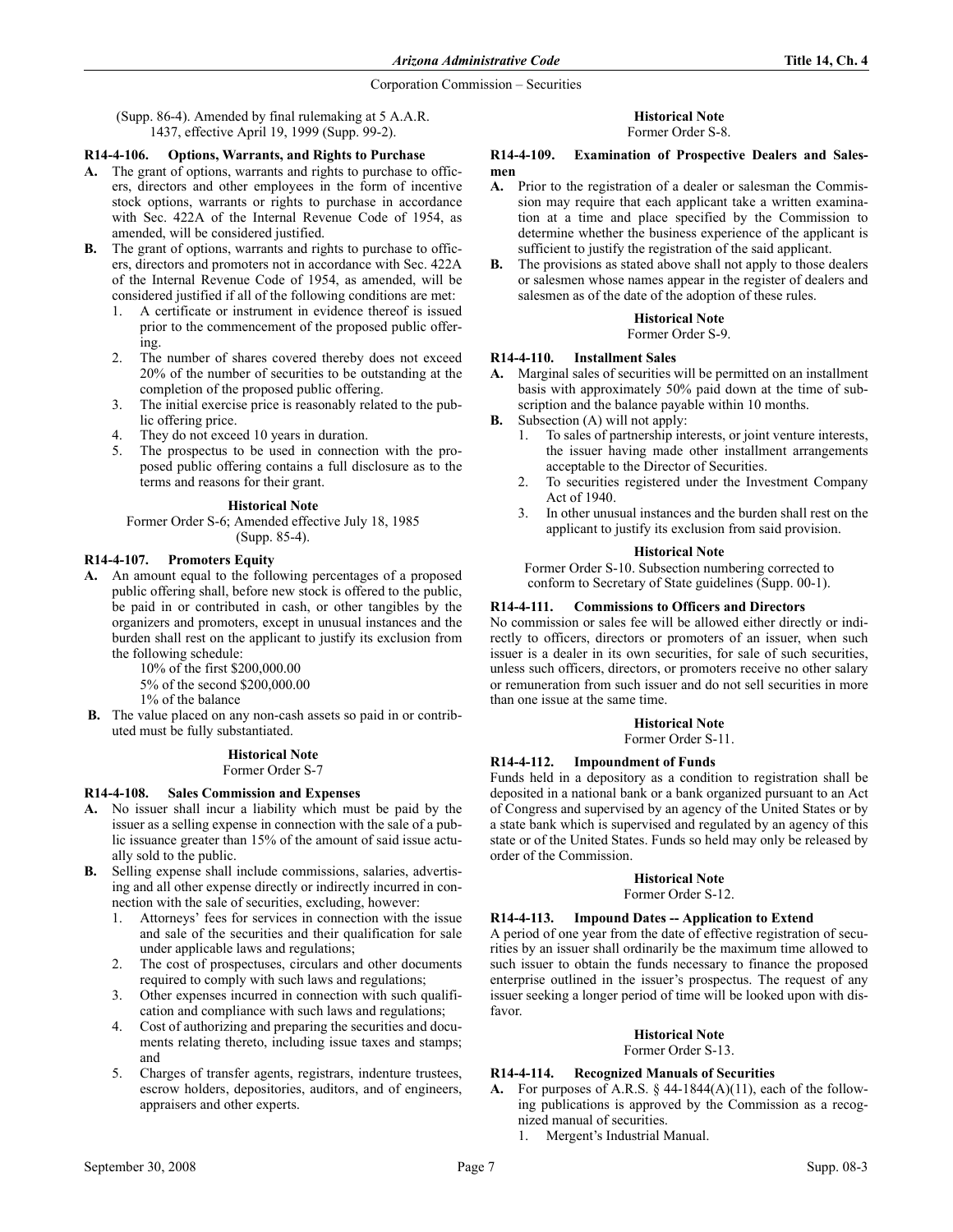- 2. Mergent's Municipal and Government Manual.
- 3. Mergent's Transportation Manual.
- 4. Mergent's Public Utility Manual.
- 5. Mergent's Bank and Finance Manual.
- 6. Standard & Poor's Corporation Records.
- B. A "publication" for purposes of this Section includes electronic publication formats that are as readily available to the general public as the printed version, including CD-ROM and electronic dissemination over the Internet.

# **Historical Note**

Former Order S-14; Amended effective May 16, 1978 (Supp. 78-3). Amended effective July 18, 1985 (Supp. 85-4). Amended paragraph (7) effective November 19, 1987 (Supp. 87-4). Citation to A.R.S. § 44-1844 corrected to refer to subsection (A) (Supp. 00-1). Amended by final rulemaking at 7 A.A.R. 5381, effective November 5, 2001 (Supp. 01-4).

#### R14-4-115. Listing of National Securities Exchanges Registered under the Securities Exchange Act of 1934, As Used in A.R.S. § 44-1843(A)(7)

Each of the following national exchanges is approved by the Commission as a recognized securities exchange within the meaning of that term as used in A.R.S.  $\S$  44-1843(A)(7):

- 1. New York Stock Exchange
- 2. American Stock Exchange
- 3. Midwest Stock Exchange
- 4. Pacific Coast Stock Exchange
- 5. Philadelphia Stock Exchange
- 6. Chicago Board Options Exchange

# **Historical Note**

Former Order S-15; Amended effective August 20, 1976 (Supp. 76-4). Amended effective July 18, 1985 (Supp. 85-4). Citation to A.R.S. § 44-1843 corrected to refer to subsection (A) (Supp. 00-1).

# R14-4-116. NASAA Statements of Policy

- A. Unless otherwise provided in A.R.S. Title 44, Chapter 12, Article 7, transactions that fall within one or more of the following North American Securities Administrators Association (NASAA) statements of policy shall comply with the requirements of those statements of policy to qualify for registration or renewal under A.R.S. Title 44, Chapter 12, Article 7. This Section shall not apply to the registration of securities under A.R.S. § 44-1901.
	- Statement of policy regarding loans and other material affiliated transactions, amended November 18, 1997.
	- 2. Registration of asset-backed securities, adopted October 25, 1995; amended May 7, 2007.
	- 3. NASAA mortgage program guidelines, adopted September 10, 1996; amended May 7, 2007.
	- 4. Registration of commodity pool programs, adopted September 21, 1983, effective January 1, 1984; amended and adopted; May 7, 2007.
	- 5. Equipment programs, adopted November 20, 1986; amended April 22, 1988, and May 7, 2007.
	- 6. Registration of oil and gas programs, adopted September 22, 1976; amended October 12, 1977, October 31, 1979, April 23, 1983, July 1, 1984, September 3, 1987, September 14, 1989, October 24, 1991, and May 7, 2007.
	- 7. Statement of policy regarding real estate investment trusts, revised and adopted May 7, 2007.
	- 8. Real estate programs, last revised May 7, 2007.
	- Statement of policy regarding unequal voting rights, adopted and effective October 24, 1991.
- 10. Omnibus Guidelines, adopted March 29, 1992; amended May 7, 2007.
- 11. Statement of policy regarding church extension fund securities, adopted April 17, 1994, entitled guidelines for general obligation financing by religious denominations; amended April 18, 2004.
- 12. Statement of policy regarding church bonds, adopted April 14, 2002.
- B. The material listed in subsection (A) is incorporated by reference and on file with the Commission. The incorporated material does not contain later editions or amendments. The material is published in NASAA Reports by Commerce Clearing House, Inc., 4025 W. Peterson Ave., Chicago, IL 60646. Copies are available from NASAA, 750 First St., N.E., Suite 1140, Washington D.C. 20002, and the Commission.

## **Historical Note**

Former Order S-16. Section repealed; new Section adopted by final rulemaking at 6 A.A.R. 1902, effective May 3, 2000 (Supp. 00-2). Amended by final rulemaking

at 9 A.A.R. 3043, effective August 17, 2003 (Supp. 03-2). Amended by final rulemaking at 11 A.A.R. 2025, effective July 4, 2005 (Supp. 05-2). Amended by final rulemaking at 14 A.A.R. 3613 effective October 24, 2008; clertical error of published effective date at 14 A.A.R. 3613 (Supp. 08-3).

# R14-4-117. Requirement for Registration of a Debt Offering; Definitions

- A. As a condition of registration of debt securities under A.R.S. Title 44, Chapter 12, Article 7, except pursuant to § 44-1901, an issuer must demonstrate its ability to service its debt obligations as they become due, including the obligations under the debt securities to be offered.
- B. An offering of investment grade debt securities that have been rated BBB or higher by Standard & Poor's or Fitch Investors Service, Inc., or Baa or higher by Moody's Investors Service will be considered to have complied with the requirements of this Section.
- C. For purposes of this Section, the following definitions shall apply.
	- 1. "Fixed charges" means the sum of interest expensed and capitalized; amortized premiums, discounts, and capitalized expenses related to indebtedness; an estimate of the interest within rental expense; and preference security dividend requirements of consolidated subsidiaries.
	- 2. "Earnings" is the amount resulting from subtracting the sum of the items in subsection  $(C)(2)(b)$  from the sum of the items in subsection  $(C)(2)(a)$ .
		- a. Pretax income from continuing operations before adjustment for minority interests in consolidated subsidiaries or income or loss from equity investees, fixed charges; amortization of capitalized interest, distributed income of equity investees, and the issuer's share of pretax losses of equity investees for which charges arising from guarantees are included in fixed charges.
		- b. Interest capitalized, preference security dividend requirements of consolidated subsidiaries, and the minority interest in pretax income of subsidiaries that have not incurred fixed charges.
	- 3. "Equity investees" means investments for which the issuer accounts by using the equity method of accounting.
	- 4. "Pro forma ratio" means a ratio that reflects the application of proceeds from the proposed offering to repay any outstanding debt or to retire other securities.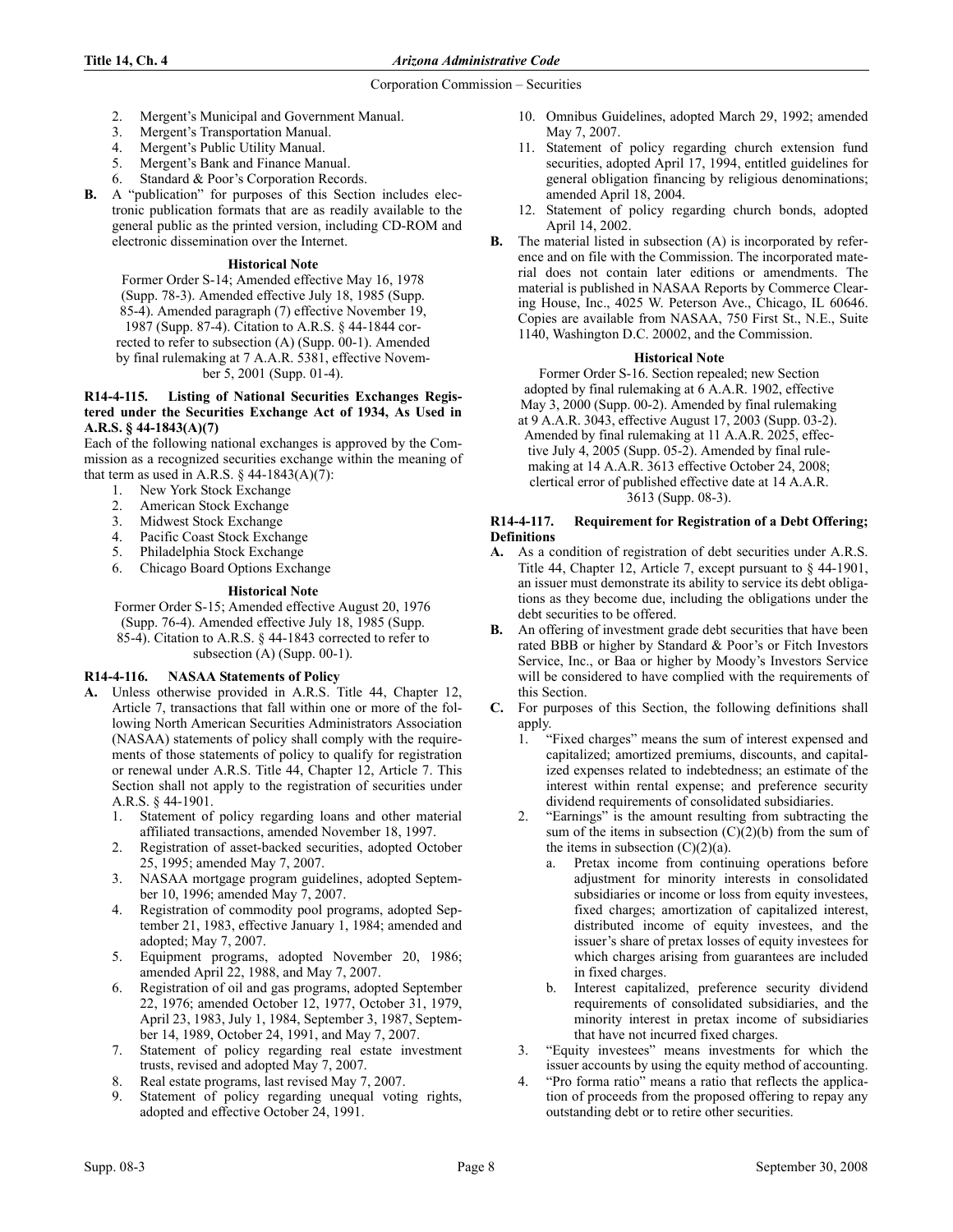- D. The issuer's demonstration of its ability to service its debt obligations shall include all of the following.
	- 1. Statement of the issuer's current cash flow prepared in conformity with generally accepted accounting principles and adjusted on a pro forma basis to reflect:
		- a. The elimination of interest and fees on debt or debt securities and of cash dividends on preferred stock that are to be retired with the proceeds of the offering.
		- b. The effect of any acquisitions or capital expenditures that were made by the issuer after its last fiscal year, or that are proposed or required for the current fiscal year, that materially affect the issuer's cash flow.
		- c. The effect of interest and fees on debt or debt securities or cash dividends paid after the issuer's last fiscal year.
		- d. The effect of any interest and fees on debt or debt securities and of cash dividends on preferred stock or common stock that were issued during the issuer's last fiscal year, but that were outstanding for only a portion of such fiscal year, as if such debt, debt securities, preferred stock, or common stock had been outstanding for entire fiscal year.
		- e. The effect of imputed or deferred charges of zerocoupon debt or debt securities for the issuer's last fiscal year and any additional charges on such debt or debt securities issued after the issuer's last fiscal year.
		- f. The effect of accrued dividends on preferred stock for the issuer's last fiscal year and any additional dividends on such preferred stock issued after the issuer's last fiscal year.
		- g. The effect of any other material changes to the issuer's future cash flow.
	- 2. Detailed explanation of the facts and assumptions underlying the pro forma statement of cash flow.
	- 3. A ratio of earnings to fixed charges for each of the last five fiscal years and the latest interim period.
		- a. If a ratio indicates less than one-to-one coverage, disclose the dollar amount of the deficiency.
		- b. If the proceeds from the proposed sale of securities will be used to repay any of the issuer's outstanding debt or to retire other securities and the change in the ratio would be 10 percent or greater, include a pro forma ratio. Use the net change in interest or dividends from the refinancing to calculate the pro forma ratio.
	- 4. A calculation using the amounts and captions used by the issuer to calculate the ratio of earnings to fixed charges.
	- 5. Copies of written agreements, contracts, or other instruments material to the issuer's ability to service its obligations under the debt securities to be offered.
	- 6. Detailed information regarding all guarantee obligations of or to the issuer in connection with any debt. Any financial statements provided to the Commission to satisfy this subsections shall be prepared in conformity with generally accepted accounting principles.
	- 7. Other material or information the issuer desires to include to support its demonstrations.
- E. If the Commission deems it necessary for investor protection, the Commission may require that the issuer establish a sinking fund or redemption requirements.

## **Historical Note**

Former Order S-17. Repealed effective December 21, 1995, under an exemption from the Attorney General

approval requirements of the Arizona Administrative Procedure Act (Supp. 95-4). New Section adopted by final rulemaking at 7 A.A.R. 1308, effective March 1, 2001 (Supp. 01-1).

# R14-4-118. Statements Required in Prospectus

- A. This Section applies to securities subject to A.R.S. Title 44, Chapter 12, Articles 6 and 7.
- B. The outside front cover page of every prospectus shall include, in a concise and conspicuous manner, a disclosure that neither the Securities and Exchange Commission nor any state securities commission has approved or disapproved of the securities or determined if the prospectus is truthful or complete, and that any representation to the contrary is a criminal offense.
- C. If any of the following apply to an issuer, the outside front cover page of the prospectus also shall include, in a concise and conspicuous manner, a disclosure regarding the speculative or high-risk nature of the securities:
	- 1. The issuer has not been in the business described in the prospectus for at least three years.
	- 2. The issuer has not had net income in any of its last three fiscal years.
	- 3. The value of the security offered is materially dependent on the fulfillment or accomplishment of a future condition, promotion, or development instead of the issuer's present tangible assets or conditions.
	- 4. A significant portion of the issuer's assets are intangible assets that have not been assigned a value in an audited financial statement according to generally accepted accounting principles.
	- 5. The issuer intends to exchange a significant portion of the securities for intangible assets at a per-unit price that is substantially lower than the per-unit price offered in the prospectus.
	- 6. The securities are issued as part of any project or plan for the sale, development, or exploration of any interest in unimproved or undeveloped land or oil, gas, or other mineral right.
- D. Issuers may comply with subsection (C) by using either of the following disclosures or other clear, plain language.
	- 1. "These are speculative securities. You should purchase these securities only if you can afford a complete loss of your investment."
	- 2. "This investment involves a high degree of risk. You should purchase these securities only if you can afford a complete loss of your investment."

## **Historical Note**

Former Order S-18. Amended by final rulemaking at 6 A.A.R. 1902, effective May 3, 2000 (Supp. 00-2).

## R14-4-119. Additional Registration Requirements for Preferred Stock

- A. This Section applies to a person proposing to register preferred stock under A.R.S. Title 44, Chapter 12, Article 7. This Section shall not apply to the registration of securities under A.R.S. § 44-1901.
- B. As used in this Section, the terms "promoter" and "unaffiliated institutional investor" shall have the same meaning indicated in Section R14-4-105. As used in this Section, the following terms have the meaning indicated.
	- "Adjusted net earnings" means, after subtracting interest and dividends charges, the issuer's net earnings adjusted on a pro forma basis to reflect all of the following:
		- a. The elimination of any required charges for debt, debt securities, or preferred stock that are to be redeemed or retired from the proceeds derived from the public offering of preferred stock.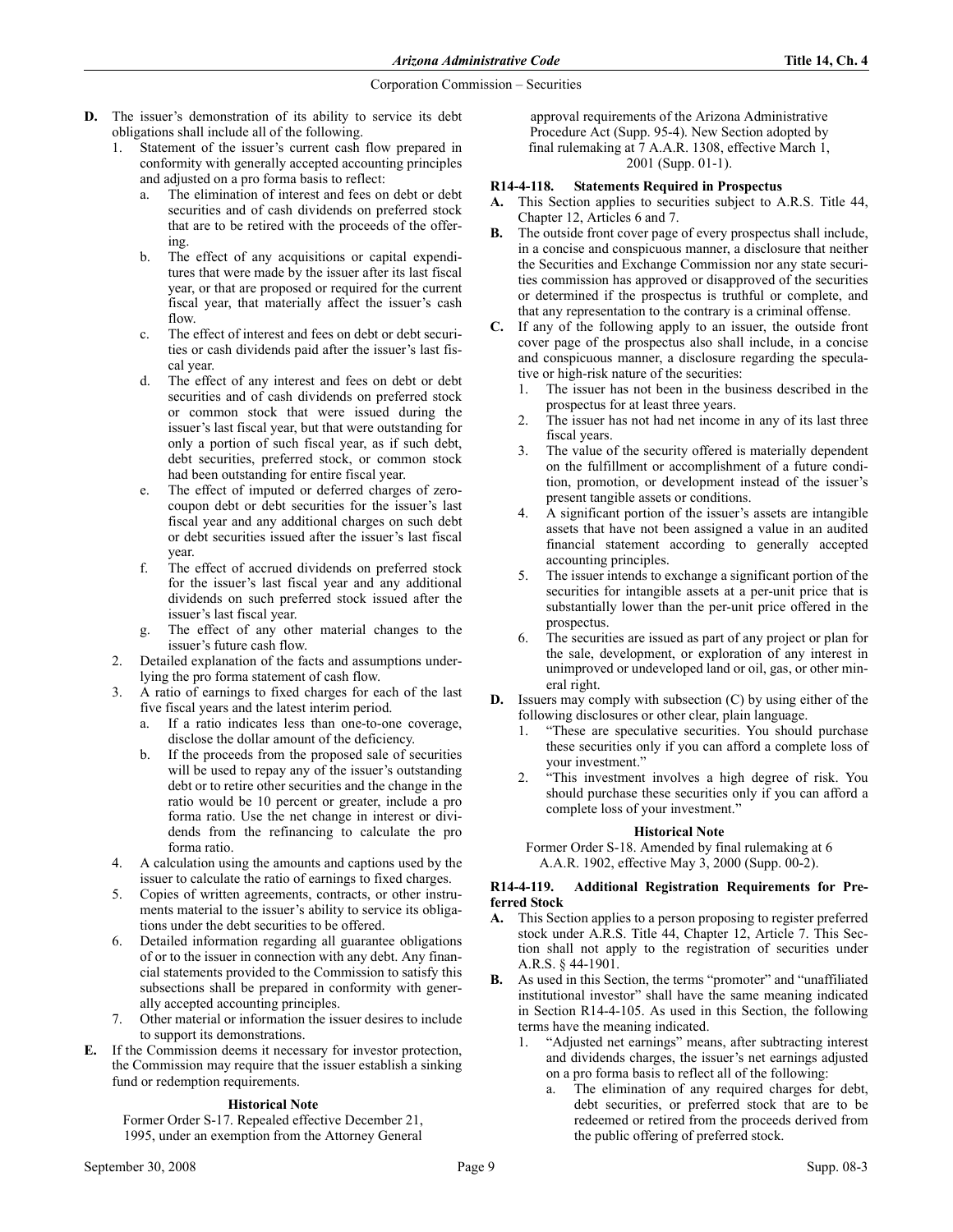- b. The effect of any acquisitions or capital expenditures made by the issuer after its last fiscal year, or proposed or required to be made during the current fiscal year that materially affect the issuer's net earnings.
- c. The effect of charges or dividends on debt, debt securities, or preferred stock issued after the issuer's last fiscal year.
- d. The effect of any charges or dividends on debt, debt securities, or preferred stock issued during the issuer's last fiscal year, but outstanding for only a portion of the year. The effect of the charges or dividends shall be treated as if the debt, debt securities, or preferred stock had been outstanding for the entire last fiscal year.
- e. The effect of any other material changes to an issuer's future net earnings.
- 2. "Net earnings" means the issuer's after-tax earnings that are derived from its normal operations, exclusive of extraordinary and nonrecurring items, determined according to generally accepted accounting principles.
- C. The Commission may deny an application if the issuer's adjusted net earnings for the last fiscal year or its average adjusted net earnings for the last three fiscal years prior to the public offering were not sufficient to pay its fixed charges and preferred stock dividends, whether or not accrued, and to meet the redemption requirements, if applicable, of the preferred stock being offered.
- D. As an alternative to subsection (C), the Commission may consider the issuer's "statement of cash flows," prepared in conformity with generally accepted accounting principles, if the statement demonstrates that the issuer has had positive "net cash provided by operating activities" for its last fiscal year. If the issuer will be redeeming or retiring debt securities using the proceeds from the public offering, the issuer shall make a pro forma adjustment for the elimination of the related interest charges, net of applicable income taxes. The Commission may require that the issuer submit a financial statement demonstrating an average positive "net cash provided by operating activities" for the last three fiscal years prior to the public offering. In either instance there must be sufficient cash to cover the preferred stock dividend whether or not declared.
- E. Subsections (C) and (D) shall not apply to the registration of convertible preferred stock that is superior in right to payment of dividends, interest, and liquidation proceeds to any convertible debt and preferred stock that are legally or beneficially, directly or indirectly, owned by promoters. The issuer shall disclose the risks of failure to declare or pay dividends and the equity characteristics of the convertible preferred stock in the prospectus or offering document.

# **Historical Note**

Former Order S-19; repealed effective July 30, 1986 (Supp. 86-4). New Section adopted by final rulemaking at 6 A.A.R. 1902, effective May 3, 2000 (Supp. 00-2).

# R14-4-120. Financial Statements

- A. Qualification of accountants
	- 1. The Commission will not recognize any person as a certified public accountant who is not duly registered and in good standing as such under the laws of the place of his residency or principal office.
	- 2. The Commission will not recognize any person as a public accountant who is not in good standing and entitled to practice as such under the laws of the place of his residency or principal office.
- 3. The Commission will not recognize any certified public accountant or public accountant as independent who is not in fact independent. An accountant will not be considered independent with respect to any person or any affiliate thereof in whom he has any financial interest direct or indirect or with whom he is or was during the period of the report connected as a promoter, underwriter, voting trustee, attorney, director, officer, or employee.
- B. Accountants -- report:
	- 1. The accountant's report shall be dated, shall have a conformed signature, shall indicate the city and state where issued, and shall identify without detailed enumeration the financial statements covered by the report.
	- 2. The accountant's report shall state whether the audit was made in accordance with generally accepted auditing standards and shall designate any auditing procedures generally recognized as normal or deemed necessary by the accountant under the circumstances of a particular case which have been omitted and the reasons for their omission.
	- 3. Any matters to which the accountant takes exception shall be thoroughly identified; the exception thereto specified and thoroughly stated, and to the extent practicable, the effect of such exception on the related financial statements given.
	- 4. If, with respect to the report of the financial statements, the principal accountant relies on a financial statement by another accountant, the report of such other accountant shall be filed as part of the applicant's financial statement.
- C. Opinion to be expressed. The accountant's report shall state clearly:
	- The opinion of the accountant with respect to the financial statements covered by the report and the accounting principles and practices reflected therein; and
	- The opinion of the accountant as to the consistency of the application of the accounting principles, or, as to any changes in such principles which have a material effect on the financial statements.
- D. Consents. If any accountant or other professional expert has prepared or audited any report or opinion for use in connection with an application for registration or an exemption for which a filing is required, such accountant or expert must file a copy of a signed consent in connection with such filing. The consent shall be dated within 90 days of the application or filing, unless the Securities Division waives this requirement for good cause shown.

# **Historical Note**

Former Order S-20; Amended effective August 4, 1982 (Supp. 82-4).

# R14-4-121. Limitation on Activities of Securities Salesmen; Definitions

- A. As used in this Section, the following terms have the meaning indicated:
	- 1. "Affiliate" means a person that directly or indirectly through one or more intermediaries controls, is controlled by, or is under common control with the person specified.
	- 2. "Registered salesman" means an individual registered to sell securities pursuant to A.R.S. Title 44, Chapter 12, Article 9.
- B. A registered salesman shall not sell securities for more than one dealer in Arizona during the same time period unless one of the following applies:
	- The dealers for which the registered salesman sells securities are affiliates.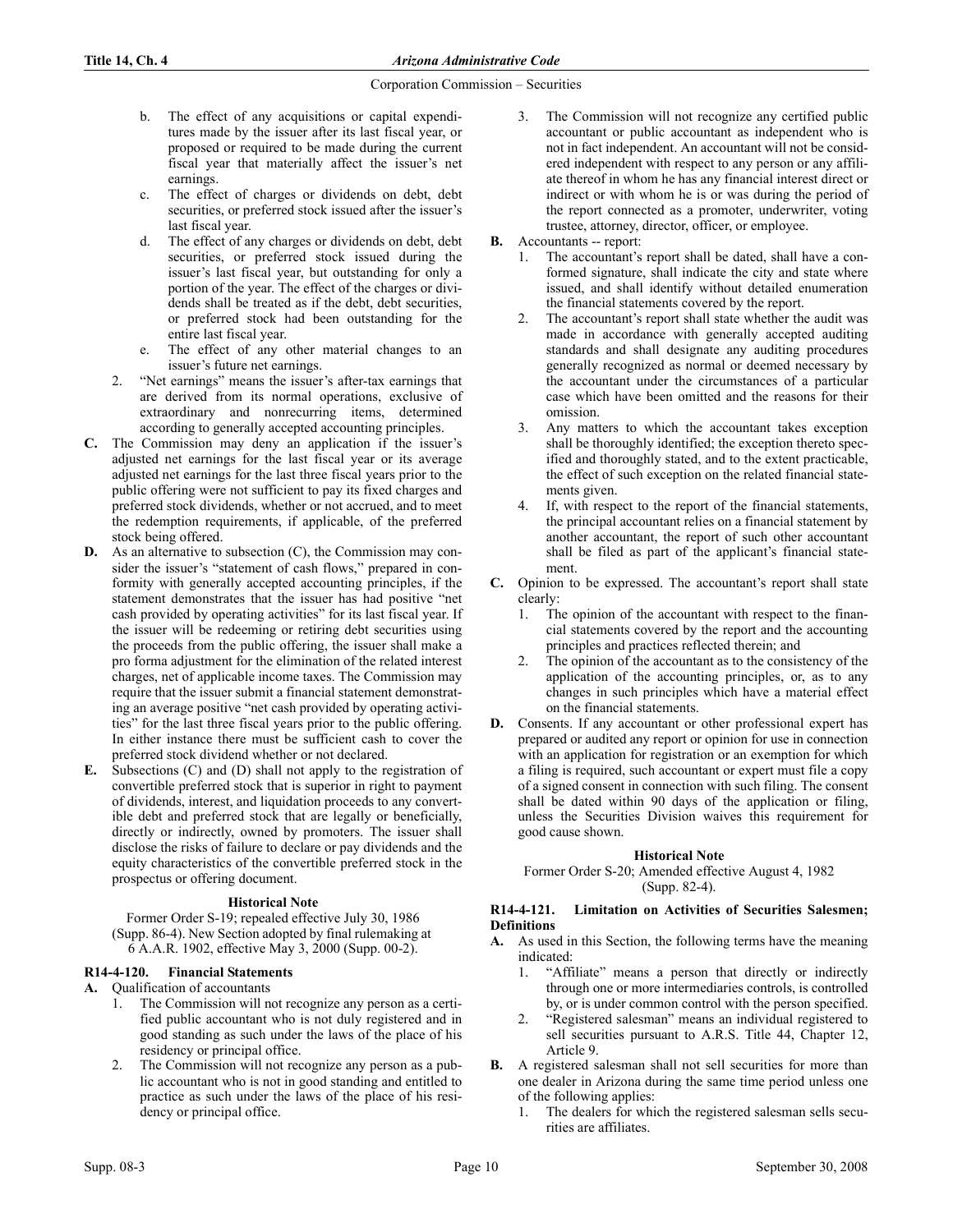2. The dealers have filed with the Commission a copy of a written agreement that the registered salesman may sell securities for each of the dealers, which is signed by all of the dealers.

## **Historical Note**

Former Order S-21. Amended by final rulemaking at 9 A.A.R. 90, effective February 15, 2003 (Supp. 02-4).

## R14-4-122. Fingerprinting of Salesmen

- A. Prior to the registration or renewal of registration of a salesman, pursuant to the provisions of the Securities Act, the Commission may require the applicant to be fingerprinted, at a time and place specified by the Commission, in order for the Commission to specifically check into the background of the applicant.
- B. Persons registered pursuant to the Arizona Securities Act continuously for the past five consecutive years preceding July 1, 1965 shall be exempt from this rule.

## **Historical Note**

Former Order S-22; Amended subsection (A) effective July 18, 1985 (Supp. 85-4).

#### R14-4-123. Financial Information Required by Applicants for Exemptions

To a petition filed pursuant to A.R.S. § 44-1846, or as part of a Notice of Intention to Sell Securities pursuant to rule R14-4-101 or Rule R14-4-102, there shall be attached as an exhibit financial statements consisting of a balance sheet as of a date within 90 days of the petition and statements of operations, stockholders' equity and retained earnings, and changes in financial position for each of the preceding three years or for such lesser period as the issuer has been engaged in business. Such financial statements shall be prepared in accordance with generally accepted accounting principles and shall be:

- 1. Verified under oath, upon information and belief, by an officer, a general partner, a joint venturer, a trustee, or the sole proprietor of the issuer, whichever is appropriate depending upon its form of organization, by a statement which shall include the statements that:
	- a. The accompanying financial statements present fairly the issuer's financial position on the dates indicated and the results of the issuer's operations and changes in financial position for the periods indicated; and that
	- b. Such person has no knowledge of any material fact which would adversely affect the financial condition, results of operations and changes in financial position of such issuer as disclosed in such financial statements; or
- 2. Audited by an independent public or certified independent public accountant, in which case such statements need not be as of a date within 90 days of the petition but may be as of a date within one year of the petition, provided that such audited statements are accompanied by unaudited interim statements as of the date within 90 days of the date of the petition.

## **Historical Note**

Former Order S-23; Amended effective July 18, 1985 (Supp. 85-4).

## R14-4-124. Net Worth Requirements for Registration by Description of Commodity Investment Contracts or Commodity Option Contracts

A. An applicant for registration by description of commodity investment contracts or commodity option contracts pursuant to A.R.S. § 44-1871, shall file a financial statement, prepared

B. The net worth requirements prescribed herein shall be maintained throughout the period of registration by description and shall be considered a condition thereof.

#### **Historical Note**

Former General Order S-24 not in original publication, correction (Supp. 75-1).

## R14-4-125. Commodities Exchanges Recognized for Purposes of A.R.S. § 44-1844(A)(13)

Commodities exchanges recognized by the Arizona Corporation Commission for purposes of the exemption prescribed by A.R.S. § 44-1844(A)(13), are as follows:

- 1. Domestic
	- a. Coffee, Sugar and Cocoa Exchange 4 World Trade Center
	- New York, NY 10048 b. Commodity Exchange Inc. CMX 4 World Trade Center New York, NY 10048
	- c. New York Mercantile Exchange 4 World Trade Center New York, NY 10048
	- d. Chicago Mercantile Exchange & International Money Market 444 West Jackson Blvd. Chicago, IL 60606
	- e. Chicago Board of Trade 141 W. Jackson Blvd. Chicago, IL 60604
	- f. MidAmerica Commodity Exchange 175 West Jackson Blvd. Chicago, IL 60604
- 2. Foreign
	- a. The London Metals Exchange Plantation House, Fenchurch Street EC3 LONDON, ENGLAND
	- b. The United Terminal Sugar Market Association 58 Mark Lane
	- EC3R 7NE LONDON, ENGLAND c. The London Cocoa Terminal
		- 58 Mark Lane EC3R 7NE LONDON, ENGLAND
	- The Coffee Terminal Market Association 58 Mark Lane EC3R 7NE LONDON, ENGLAND

## **Historical Note**

Former General Order S-25 not in original publication, correction, Amended effective June 3, 1975 (Supp. 75-1). Amended effective July 18, 1985 (Supp. 85-4). Citation to A.R.S. § 44-1844 corrected to refer to subsection (A) (Supp. 00-1).

# R14-4-126. Limited Offerings; Definitions

- A. The following Section relates to transactions exempted from the registration requirements of A.R.S. §§ 44-1841 and 44- 1842.
	- 1. Attempted compliance with any part of this Section does not act as an exclusive election. This Section is not available to any issuer for any transaction or chain of transac-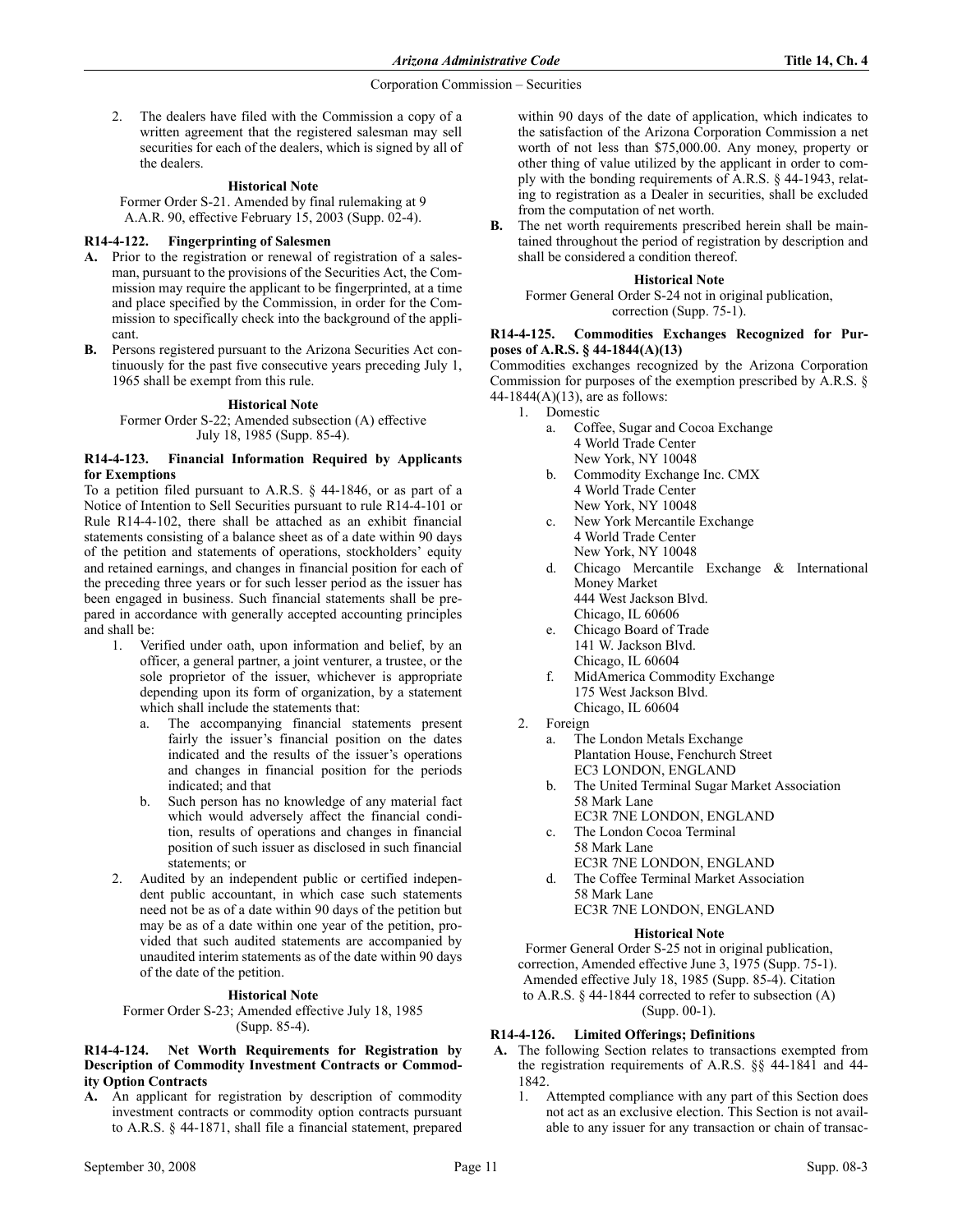tions that, although in technical compliance with the Section, is part of a plan or scheme to evade the registration provisions of the Securities Act of Arizona (the "Securities Act"). The Section may be used for business combinations that involve sales by virtue of Rule 145(a) under the Securities Act of 1933 or otherwise.

- 2. Securities may be offered and sold outside the United States in accordance with Regulation S under the Securities Act of 1933 and pursuant to an applicable registration or exemption under the Securities Act even if coincident offers and sales are made inside the United States in accordance with Regulation D and this Section. Thus, for example, persons who are offered and sold securities from Arizona in accordance with Regulation S would not be counted in the calculation of the number of purchasers under this Section if the securities are registered or otherwise exempt under the Securities Act (such as exempt under A.R.S.  $\S$  44-1844(A)(19)). Similarly, proceeds from such sales would not be included in the aggregate offering price. These provisions, however, do not apply if the issuer elects to rely solely on Regulation D and this Section for offers or sales to persons made outside the United States.
- 3. Incorporation by reference. The following statutes, rules, and regulations are incorporated herein by reference and on file with the office of the Secretary of State. The incorporated material contains no later editions or amendments.
	- a. Under the Securities Act of 1933: Section 2(13), 15 U.S.C. 77b(a)(13) (Supp. II 1996) ("Section 2(13) of the Securities Act of 1933"); Section  $3(a)(2)$ , 15 U.S.C. 77c(a)(2) (1994) ("Section 3(a)(2) of the Securities Act of 1933"), and Section  $3(a)(5)(A)$ , 15 U.S.C. 77c(a)(5)(A) (1994) ("Section 3(a)(5)(A) of the Securities Act of 1933").
	- b. Section  $2(a)(48)$  of the Investment Company Act of 1940, 15 U.S.C. 80a-2(a)(48) (1994 & Supp. II 1996) ("Section 2(a)(48) of the Investment Company Act of 1940").
	- c. Section 202(a)(22) of the Investment Advisers Act of 1940, 15 U.S.C. 80b-2(a)(22) (1994) ("Section  $202(a)(22)$  of the Investment Advisers Act of 1940").
- B. Definitions and terms. As used in this Section, the following terms have the meaning indicated:
	- "Accredited investor" means any person who comes within any of the following categories, or who the issuer reasonably believes comes within any of the following categories, at the time of the sale of the securities to that person:
		- a. Any bank as defined in Section  $3(a)(2)$  of the Securities Act of 1933, or any savings and loan association or other institution as defined in Section  $3(a)(5)(A)$ of the Securities Act of 1933 whether acting in its individual or fiduciary capacity; any broker or dealer registered pursuant to Section 15 of the Securities Exchange Act of 1934; any insurance company as defined in Section 2(13) of the Securities Act of 1933; any investment company registered under the Investment Company Act of 1940 or a business development company as defined in Section  $2(a)(48)$  of that Act; Small Business Investment Company licensed by the U.S. Small Business Administration under Section 301(c) or (d) of the Small Business Investment Act of 1958; any plan established and maintained by a state, its political

subdivisions, or any agency or instrumentality of a state or its political subdivisions for the benefit of its employees, if such plan has total assets in excess of \$5,000,000; any employee benefit plan within the meaning of Title I of the Employee Retirement Income Security Act of 1974, if the investment decision is made by a plan fiduciary, as defined in Section 3(21) of such Act, which is either a bank, savings and loan association, insurance company, or registered investment adviser, or if the employee benefit plan has total assets in excess of \$5,000,000 or, if a self-directed plan, with investment decisions made solely by persons that are accredited investors;

- b. Any private business development company as defined in Section 202(a)(22) of the Investment Advisers Act of 1940;
- c. Any organization described in Section  $501(c)(3)$  of the Internal Revenue Code, corporation, Massachusetts or similar business trust, or partnership, not formed for the specific purpose of acquiring the securities offered, with total assets in excess of \$5,000,000;
- d. Any director, executive officer, or general partner of the issuer of the securities being offered or sold, or any director, executive officer, or general partner of a general partner of that issuer;
- e. Any natural person whose individual net worth, or joint net worth with that person's spouse, at the time of that person's purchase exceeds \$1,000,000;
- f. Any natural person who had an individual income in excess of \$200,000 in each of the two most recent years or joint income with that person's spouse in excess of \$300,000 in each of those years and has a reasonable expectation of reaching the same income level in the current year;
- g. Any trust, with total assets in excess of \$5,000,000 not formed for the specific purpose of acquiring the securities offered, whose purchase is directed by a sophisticated person as described in subsection (F)(2)(b) of this Section; and
- h. Any entity in which all of the equity owners are accredited investors.
- 2. "Affiliate." An "affiliate" of, or person "affiliated" with, a specified person means a person that directly, or indirectly through one or more intermediaries, controls or is controlled by, or is under common control with, the person specified.
- 3. "Aggregate offering price" means the sum of all cash, services, property, notes, cancellation of debt, or other consideration to be received by an issuer for issuance of its securities. Where securities are being offered for both cash and noncash consideration, the aggregate offering price is based on the price at which the securities are offered for cash. Any portion of the aggregate offering price attributable to cash received in a foreign currency is translated into United States currency at the currency exchange rate in effect at a reasonable time prior to or on the date of the sale of the securities. If securities are not offered for cash, the aggregate offering price is based on the value of the consideration as established by bona fide sales of that consideration made within a reasonable time, or, in the absence of sales, on the fair value as determined by generally accepted accounting principles. Such valuations of noncash consideration shall be reasonable at the time made.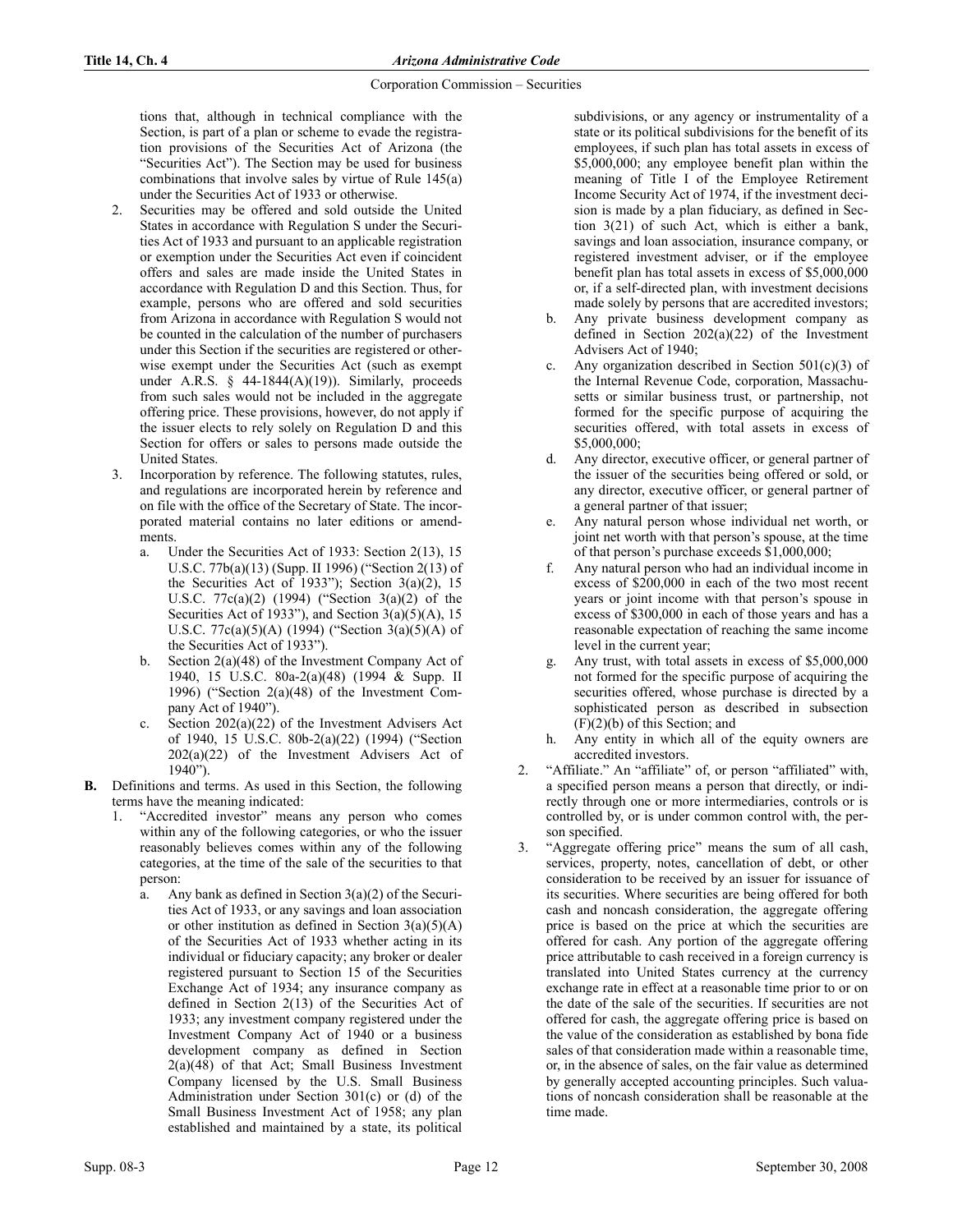- 4. "Business combination" means any transaction of the type specified in paragraph (a) of Rule 145 under the Securities Act of 1933 and any transaction involving the acquisition by one issuer, in exchange for all or a part of its own or its parent's stock, of stock of another issuer if, immediately after the acquisition, the acquiring issuer has control of the other issuer (whether or not it had control before the acquisition).
- 5. "Calculation of number of purchasers." For purposes of calculating the number of purchasers under subsections (E) and (F) of this Section, the following apply. The issuer shall satisfy all of the other provisions of this Section for all purchasers whether or not they are included in calculating the number of purchasers. Clients of an investment adviser or customers of a broker or dealer are considered the "purchasers" under this Section regardless of the amount of discretion given to the investment adviser or broker or dealer to act on behalf of the client or customer.
	- a. The following purchasers are excluded:
		- i. Any relative, spouse, or relative of the spouse of a purchaser who has the same principal residence as the purchaser;
		- ii. Any trust or estate in which a purchaser and any of the persons related to the purchaser as specified in subsections  $(B)(5)(a)(i)$  or (iii) collectively have more than 50% of the beneficial interest (excluding contingent interests);
		- iii. Any corporation or other organization of which a purchaser and any of the persons related to the purchaser as specified in subsections  $(B)(5)(a)(i)$  or  $(ii)$  collectively are beneficial owners of more than 50% of the equity securities (excluding directors' qualifying shares) or equity interests; and
		- iv. Any accredited investor.
	- b. A corporation, partnership, or other entity is counted as one purchaser. If, however, that entity is organized for the specific purpose of acquiring the securities offered and is not an accredited investor under subsection  $(B)(1)(h)$ , then each beneficial owner of equity securities or equity interests in the entity counts as a separate purchaser for all provisions of this Section except to the extent provided in subsection  $(B)(5)(a)$ .
	- c. A noncontributory employee benefit plan within the meaning of Title I of the Employee Retirement Income Security Act of 1974 counts as one purchaser where the trustee makes all investment decisions for the plan.
- 6. "Executive officer" means the president, any vice president in charge of a principal business unit, division, or function (such as sales, administration, or finance), any other officer who performs a policy-making function, or any other person who performs similar policy-making functions for the issuer. Executive officers of subsidiaries may be deemed executive officers of the issuer if they perform such policy-making functions for the issuer.
- 7. "Issuer" is as defined in A.R.S. § 44-1801.
- 8. "Purchaser representative" means any person who satisfies all of the following conditions or who the issuer reasonably believes satisfies all of the following conditions:
	- a. Is not an affiliate, director, officer, or other employee of the issuer, or beneficial owner of 10% or more of any class of the equity securities or 10%

or more of the equity interest in the issuer, except where the purchaser is:

- i. A relative of the purchaser representative by blood, marriage, or adoption and not more remote than a first cousin;
- ii. A trust or estate in which the purchaser representative and any persons related to the purchaser representative as specified in subsections  $(B)(8)(a)(i)$  or  $(iii)$  collectively have more than 50% of the beneficial interest (excluding contingent interest) or of which the purchaser representative serves as trustee, executor, or in any similar capacity; or
- iii. A corporation or other organization of which the purchaser representative and any persons related to the purchaser representative as specified in subsections  $(B)(8)(a)(i)$  or  $(ii)$  collectively are the beneficial owners of more than 50% of the equity securities (excluding directors' qualifying shares) or equity interests;
- b. Has such knowledge and experience in financial and business matters that the purchaser representative is capable of evaluating, alone or together with other purchaser representatives of the purchaser or together with the purchaser, the merits and risks of the prospective investment;
- c. Is acknowledged by the purchaser in writing, during the course of the transaction, to be the purchaser's purchaser representative in connection with evaluating the merits and risks of the prospective investment; and
- d. Discloses to the purchaser in writing a reasonable time prior to the sale of securities to that purchaser any material relationship between the purchaser representative or the purchaser representative's affiliates and the issuer or its affiliates that then exist, that is mutually understood to be contemplated, or that has existed at any time during the previous two years, and any compensation received or to be received as a result of such relationship.
- e. A person acting as a purchaser representative should consider the applicability of the registration and anti-fraud provisions:
	- i. Relating to dealers under the Securities Act (see R14-4-104 with respect to dealer registration in Arizona), and
	- ii. Relating to investment advisers under the Arizona Investment Management Act, A.R.S. § 44-3101 et seq.
- f. The acknowledgment required by subsection  $(B)(8)(c)$  and the disclosure required by subsection  $(B)(8)(d)$  shall be made with specific reference to each prospective investment. Advance blanket acknowledgment, such as for "all securities transactions" or "all private placements," is not sufficient.
- g. Disclosure of any material relationships between the purchaser representative or the purchaser representative's affiliates and the issuer or its affiliates does not relieve the purchaser representative of the obligation to act in the interest of the purchaser.
- C. General conditions to be met. Except as otherwise provided, the following conditions are applicable to offers and sales made under this Section:
	- 1. Integration. All sales that are part of the same Section R14-4-126 offering shall meet all of the terms and conditions of this Section. Offers and sales that are made more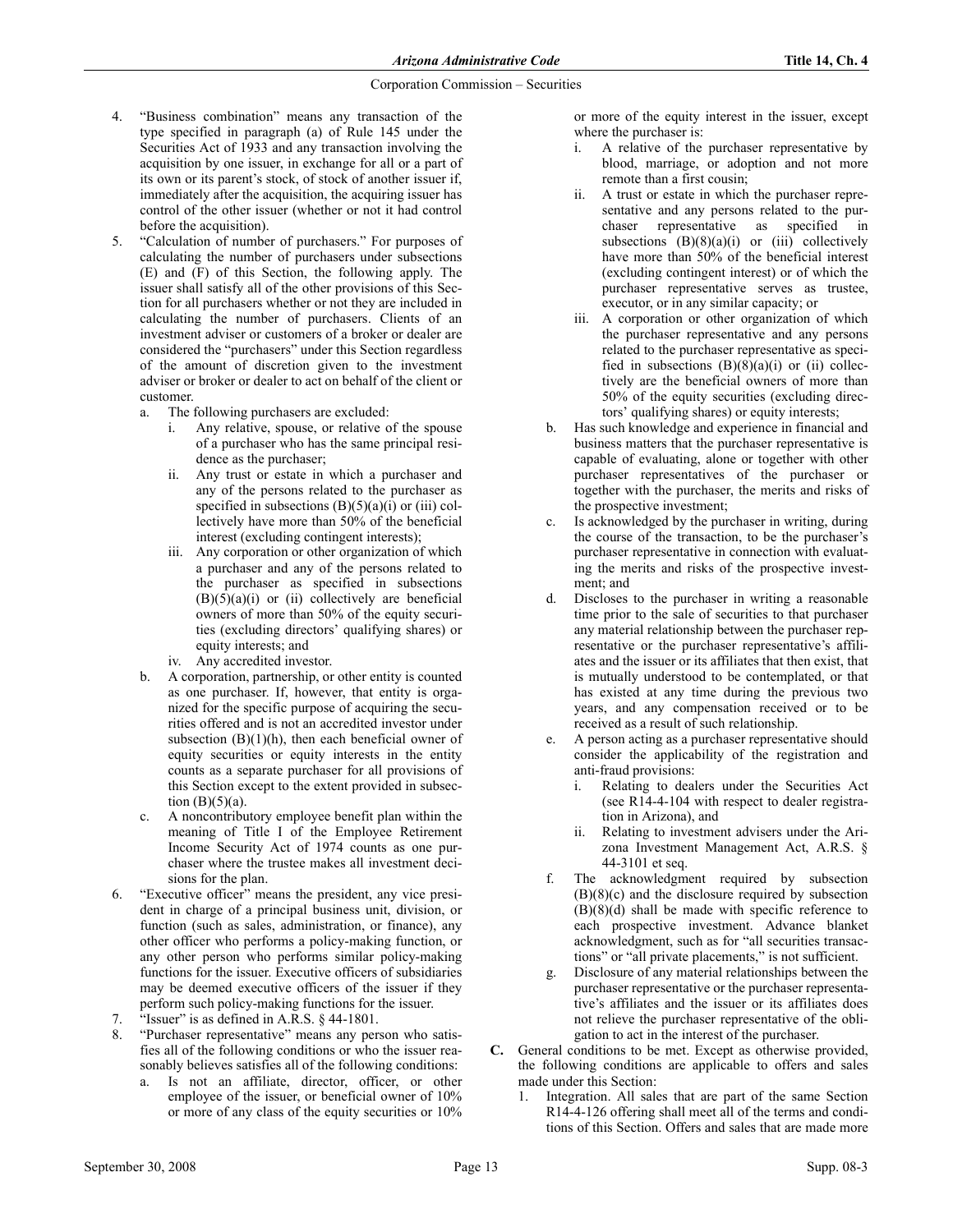than six months before the start of a Section R14-4-126 offering or are made more than six months after completion of a Section R14-4-126 offering will not be considered part of that Section R14-4-126 offering, so long as during those six-month periods there are no offers or sales of securities by or for the issuer that are of the same or a similar class as those offered of sold under this Section, other than those offers or sales of securities under any written purchase, savings, option, bonus, appreciation, profit sharing, thrift, incentive, pension, or similar plan, or written compensation contract, solely for employees, directors, general partners, trustees (where the issuer is a business trust), officers, or consultants or advisors, provided that bona fide services shall be rendered by consultants or advisors, and such services must not be in connection with the offer or sale of securities in a capital-raising transaction.

- a. The term "offering" is not defined in the Securities Act or in this Section. If the issuer offers or sells securities for which the safe harbor rule in subsection  $(C)(1)$  is unavailable, the determination as to whether separate sales of securities are part of the same offering (i.e., are considered "integrated") depends on the particular facts and circumstances.
- b. Generally, transactions otherwise meeting the requirements of an exemption will not be integrated with simultaneous offerings being made outside the United States that are in compliance with Regulation S and are registered or otherwise exempt under the Securities Act.
- c. The following factors should be considered in determining whether offers and sales should be integrated for purposes of the exemptions under this Section:
	- i. Whether the sales are part of a single plan of financing;
	- ii. Whether the sales involve issuance of the same class of securities;
	- iii. Whether the sales have been made at or about the same time;
	- iv. Whether the same type of consideration is received; and
	- v. Whether the sales are made for the same general purpose.
- 2. Information requirements.
	- When information shall be furnished. If the issuer sells securities to any purchaser that is not an accredited investor, the issuer shall furnish the information specified in subsection  $(C)(2)$  to such purchaser a reasonable time prior to sale. The issuer is not required to furnish the specified information to any accredited investor.
	- b. Type of information to be furnished if the issuer is not subject to the reporting requirements of Section 13 or 15(d) of the Securities Exchange Act of 1934. At a reasonable time prior to the sale of securities the issuer shall furnish to the purchaser, to the extent material to an understanding of the issuer, its business, and the securities being offered:
		- i. Nonfinancial statement information. If the issuer is eligible to use Regulation A, the same kind of information as would be required in Part II of Form 1-A. If the issuer is not eligible to use Regulation A, the same kind of information as required in Part I of a registration statement filed under the Securities Act of 1933 on

the form that the issuer would be entitled to use.

- ii. Financial statement information for offerings up to \$2,000,000. The information required in Item 310 of Regulation S-B, except that only the issuer's balance sheet, which shall be dated within 120 calendar days of the start of the offering, shall be audited.
- iii. Financial statement information for offerings up to \$7,500,000. The financial statement information required in Form SB-2. If an issuer, other than a limited partnership, cannot obtain audited financial statements without unreasonable effort or expense, then only the issuer's balance sheet, which shall be dated within 120 calendar days of the start of the offering, shall be audited. If the issuer is a limited partnership and cannot obtain the required financial statements without unreasonable effort or expense, it may furnish financial statements that have been prepared on the basis of federal income tax requirements and examined and reported on in accordance with generally accepted auditing standards by an independent public or certified accountant.
- iv. Financial Statement information for offerings over \$7,500,000. The financial statement as would be required in a registration statement filed under the Securities Act of 1933 on the form that the issuer would be entitled to use. If an issuer, other than a limited partnership, cannot obtain audited financial statements without unreasonable effort or expense, then only the issuer's balance sheet, which shall be dated within 120 calendar days of the start of the offering, shall be audited. If the issuer is a limited partnership and cannot obtain the required financial statements without unreasonable effort or expense, it may furnish financial statements that have been prepared on the basis of federal income tax requirements and examined and reported on in accordance with generally accepted auditing standards by an independent public or certified accountant.
- Information from a foreign private issuer. If the issuer is a foreign private issuer eligible to use Form 20-F under the Securities Act of 1933, the issuer shall disclose the same kind of information required to be included in a registration statement filed under the Securities Act of 1933 on the form that the issuer would be entitled to use. The financial statements need be certified only to the extent required by subsection  $(C)(2)(b)(ii)$ , (iii), or (iv) as appropriate.
- Type of information to be furnished if the issuer is subject to the reporting requirements of Section 13 or 15(d) of the Securities Exchange Act of 1934. At a reasonable time prior to the sale of securities the issuer shall furnish to the purchaser the information specified in subsection  $(C)(2)(c)(i)$  or (ii), and in either event the information specified in subsection  $(C)(2)(c)(iii)$ :
	- i. The issuer's annual report to shareholders for the most recent fiscal year, if such annual report meets the requirements of Section 240.14a-3 or 240.14c-3 under the Securities Exchange Act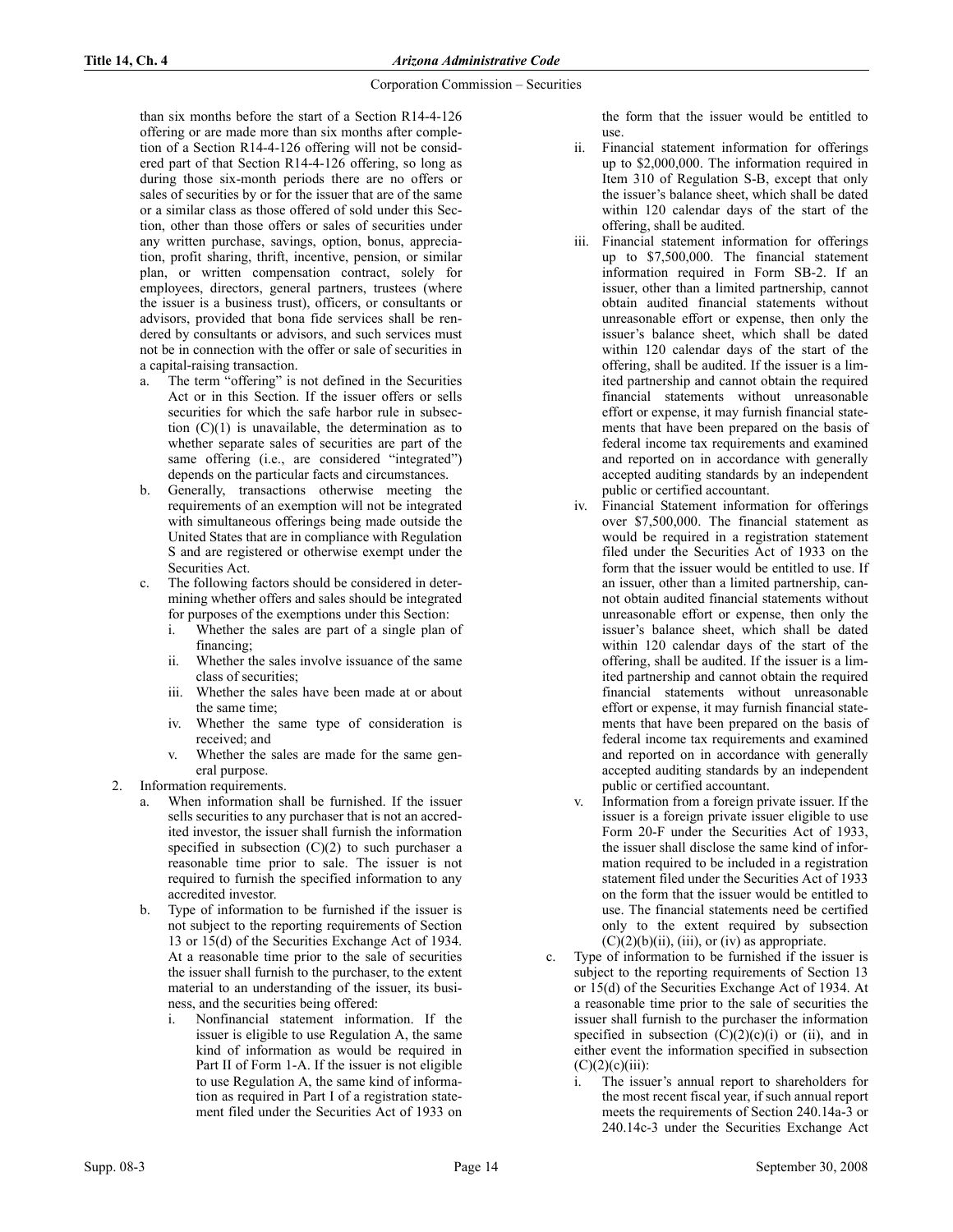of 1934, the definitive proxy statement filed in connection with the annual report, and, if requested by the purchaser in writing, a copy of the issuer's most recent Form 10-K and Form 10-KSB under the Securities Exchange Act of 1934.

- ii. The information contained in an annual report on Form 10-K or Form 10-KSB under the Securities Exchange Act of 1934 or in a registration statement on Form S-1, SB-1, SB-2, or S-11 under the Securities Act of 1933 or on Form 10 or Form 10-SB under the Securities Exchange Act of 1934, whichever filing is the most recent required to be filed.
- iii. The information contained in any reports or documents required to be filed by the issuer under Sections 13(a), 14(a), 14(c), and 15(d) of the Securities Exchange Act of 1934 since the distribution or filing of the report or registration statement specified in subsections  $(C)(2)(c)(i)$ or (ii), and a brief description of the securities being offered, the use of the proceeds from the offering, and any material changes in the issuer's affairs that are not disclosed in the documents furnished.
- iv. If the issuer is a foreign private issuer, the issuer may provide, in lieu of the information specified in subsection  $(C)(2)(c)(i)$  or (ii), the information contained in its most recent filing on Form 20-F under the Securities Exchange Act of 1934 or Form F-1 under the Securities Act of 1933.
- d. Exhibits required to be filed with the Securities and Exchange Commission as part of a registration statement or report, other than an annual report to shareholders or parts of that report incorporated by reference in a Form 10-K and Form 10-KSB report, need not be furnished to each purchaser that is not an accredited investor if the contents of material exhibits are identified and such exhibits are made available to a purchaser, upon the purchaser's written request, a reasonable time prior to the purchase.
- e. At a reasonable time prior to the sale of securities to any purchaser that is not an accredited investor in a transaction under subsections  $(E)$  or  $(F)$ , the issuer shall furnish to the purchaser a brief description in writing of any material written information concerning the offering that has been provided by the issuer to any accredited investor but not previously delivered to such nonaccredited purchaser. The issuer shall furnish any portion or all of this information to the purchaser, upon the purchaser's written request, a reasonable time prior to the purchase.
- f. The issuer shall also make available to each purchaser at a reasonable time prior to the purchaser's purchase of securities in a transaction under subsections (E) or (F) the opportunity to ask questions and receive answers concerning the terms and conditions of the offering and to obtain any additional information which the issuer possesses or can acquire without unreasonable effort or expense that is necessary to verify the accuracy of information furnished under subsection  $(C)(2)(b)$  or  $(c)$ .
- g. For business combinations or exchange offers, in addition to information required by Form S-4, the issuer shall provide to each purchaser at the time the

plan is submitted to security holders, or, with an exchange, during the course of the transaction and prior to sale, written information about any terms or arrangements of the proposed transactions that are materially different from those for all other security holders. For purposes of this subsection, an issuer that is not subject to the reporting requirements of Section 13 or 15(d) of the Securities Exchange Act of 1934 may satisfy the requirements of Part I.B. or C. of Form S-4 by compliance with subsection  $(C)(2)(b)$ .

- h. At a reasonable time prior to the sale of securities to any purchaser that is not an accredited investor in a transaction under subsection (E) or (F), the issuer shall advise the purchaser of the limitations on resale in the manner contained in subsection  $(C)(4)(b)$ . Such disclosure may be contained in other materials required to be provided by this subsection  $(C)(2)$ .
- 3. Limitation on manner of offering. Neither the issuer nor any person acting on its behalf shall offer or sell the securities by any form of general solicitation or general advertising, including, but not limited to, the following:
	- Any advertisement, article, notice, or other communication published in any newspaper, magazine, or similar media or broadcast over television or radio; and
	- b. Any seminar or meeting whose attendees have been invited by any general solicitation or general advertising.
- 4. Limitations on resale. Securities acquired in a transaction under this Section have the status of securities acquired in an exempt transaction under A.R.S. § 44-1844 of the Securities Act and cannot be resold without registration under the Securities Act or an exemption therefrom. The issuer shall exercise reasonable care to assure that the purchasers of the securities are not underwriters within the meaning of A.R.S. § 44-1801 of the Securities Act. Such reasonable care may be demonstrated by the following. While taking these actions will establish the requisite reasonable care, it is not the exclusive method to demonstrate such care. Other actions by the issuer may satisfy this provision. In addition, subsection  $(C)(2)(h)$  requires the delivery of written disclosure of the limitations on resale to investors in certain instances.
	- Reasonable inquiry to determine if the purchaser is acquiring the securities for the purchaser or for other persons;
	- b. Written disclosure to each purchaser prior to sale that the securities have not been registered under the Securities Act and, therefore, cannot be resold unless they are registered under the Securities Act or unless an exemption from registration is available; and
	- c. Placement of a legend on the certificate or other document that evidences the securities stating that the securities have not been registered under the Securities Act and setting forth or referring to the restrictions on transferability and sale of the securities.

D. Filing of notice of sales and fees.

- 1. The issuer shall file with the Commission one copy of a notice on Form D at the following times:
	- a. No later than 15 calendar days after the first sale of securities in or from this state in an offering under this Section; and
	- b. No later than 30 calendar days after the termination of an offering under this Section; provided, however,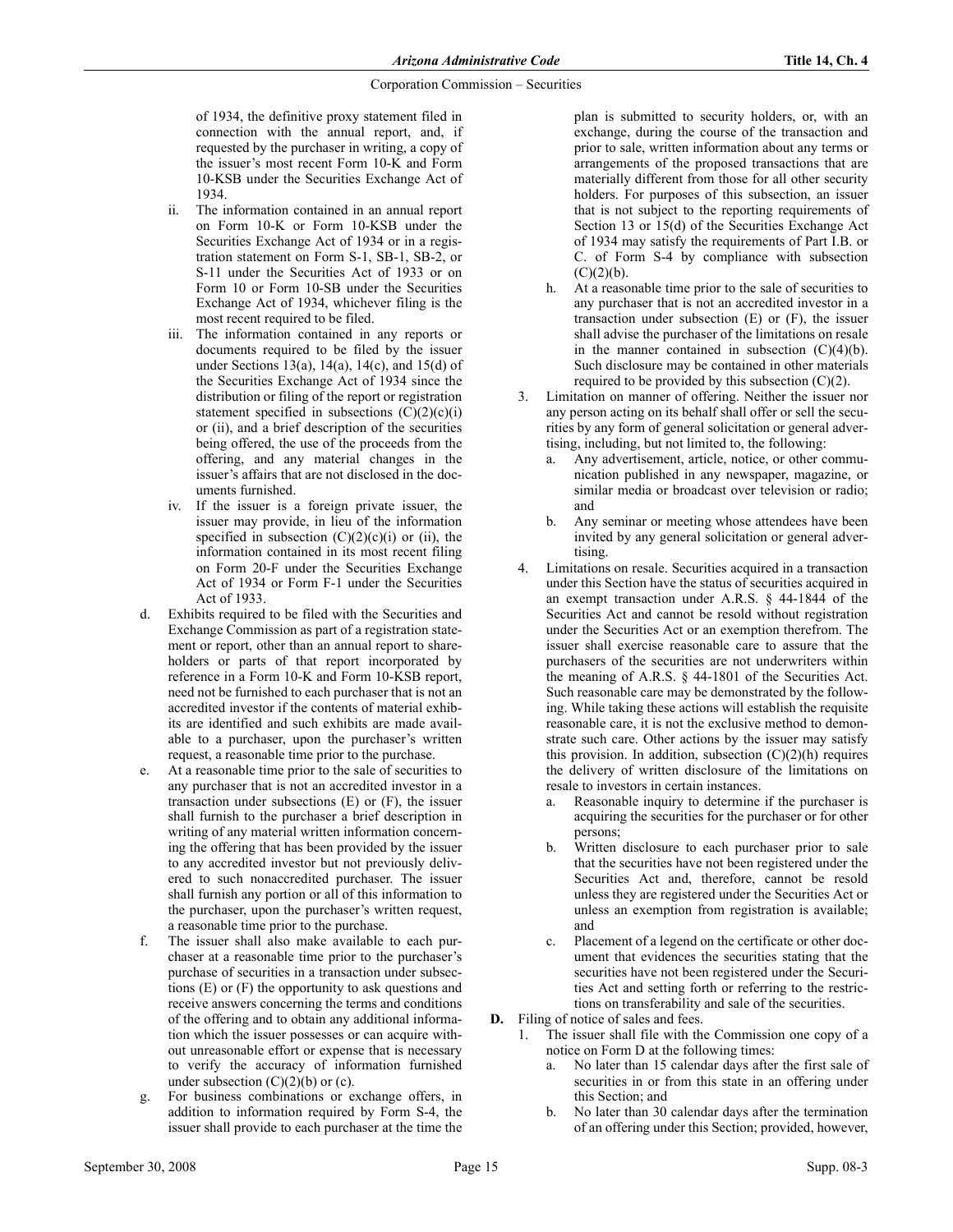that noncompliance with this subsection  $(D)(1)(b)$ shall not result in the loss of the exemption under this Section, if the issuer has complied with the filing requirements of subsection  $(D)(1)(a)$ . If the Arizona Securities Division sends a written request to an issuer to file a final Form D, the issuer shall deliver a final Form D to the Arizona Securities Division within 30 calendar days of receipt of such request. No exemption under this Section shall be available for an issuer if such issuer or any of its predecessors or affiliates have been subject to any order, judgment, or decree of the Commission or any other court of competent jurisdiction temporarily, preliminarily, or permanently enjoining such person for failure to comply with the filing requirements of this subsection; provided, however, that the loss of exemption shall not apply if the Commission determines upon a showing of good cause that it is not necessary under the circumstances that the exemption be denied.

- 2. If the offering is completed within the 15-day period described in subsection  $(D)(1)(a)$  and if the notice is filed no later than the end of that period but after the completion of the offering, then only one notice need be filed to comply with subsections  $(D)(1)(a)$  and  $(b)$ .
- The notice on Form D shall contain a manual or facsimile signature of a person duly authorized by the issuer.
- If sales are made under subsection  $(E)$ , the notice shall contain an undertaking by the issuer to furnish to the Commission, upon the written request of its staff, the information furnished by the issuer under subsection (C)(2) to any purchaser that is not an accredited investor.
- If more than one notice for an offering is required to be filed under subsection  $(D)(1)$ , notices after the first notice need only report the issuer's name and the information required by Part C and any material change in the facts from those set forth in Parts A and B of the first notice.
- 6. A notice on Form D shall be considered filed with the Commission:
	- a. Upon receipt at its Phoenix office.
	- b. As of the date on which the notice is mailed by means of United States registered or certified mail to the Commission's Phoenix office if the notice is delivered to such office after the date on which it is required to be filed.
- Issuer shall pay the fee prescribed by A.R.S.  $\S$  44-1861(E).
- E. Limited offers and sales not exceeding \$5,000,000.
	- 1. Exemption. Offers and sales of securities that satisfy the conditions in subsection  $(E)(2)$  by an issuer that is not an investment company under the Investment Company Act of 1940 shall be added to the class of transactions exempt under A.R.S. § 44-1844.
	- 2. Conditions and limitations.
		- General conditions. To qualify for exemption under this subsection (E), offers and sales shall satisfy the terms and conditions of subsections (B) through (D).
		- b. Limitation on aggregate offering price. The aggregate offering price for an offering of securities under this subsection (E) shall not exceed \$5,000,000, less the aggregate offering price for all securities sold within the 12 months before the start of and during such offering of securities in reliance on this subsection (E) or in violation of A.R.S. § 44-1841.
		- Limitation on number of purchasers. There are no more than, or the issuer reasonably believes that

there are no more than, 35 purchasers of securities from the issuer in any offering under this subsection  $(E)$ 

- 3. Disqualification. No exemption under this subsection (E) shall be available for the securities of any issuer, if it or any of its predecessors, affiliates, directors, officers, general partners, or beneficial owners of 10% or more of any class of its equity securities, or the underwriter of such securities:
	- a. Has been convicted within the 10 years preceding the filing of the notice required by the Section, or at any time thereafter prior to the termination of the offering, of a felony or misdemeanor involving racketeering or a transaction in securities, or of which fraud is an essential element;
	- b. Is subject to an order, judgment, or decree of a court of competent jurisdiction entered within five years of the date of filing of the notice required by this Section, temporarily, preliminarily, or permanently enjoining or restraining it, him, or her from engaging in or continuing any conduct or practice in connection with the sale or purchase of securities, or involving fraud, deceit, or racketeering;
	- c. Has been subject to any state or federal administrative order or judgment in connection with the purchase or sale of securities entered within five years preceding the filing of the notice required by this Section, or at any time thereafter prior to the termination of the offering.
	- d. Is subject to the reporting requirements of the Securities Exchange Act of 1934 and not filed all required reports during the 12 calendar months preceding the filing of the notification required by subsection  $(D)(1)$  of this Section.
	- e. Is subject to an order of the Securities and Exchange Commission denying or revoking registration as a broker or dealer in securities under the Securities Exchange Act of 1934, or is subject to an order denying or revoking membership in a national securities association registered under the Securities Exchange Act of 1934, or has been suspended for a period exceeding six months or expelled from membership in a national securities exchange registered under the Securities Exchange Act of 1934.
	- f. The Commission may, at its discretion, waive any disqualification caused by this subsection (E). A disqualification caused by subsection (E) ceases to exist if:
		- i. The basis for the disqualification has been removed by the jurisdiction creating it;
		- The jurisdiction in which the disqualifying event occurred issues a written waiver of the disqualification; or
		- iii. The jurisdiction in which the disqualifying event occurred declines in writing to enforce the disqualification.
- F. Private offerings without regard to dollar limitations.
	- 1. Conditions to be met. Offers to sell or sales of securities by the issuer thereof that are part of an offering complying with all the conditions of subsections (B) through (D) and this subsection (F) shall be deemed to be "transactions by an issuer not involving any public offering" within the meaning of A.R.S.  $\S$  44-1844(A)(1). Issuers may make private offerings without compliance with this subsection (F) provided such offerings completely satisfy the criteria set forth in Arizona court decisions interpret-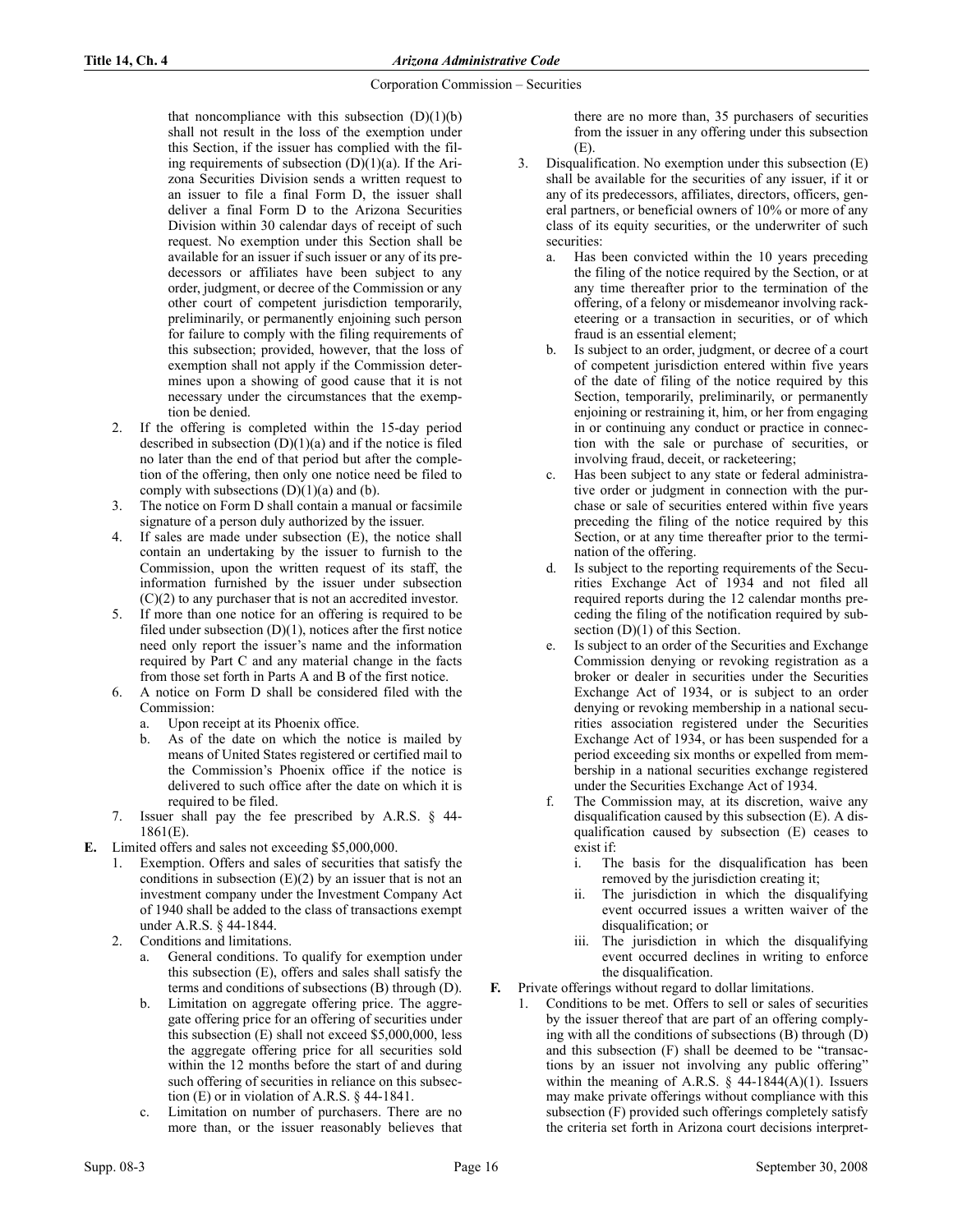ing A.R.S. § 44-1844(A)(1) and in federal court decisions interpreting Section 4(2) of the Securities Act of 1933. Issuers are cautioned, however, that in all instances in which availability of an exemption from registration under the Securities Act is claimed, the claimant has the burden of proving that the exemption claimed is available to the claimant. This subsection does not shift such burden.

- 2. Specific conditions.
	- a. Limitation on number of purchasers. There are no more than, or the issuer reasonably believes that there are no more than, 35 purchasers of securities from the issuer in any offering under this subsection.
	- b. Nature of purchasers. Each purchaser who is not an accredited investor either alone or with the purchaser's purchaser representative(s) has such knowledge and experience in financial and business matters that the purchaser is capable of evaluating the merits and risks of the prospective investment, or the issuer reasonably believes immediately prior to making any sales that such purchaser comes within this description.
- G. Disqualifying provision relating to exemptions under subsections  $(E)$  and  $(F)$ .
	- 1. No exemption under subsections (E) and (F) shall be available for an issuer if such issuer, any of its predecessors, or affiliates have been subject to any order, judgment, or decree of any court of competent jurisdiction temporarily, preliminarily, or permanently enjoining such person, or any final order of an administrative agency directing such person to cease-and-desist, for failure to comply with subsection (D) or its counterpart, if any, in such jurisdiction.
	- 2. The Commission may, at its discretion, waive any disqualification caused by subsection (G)(1).
	- 3. A disqualification caused by subsection (G)(1) ceases to exist if:
		- a. The basis for the disqualification has been removed by the jurisdiction creating it;
		- b. The jurisdiction in which the disqualifying event occurred issues a written waiver of the disqualification; or
		- c. The jurisdiction in which the disqualifying event occurred declines in writing to enforce the disqualification.
- H. Insignificant deviations from a term, condition, or requirement.
	- 1. A failure to comply with a term, condition, or requirement of subsections (E) or (F) will not result in the loss of the exemption from the requirements of A.R.S. § 44-1841 or A.R.S. § 44-1842 for any offer or sale to a particular individual or entity, if the person relying on the exemption shows:
		- a. The failure to comply did not pertain to a term, condition, or requirement directly intended to protect that particular individual or entity; and
		- b. The failure to comply was insignificant with respect to the offering as a whole, provided that any failure to comply with subsections  $(C)(3)$ ,  $(E)(2)(b)$ ,  $(E)(2)(c)$ , and  $(F)(2)(a)$  shall be deemed to be significant to the offering as a whole; and
		- c. A good faith and reasonable attempt was made to comply with all applicable terms, conditions, and requirements of subsections (E) and (F).
	- 2. Notwithstanding subsection (H)(1), an exemption established only through reliance upon subsection (H)(1) shall

constitute a violation of this Section. In such event, the Commission may take action under A.R.S. §§ 44-2032 and 44-2036 for a violation of this Section.

## **Historical Note**

Adopted as General Order S-26 effective July 25, 1975 (Supp. 75-1). Former Section R14-4-126 repealed, new Section R14-4-126 adopted effective December 28, 1982 (Supp. 82-6). Amended effective November 30, 1989 (Supp. 89-4). Amended effective June 9, 1995, under an exemption from the Attorney General certification requirements of the Arizona Administrative Procedure Act (Supp. 94-2). Section repealed; new Section adopted by final rulemaking at 5 A.A.R. 3913, effective September 28, 1999 (Supp. 99-3). Amended by final rulemaking at 6 A.A.R. 4498, effective November 7, 2000 (Supp. 00-4).

# R14-4-127. Guidelines for Securities Filings Under A.R.S. § 44-1846

- A. Petition for exemption. The issuer shall file a petition for exemption from registration under A.R.S. § 44-1846, which shall contain specific facts demonstrating why registration is not essential to the public interest or the protection of the investors. The petition shall indicate and explain in detail which one or more of the following reasons are relied upon for the exemption.
	- 1. The special characteristics of the securities or transactions.
	- 2. The limited character and duration of the offering.
	- 3. The special characteristics or limited number of offerees or investors.
- B. Offers, sales, exchanges, or distributions. No offer, sale, exchange, or distribution of the securities shall be made under A.R.S. § 44-1846 until the Commission has entered a written order granting the exemption.
- C. Disclosure document. The issuer shall file a disclosure document with the petition for exemption in a form complying with the terms of this Section. The disclosure document shall contain all material facts relating to the proposed issue including but not limited to the investment objectives, a description of the type of person who could benefit from the investment, the applicable suitability standards under subsection (E), the legend required under subsection (H), and the information required for a prospectus under A.R.S.  $\S$  44-1894(A)(1) through  $(A)(5)$ ,  $(A)(7)$ , and  $(A)(8)$ . The issuer shall deliver and all offerees shall receive the disclosure document at least 72 hours prior to the sale of any securities.
- D. Financial statement. The disclosure document shall include the financial statements required under R14-4-123.
- E. Investor suitability standards. Petitions under this Section shall include minimum investor suitability standards for the persons to whom the securities will be offered. The standards may consist of one or more of the following criteria: minimum net worth, minimum income, and income tax bracket. Standards may be stated in the alternative. The Commission will review the standards and may approve or modify the standards based on such factors as, without limitation, liquidity, risk, transferability, specific tax shelter orientation of the investment, leverage, compensation of promoter, cash flow, conflict of interest, unproven nature of the product or mineral or oil reserves, lack of business history, management experience, and financial stability.
- F. Final confidential report of the offering. The issuer shall make a final confidential report to the Commission within 30 calendar days after the conclusion of the offering. The final report shall be verified under oath by a company officer and shall include the following information: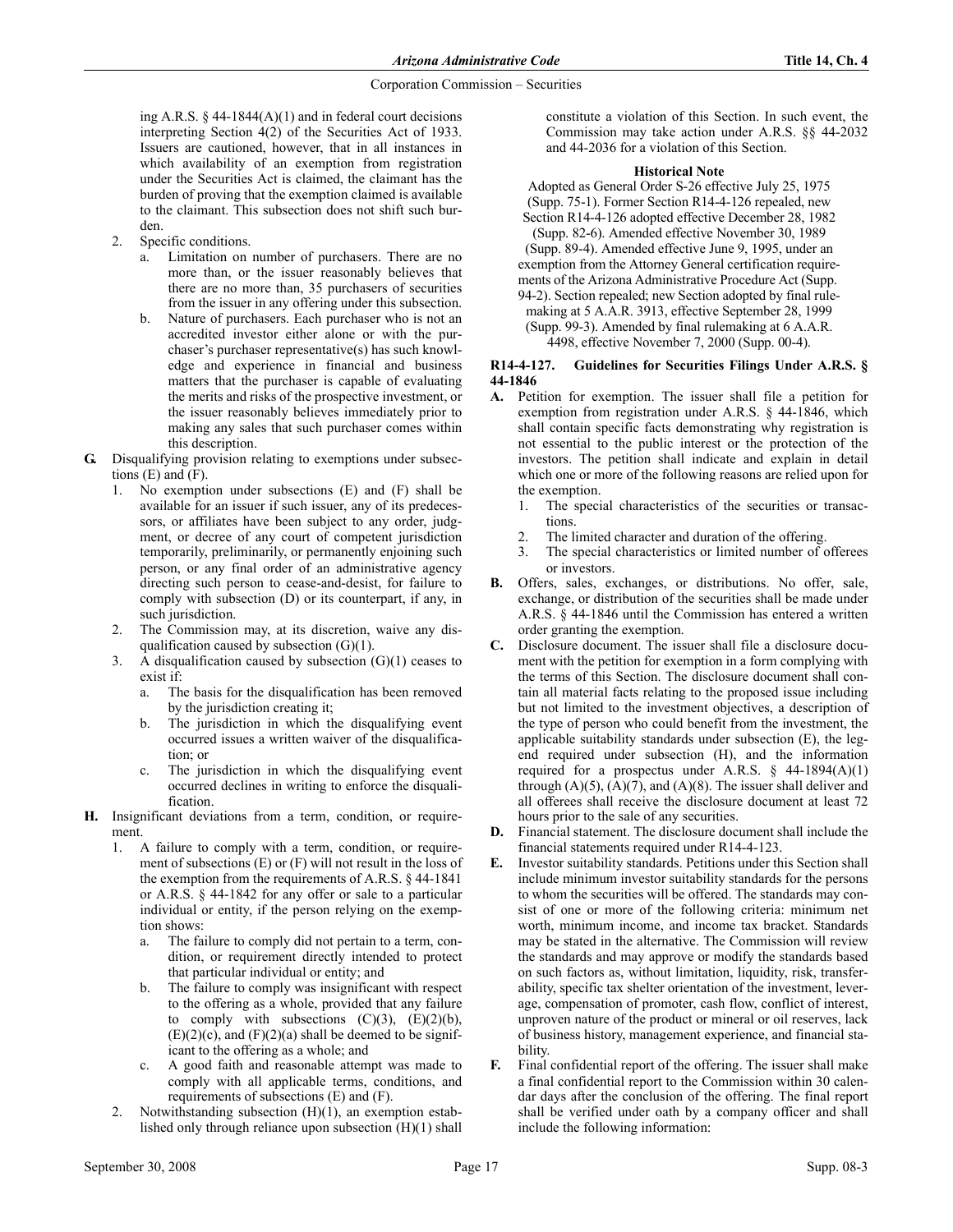- 1. The names and addresses of purchasers, the number of shares purchased, the date and amount paid.
- 2. The occupations of the purchasers.
- 3. An affidavit by the issuer that the purchasers have affirmed in writing that they meet the suitability standards set forth in the Order of Exemption.
- G. Sales completion. Sales made under Orders of Exemption under A.R.S. § 44-1846 and this Section shall be completed within one year from the Commission's grant of the exemption. In the event sales are not completed, the issuer shall submit a new petition, which shall be treated as an original filing.
- H. Legend on disclosure document. The outside front cover page of every disclosure document used in connection with the offer or sale of securities under A.R.S. § 44-1846 shall contain a prominent legend in plain and concise language stating that the securities are exempt from registration under A.R.S. § 44-1846, but that such exemption is not a finding by the Commission that the disclosure document is true or accurate or that the Commission has passed upon the merits or approved the securities.
- I. Promotional securities and promoters' equity. The provisions of R14-4-105 and R14-4-107 shall be applied to this Section when the imposition of such restrictions is necessary because of the speculative nature of the offerings, as defined in R14-4- 118(C).
- J. Prohibition against advertising and sales commission. The issuer shall not advertise in connection with any offering made under this Section. The issuer shall not pay, directly or indirectly, any remuneration for sales under this Section, other than transfer agent's fees, to any salesman, underwriter, officer, director, or employee of the issuer or to any other person.
- K. Limited number of purchasers. Under this Section, issuers may make sales to no more than 35 purchasers.
- L. Integration with other offerings. The Commission shall grant exemptions under this Section only once in a six-month period to any corporation, limited liability company, subsidiary, affiliate, or partnership. An issuer shall not use this exemption if an offering was made under this Section by entities controlled by, controlling, or under common control with the issuer within the previous six months. An issuer may not use this exemption if the securities sold under this Section are part of the same program of financing as securities sold under another exemption or a registered offering by virtue of identity of the use of the proceeds, similarity in the method of offering, identity of purchasers, and similarity of security offered.
- M. Impound account. The Commission may impound the proceeds of offerings under this Section under the same guidelines and conditions set forth in A.R.S. § 44-1878 and may release the proceeds from impound back to investors after notice and opportunity for hearing is afforded to the issuer.
- . Revocation, suspension, or denial of exemption. The Commission may issue an order denying a petition for exemption under A.R.S. § 44-1846 and this Section, or suspending or revoking an exemption previously issued by the Commission under A.R.S. § 44-1846 and this Section after notice and opportunity for hearing in accordance with A.R.S. § 44-1972, for any grounds set forth in A.R.S. § 44-1921 or for any violation of the Securities Act of Arizona or the rules, regulations, or orders of the Commission issued or promulgated thereunder.

# **Historical Note**

Adopted effective November 6, 1979 (Supp. 79-6). Amended by final rulemaking at 7 A.A.R. 729, effective January 17, 2001 (Supp. 01-1).

# R14-4-128. Unsolicited Transactions

A non-issuer transaction effected by or through a dealer registered under the provisions of Article 9 of the Securities Act pursuant to an unsolicited order or offer to buy shall be added to the class of transactions exempted by A.R.S. § 44-1844.

#### **Historical Note**

Adopted effective November 8, 1983 (Supp. 83-6).

## R14-4-129. Registration Procedures for Dealers and Salesmen

- A. Application for registration as a dealer or salesman may be made by means of the National Association of Securities Dealers/North American Securities Administrators Association Central Registration Depository System (CRD System) by applicants entitled to use such system.
- B. A filing of Form BD or Form U-4 with the CRD System does not constitute an automatic registration in this state. Dealers or salesmen should not consider themselves registered until a notice of effective registration has been issued by the Commission.
- C. The filing of documents and information with the CRD System is equivalent to filing with the Commission.

# **Historical Note**

# Adopted effective March 16, 1984 (Supp. 84-2).

# R14-4-130. Dishonest and Unethical Conduct

- A. For purposes of A.R.S. §§ 44-1961(A)(13) and 44-1962(10), dishonest or unethical practices in the securities industry shall include but not be limited to the following:
	- 1. Unreasonable delay in the delivery of securities or funds to the extent that the dealer or salesman is in a position to control or direct the delivery of the securities or funds. The burden of proof of inability to deliver shall rest with the dealer or salesman.
	- 2. Representing that securities will be listed, or that application for listing will be made on a securities exchange or the National Association of Securities Dealers Automated Quotation (NASDAQ) system or other quotation system without reasonable basis in fact for the representation.
	- 3. Inducing trading in a customer's account which is excessive in size or frequency in view of the customer's financial resources, the character of the account, and other relevant factors.
	- 4. Recommending to a customer the purchase, sale or exchange of any security without reasonable grounds to believe that the recommendation is suitable for the customer. Such suitability shall be determined on the basis of information furnished by the customer after such inquiry as may be necessary under the circumstances, concerning the customer's investment objectives, financial situation and needs, and other information known by the person making the recommendation. Each registered dealer shall require and maintain information regarding its customers necessary to make such determination prior to engaging in any transaction based upon a recommendation by the firm or its registered salesman.
	- 5. Selling a security in violation of Section 15(g) of the Securities Exchange Act of 1934, 15 U.S.C.A. 78o(g) (West 1981 & Supp. 1991) ("Section 15(g)") which is incorporated herein by reference and is on file with the Office of the Secretary of State.
	- 6. Executing a transaction on behalf of a customer without authority to do so.
	- 7. Executing a transaction pursuant to general discretionary authority for the account of a customer without first obtaining general discretionary authority in writing from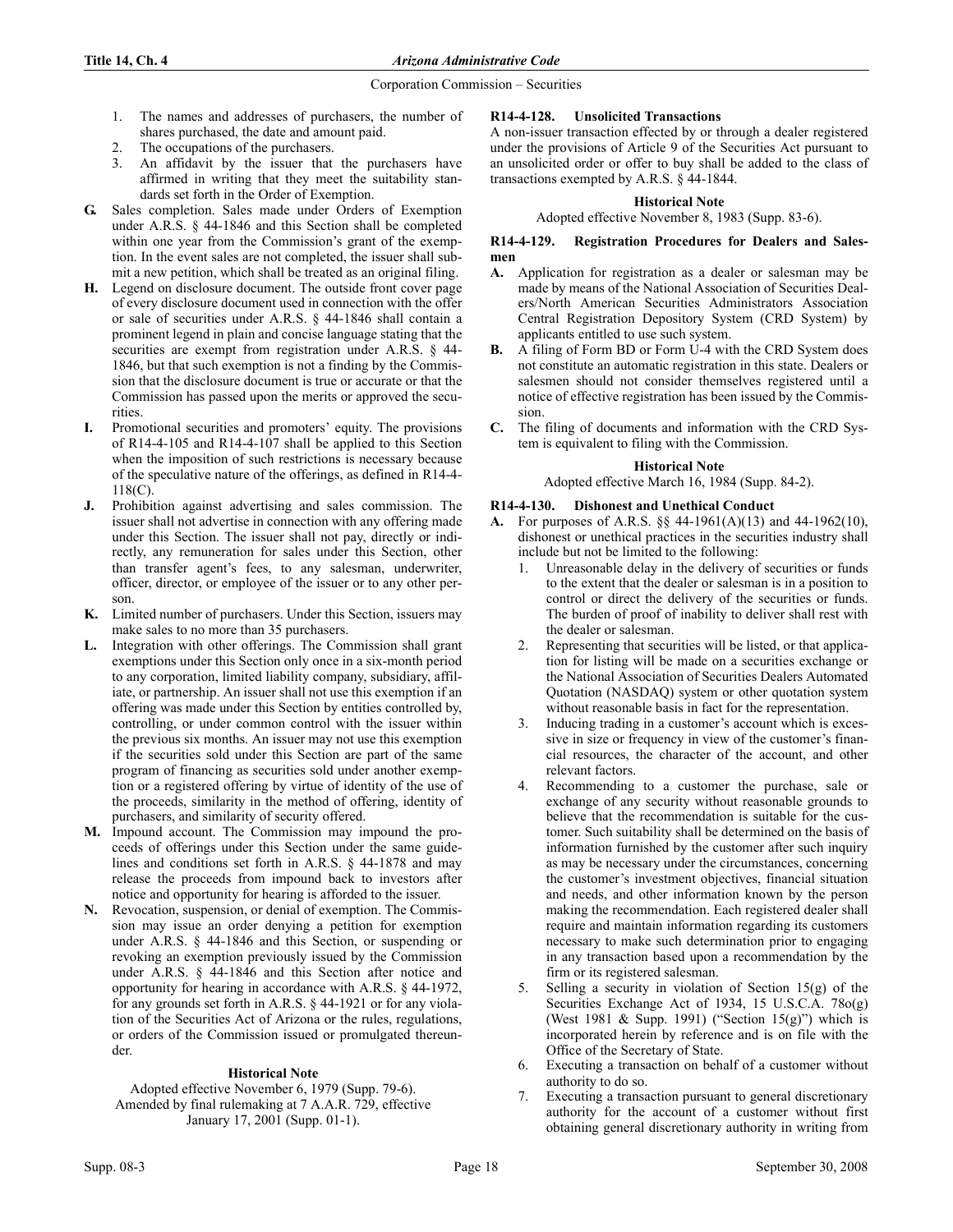such customer. This provision shall not apply to discretion as to the price at which or the time when an order given by a customer for the purchase or sale of a definite amount of a specified security shall be executed.

- 8. Acting on an agency basis for both the seller and the purchaser of a security (other than U.S. Savings Bonds or municipal securities) without disclosing that fact to both the seller and the purchaser on the confirmation.
- While acting on an agency basis for a customer in any transaction, charging the customer more than a fair commission or service charge, taking into consideration all relevant circumstances including market conditions with respect to a security at the time of the transaction, the expenses of executing the order and the value of any service rendered by reason of experience in and knowledge of the security and the market therefor.
- 10. While acting on a principal basis for a customer in any transaction, charging an excessive markup or markdown, taking into consideration all relevant circumstances including market conditions with respect to a security at the time of the transaction, the expenses of executing the order and the value of any service rendered by reason of experience in and knowledge of the security and the market therefor.
- 11. Entering into a transaction with a customer in a security at a price not reasonably related to the market price of the security.
- 12. Extending credit to a customer in violation of 12 CFR 220.1 through 220.18 (1991) (hereinafter referred to as "Regulation T") which is incorporated herein by reference and is on file with the Office of the Secretary of State.
- 13. Selling an equity security to, or purchasing an equity security from, a customer without disclosing on the confirmation that the dealer is acting as a market maker in that security. "Market maker" as used herein shall mean any specialist permitted to act as a dealer, and any dealer who, with respect to a security, holds himself out (by entering quotations in an inter-dealer communications system or otherwise) as being willing to buy and sell such security for his own account on a regular or continuous basis.
- 14. Employing, in connection with the purchase or sale of a security, a manipulative or deceptive device or contrivance.
- 15. Borrowing of money or securities by a salesman from a customer, except when the customer is a relative of the salesman or a person in the business of lending funds.
- 16. Making unauthorized use of securities or funds of a customer or converting customer securities or funds for personal benefit.
- 17. While registered as a salesman, effecting securities transactions which have not been recorded on the records of the dealer with whom such salesman is registered at the time of the transaction.
- 18. As a registered salesman, operating an account under a fictitious name with intent to deceive or for an illegal purpose.
- 19. Engaging in a pattern of marking order tickets as unsolicited when the dealer or salesman directly or indirectly recommended the transaction or introduced the customer to the security.
- 20. Using sales materials or conducting sales presentations in a deceptive or misleading fashion.
- **B.** To the extent that Section  $15(g)$  or Regulation T are amended, dealers and salesmen in compliance with such amended ver-

sions shall not be subject to enforcement action by the Commission for violation of provisions of subsection (A)(5) or (12) respectively hereof to the extent that the violation results solely from the dealer's or salesman's compliance with the amended version of Section 15(g) or Regulation T.

## **Historical Note**

Adopted effective November 4, 1992 (Supp. 92-4). Typographical error in subsection R14-4-130(A)(5) corrected (Supp. 00-1).

# R14-4-131. Supervision of Salesmen

For purposes of A.R.S. §§ 44-1961(A)(12) and 44-1962(A)(11), no person shall be deemed to have failed to reasonably supervise any other person if:

- 1. There have been established and maintained written procedures, and a system for applying such procedures, which would reasonably be expected to prevent and detect, insofar as practicable, any such violation by such other person of the Arizona Securities Act, or of any rule or regulation adopted thereunder; and
- 2. Such person has reasonably discharged the duties and obligations incumbent upon that person by reason of such procedures and system without reasonable cause to believe that such procedures and system were not being complied with.

# **Historical Note**

Adopted effective November 4, 1992 (Supp. 92-4). Amended by final rulemaking at 8 A.A.R. 3655, effective July 31, 2002 (Supp. 02-3).

# R14-4-132. Books and Records of Dealers

- A. Unless otherwise provided by order of the Commission, each registered dealer shall make, maintain, and preserve books and records in compliance with U.S. Securities and Exchange Commission rules 17a-3 (17 CFR 240.17a-3 (2002)) and 17a-4 (17 CFR 240.17a-4 (2002)) as amended in Release No. 34- 44992, 66 Fed. Reg. 55817 (2001); 15g (17 CFR 240.15g (2002)); and 15c2-11 (17 CFR 240.15c2-11 (2002)), all of which are incorporated by reference. Copies of the materials are available from the Superintendent of Documents, Government Printing Office, Washington, D.C. 20402, from the Commission, and are on file with the Office of the Secretary of State.
- B. To the extent that the U.S. Securities and Exchange Commission promulgates changes to the above-referenced rules, dealers in compliance with such rules as amended shall not be subject to enforcement action by the Commission for violation of this rule to the extent that the violation results solely from the dealer's compliance with the amended rule.

# **Historical Note**

Adopted effective November 4, 1992 (Supp. 92-4). Amended by final rulemaking at 9 A.A.R. 1073, effective May 3, 2003 (Supp. 03-1). R14-4-132(A) reflects corrected SEC release number (Supp. 05-4).

# R14-4-133. Definition of Partners and Executive Officers

For purposes of the definition of "salesman" contained in A.R.S. § 44-1801, the following definitions shall apply:

- 1. "Partner" means a general partner or any other partner with the equivalent rights, liabilities, and obligations of a general partner.
- 2. "Executive officer" means the president, any vice president in charge of a principal business unit or division, the secretary, the treasurer, the chief executive officer, the chief financial officer, the chief operating officer, or an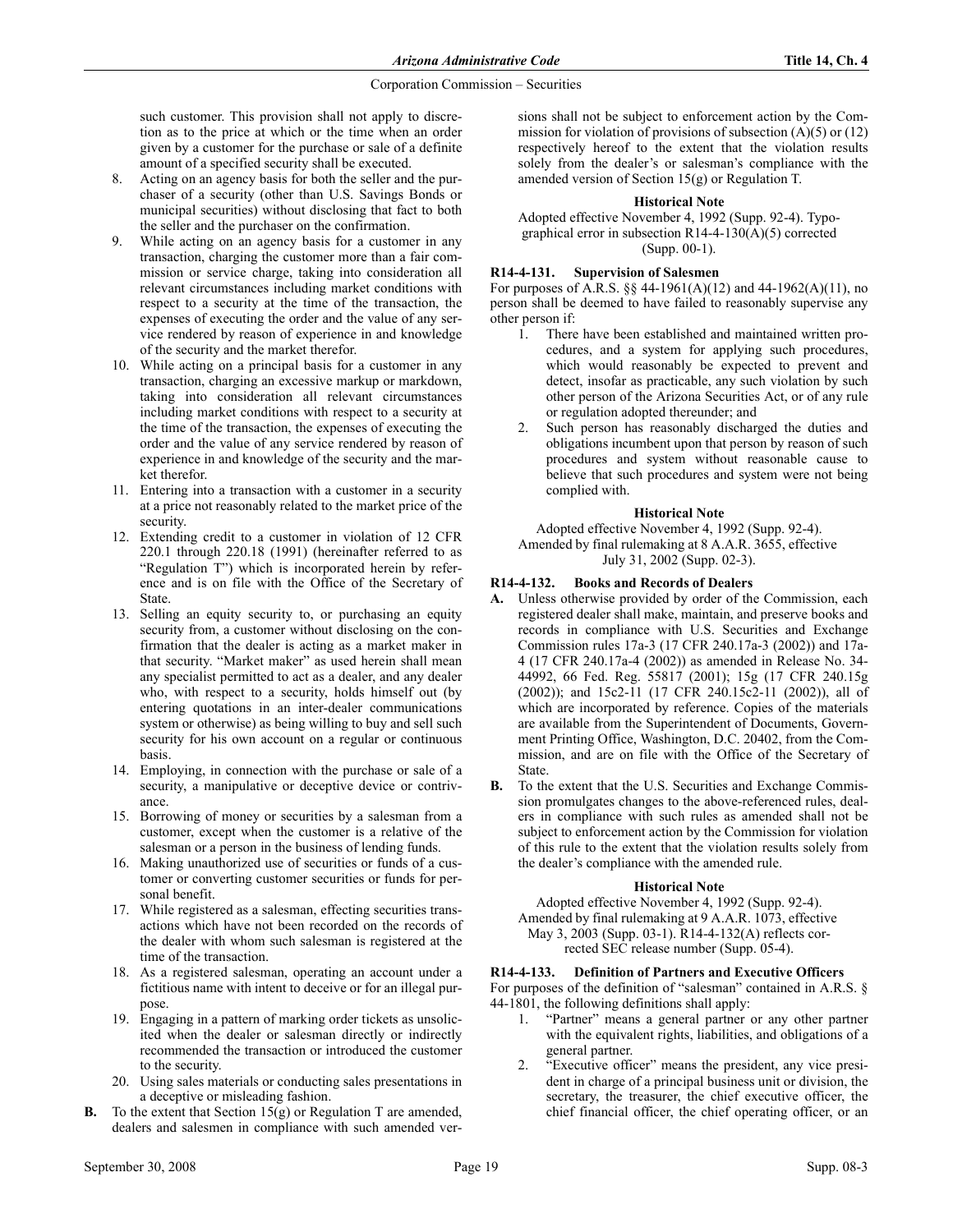officer who performs a principal policy-making function for a principal business unit or division.

## **Historical Note**

Adopted effective November 4, 1992 (Supp. 92-4). Amended by final rulemaking at 7 A.A.R. 729, effective January 17, 2001 (Supp. 01-1).

# R14-4-134. Guidelines for Securities Filings Under A.R.S. § 44-1902

- A. Uniform Limited Offering Registration ("ULOR"). An issuer may register securities by qualification under A.R.S. § 44- 1902 in an aggregate amount not exceeding \$5 million in any 12-month period as provided in this Section.
- B. Form U-7 and the Issuer's Manual. Any reference in this Section to Form U-7 means the Small Company Offering Registration Form as adopted by the North American Securities Administrators Association, Inc. Any reference to the Issuer's Manual means the Small Company Offering Registration Issuer's Manual, which contains the requirements and general instructions for use of the Form U-7, as adopted by the North American Securities Administrators Association, Inc. Copies of Form U-7 and the Issuer's Manual are available from the Commission and from the North American Securities Administrators Association, Inc.
- C. Qualification. To be eligible for registration under A.R.S. § 44-1902, the issuer shall comply with the following conditions:
	- 1. The offering shall not be a blind pool offering as defined in A.R.S. § 44-1801.
	- 2. The issuer shall not be an investment company subject to the Investment Company Act of 1940.
	- 3. The issuer shall not be subject to the reporting requirements of Section 13 or Section 15(d) of the Securities Exchange Act of 1934.
	- 4. The issuer and offering must meet the qualifications for use set forth in the Issuer's Manual.
	- 5. If the offering includes debt securities, the application for registration shall include information that demonstrates the ability of the issuer to service its debt.
- D. Disclosure Document. The issuer shall apply for registration of securities by qualification under A.R.S. § 44-1902 by filing with the Commission Form U-7, with exhibits and such other documents as required by the Issuer's Manual.
- E. Financial Statements. The financial statements included in the application for registration shall be in the form provided in the Issuer's Manual. All prospective financial information that is included in the Form U-7 must be prepared or reviewed by an independent accounting firm.
- F. Registration Fee. An application for registration shall be accompanied by a nonrefundable fee as provided in A.R.S. § 44-1861.
- G. Issuer-Dealer Registration. An application for registration of securities also shall constitute an application for registration under A.R.S. § 44-1941 of the issuer as a dealer who deals exclusively in securities of which the dealer is the issuer ("issuer-dealer") if accompanied by a duly completed Form BD, a brief description of the proposed method of sale, and other information required by A.R.S. § 44-1941. No bond shall be required for purposes of such issuer-dealer application. The Commission or the Director may require submission of additional information as to the issuer's previous history, record, or business experience as deemed necessary to determine whether the issuer should be registered as a dealer, as provided under A.R.S. § 44-1942. Appropriate examinations may be required.
- H. Other Registration Requirements. The following applicable Sections shall apply to registration of securities by qualification under A.R.S. § 44-1902:
	- R14-4-103 (advertising and sales literature). The issuer shall not distribute advertising and sales materials prior to receipt of the Division's notification that the issuer may use the materials.
		- R14-4-105 (promotional securities). For purposes of this Section, R14-4-105(C) is revised as follows: "Securities that are issued to promoters for consideration valued at less than the following percentages of the proposed public offering price, in an amount that represents an ultimate right of participation in excess of 60 percent of the securities to be outstanding at the completion of the proposed public offering, shall be promotional securities. The value of consideration other than cash received by the issuer for shares shall be established to the Commission's satisfaction by appraisals, evidence of amounts paid by others for substantially similar services or property, evidence of a bona fide offer to purchase such services or property, evidence of significant services rendered or contractually required to be rendered to the issuer, which may take into account the relevant experience, special skills, and other qualifications of the person rendering the service, or any other evidence. The value of noncash consideration that cannot be established to the satisfaction of the Commission shall be zero.
			- "1. For all securities issued to a promoter within one year prior to and including the date of the offering of securities to the public: 85 percent.
			- "2. For all securities issued to a promoter within two years but not less than one year prior to and including the date of the offering of securities to the public: 75 percent.
			- "3. For all securities issued to a promoter within three years but not less than two years prior to and including the date of the offering of securities to the public: 65 percent."
	- 3. R14-4-106 (options, warrants, and rights to purchase).
	- 4. R14-4-107 (promoters equity).
	- 5. R14-4-108 (sales commission and expenses). For purposes of this Section R14-4-108(A) is revised as follows: "No issuer shall incur a liability that must be paid by the issuer as a selling expense in connection with the offering of greater than 20 percent of the amount of the offering actually sold to the public."
	- 6. R14-4-110 (installment sales).
	- 7. R14-4-111 (commissions to officers and directors).
	- 8. R14-4-112 (impoundment of funds) and R14-4-113 (impound dates).
	- $R14-4-117$  (debt offerings).
	- 10. R14-4-118 (statements required in prospectus).
	- 11. R14-4-119 (preferred stock).
- Delivery Requirements. The issuer must deliver to each offeree a copy of any literature mandated by the Commission, along with a Form U-7 that has been declared effective by the Commission and any supplements. As long as any securities sold in the offering are outstanding, the issuer shall deliver to investors any reports required by Form U-7 or under the Securities Exchange Act of 1934, unless there are ten or fewer shareholders and all of such shareholders consent in writing to the cessation of such reporting.
- J. Reporting. After registration under A.R.S. § 44-1902, the issuer shall cause the following reports to be delivered to the Commission. The Commission may specify the forms necessary to fulfill the reporting requirements stated below.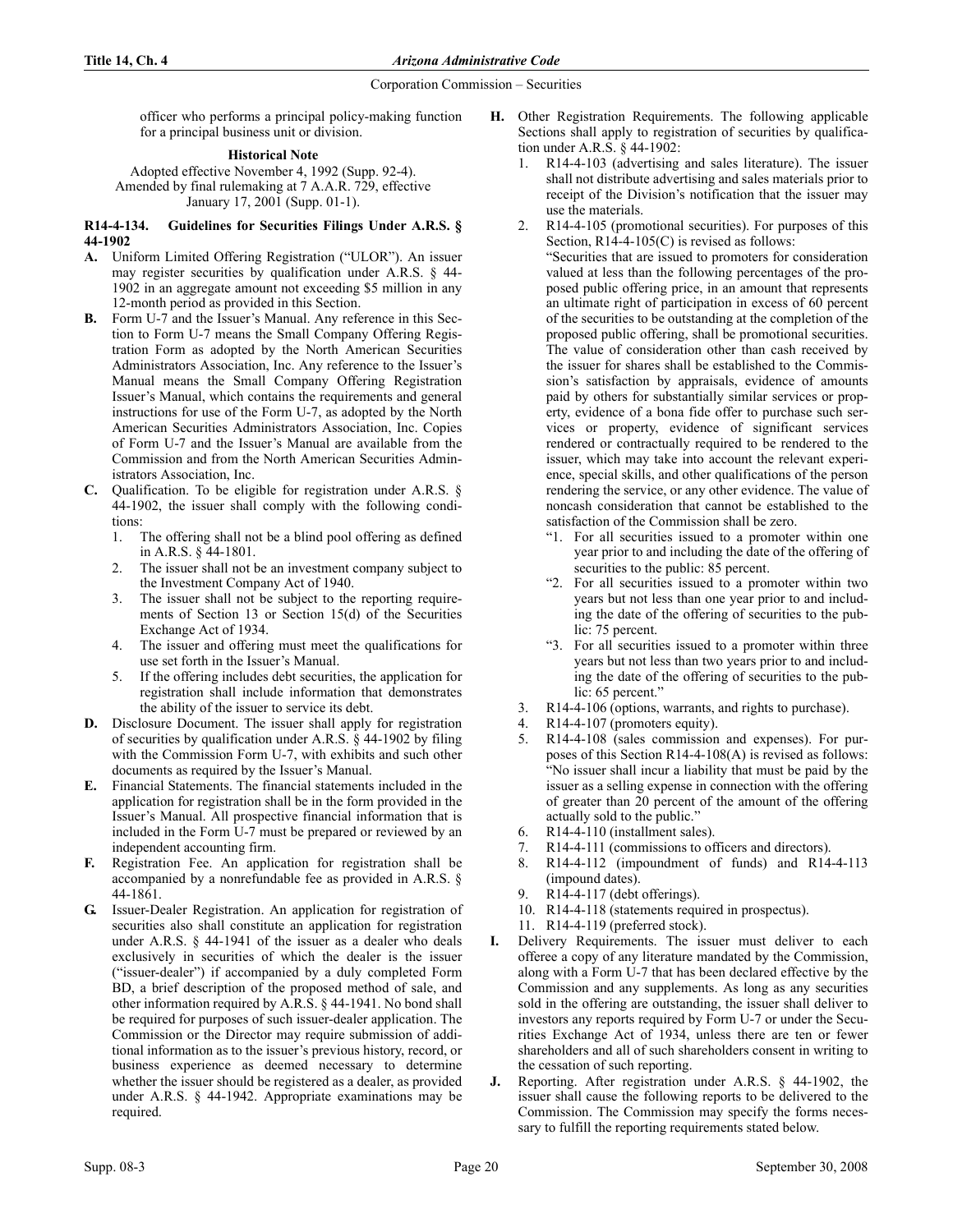- 1. Within ten business days after every 90-calendar-day period following the effective date of the registration and on completion of the offering, a report stating the number of purchasers and the dollar amount of securities sold.
- 2. Within ten business days after every 90-calendar-day period following the effective date of the registration and on completion of the offering, a statement reflecting that the issuer has not made any changes in or amendments to the Form U-7 or sales and advertising materials provided to the Commission, other than any changes or amendments filed with and declared effective or cleared by the Division.
- Within ten business days after every six-month period following the effective date of the registration and at such time as the proceeds have been completely used, a report stating in reasonable detail the issuer's use of the offering proceeds.
- 4. Within ten business days after delivery to investors, copies of any other reports, brochures, letters, or such similar documents furnished, through any medium, to investors.

#### **Historical Note**

Adopted effective August 14, 1991 (Supp. 91-3). Amended by final rulemaking at 7 A.A.R. 729, effective January 17, 2001 (Supp. 01-1). Amended by final rulemaking at 9 A.A.R. 91, effective February 15, 2003 (Supp. 02-4).

#### R14-4-135. Exempt Securities - Multijurisdictional Disclosure System

An offering of securities within this state which has been declared effective with the U.S. Securities and Exchange Commission (the "SEC") on Form F-7, F-8, F-9, or F-10 shall be added to the class of securities exempt under A.R.S. § 44-1843, provided that before an offer is made in Arizona:

- 1. A prospectus or an offering circular, the standards of form or content which are prescribed by any provision of the Securities Act of 1933, or rules and regulations promulgated thereunder, and Form F-7, F-8, F-9, or F-10, whichever is applicable, shall be filed with the Commission; and
- 2. A nonrefundable exemption fee as provided in A.R.S. § 44-1861(G) shall be paid to the Commission.

## **Historical Note**

Adopted effective August 14, 1991 (Supp. 91-3). Amended by final rulemaking at 13 A.A.R. 1805, effective June 30, 2007 (Supp. 07-2).

#### R14-4-136. Exempt Offerings Pursuant to Compensatory Arrangements

- A. Offers and sales of securities that satisfy the requirements and provisions of rule 701 promulgated under the Securities Act of 1933, 17 CFR 230.701 (1999), ("rule 701") and this Section shall be added to the class of transactions exempt under the provisions of A.R.S. § 44-1844. Rule 701 is incorporated by reference and on file with the Office of the Secretary of State. The incorporated material contains no later editions or amendments. Copies of rule 701 are available from the Commission and from the Superintendent of Document, Government Printing Office, Washington, D.C. 20402.
- **B.** Except as provided in subsection (C), an exemption pursuant to this Section is not available for the securities of an issuer if the issuer or any of its predecessors, affiliates, directors, officers, general partners, or beneficial owners of 10% or more of any class of its equity securities:
- 1. Has been convicted of a misdemeanor or felony involving racketeering or a transaction in securities or of which fraud is an essential element.
- 2. Has been convicted within the 10 years before any issuance of securities under this Section, or at any time thereafter, of a misdemeanor involving racketeering or a transaction in securities or of which fraud or dishonesty is an essential element.
- 3. Is subject to an order, judgment, or decree of a court of competent jurisdiction entered within 10 years of the date of any issuance of securities under this Section enjoining or restraining it from engaging in or continuing any conduct or practice in connection with the sale or purchase of securities or involving fraud, deceit, racketeering, or consumer protection laws.
- 4. Has been subject to any state or federal administrative order or judgment in connection with the purchase or sale of securities entered within five years before any issuance of securities under this Section or at any time thereafter.
- 5. Is subject to an order of an administrative tribunal, selfregulatory organization, or the Securities and Exchange Commission denying, suspending, or revoking membership or registration as a broker or dealer in securities or as an investment adviser or investment adviser representative for a period of six months or more.
- C. A disqualification under subsection (B) ceases to exist if any one of the following occurs.
	- 1. The basis for the disqualification has been removed by the jurisdiction creating it.
	- 2. The jurisdiction in which the disqualifying event occurred issues a written waiver of the disqualification.
	- 3. The jurisdiction in which the disqualifying event occurred declines in writing to enforce the disqualification.
- D. This Section provides an exemption from the registration requirements of the Arizona Securities Act for securities issued in compensatory circumstances. The Section is not available to any issuer for any transaction that, while in technical compliance with this Section, is part of a plan or scheme to circumvent this purpose.

## **Historical Note**

Adopted effective November 21, 1991 (Supp. 91-4). Amended effective June 27, 1994, under an exemption from the Attorney General certification requirements of the Arizona Administrative Procedure Act (Supp. 94-2). Section repealed; new Section adopted by final rulemaking at 6 A.A.R. 4665, effective November 22, 2000 (Supp. 00-4).

## R14-4-137. Exempt Transactions - Securities Issued Pursuant to Court or Governmental Order

- A. An issuance of securities in exchange for bona fide claims or property interests within or from this state which is made pursuant to a final judgment or order, in either event no longer subject to appeal, of a federal or state court of competent jurisdiction or other governmental authority expressly authorized by law, and where the terms and conditions of such issuance are approved, shall be added to the class of transactions exempt under A.R.S. § 44-1844. An offering made pursuant to this exemption cannot be combined with an offering made pursuant to A.R.S. §§ 44-1843, 44-1843.01, and 44-1844.
- B. To qualify for exemption under this rule, the following conditions must be satisfied:
	- The issuer shall file with the Commission one copy of a notice of the hearing upon the fairness of the terms of the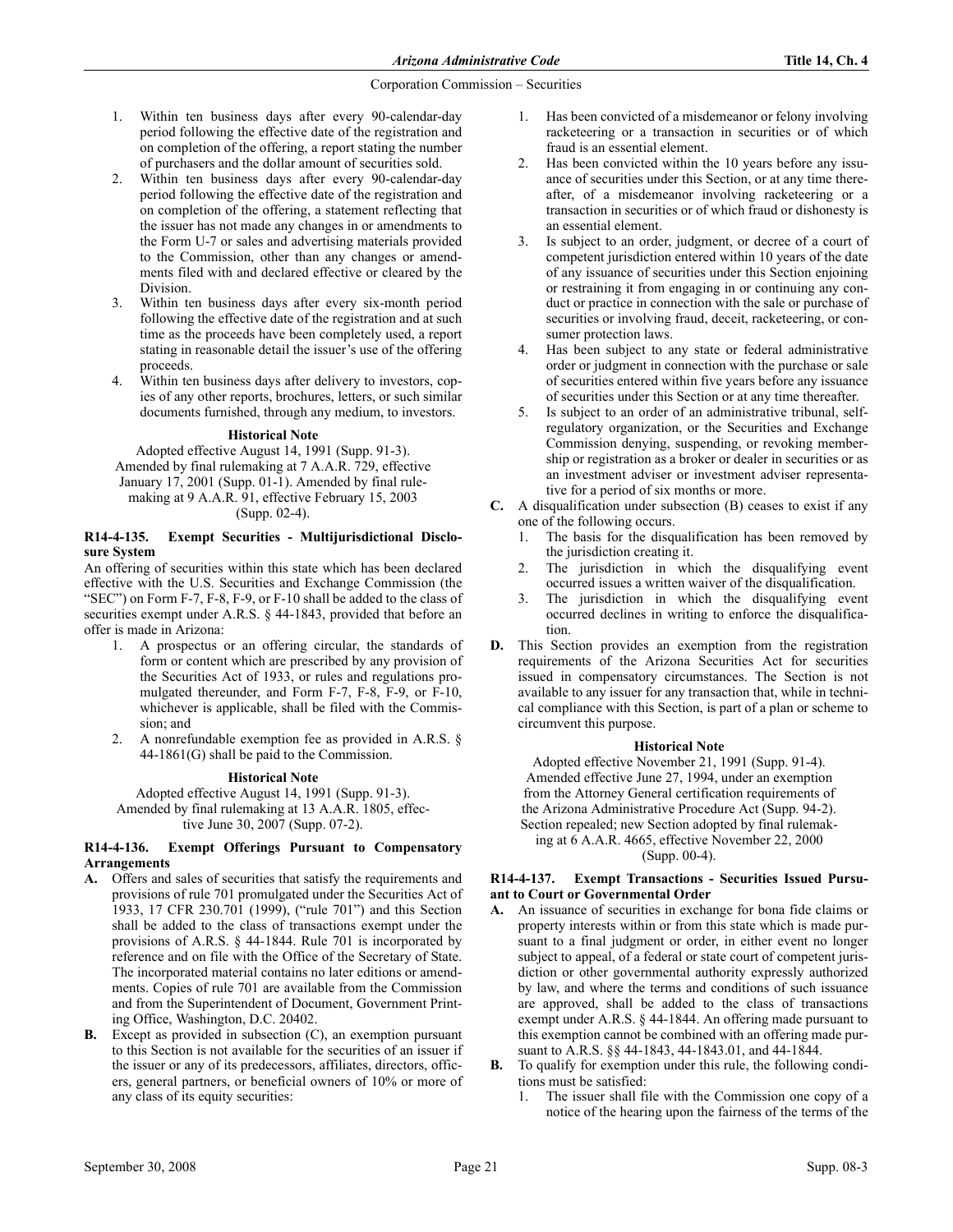issuance, no less than 10 calendar days prior to the hearing.

- 2. The hearing must be held after reasonable notice and opportunity to be heard is given to all interested parties.
- 3. At the conclusion of the hearing, the court or other governmental authority must expressly find that the terms of the exchange are fair.
- 4. The issuer shall file with the Commission one copy of the final signed order of the court or other governmental authority within 10 calendar days of the issuance of such order.
- C. This rule is not available to any issuer for any transaction or chain of transactions that, although in technical compliance with the rule, is part of a plan or scheme to evade the registration provisions of the Arizona Securities Act.

# **Historical Note**

Adopted effective December 20, 1991 (Supp. 91-4).

# R14-4-138. Foreign Security Exemption

- A. The following transactions are added to the class of transactions exempt under A.R.S. § 44-1844. Pursuant to A.R.S. § 44- 1848, no dealer or salesman as defined in A.R.S. § 44-1801 shall engage in the following transactions unless such dealer or salesman is registered under A.R.S. Title 44, Chapter 12, Article 9 or unless such transactions are exempt pursuant to A.R.S.  $§$  44-1844(A)(4) and dealer registration is not required by R14-4-104:
	- 1. A non-issuer transaction in an outstanding security (including an American Depository Receipt representing such a security), of an issuer domiciled in a foreign country with which the United States is at the time of the transaction maintaining diplomatic relations (including the sale by a dealer, including an underwriter no longer acting as an underwriter in respect to the securities involved, but not including securities constituting an unsold allotment to or subscription by the dealer as a participant in the distribution of the securities by the issuer or by or through an underwriter), if the class of security has been outstanding in the hands of the public for not less than 90 days preceding the date of the transaction and if, at the time of the transaction, the conditions of subsections (a) and (b) hereof are met:
		- a. The exemption of subsection  $(A)(1)$  is not available unless one of the following requirements is met:
			- i. The most recent edition of Moody's International Manual or Standard & Poor's Corporation Records, or the periodic supplements to such publications (hereinafter referred to as the "Manual"), contains a description of the issuer's business or operations, the names of the issuer's officers and directors (or their corporate equivalents in the issuer's country of domicile), an audited balance sheet of the issuer as of a date within 18 months of the date of the transaction and audited profit and loss statements for each of the issuer's two fiscal years immediately preceding the date of such balance sheet (such statements to be prepared in accordance with U.S. or Foreign GAAP); or
			- ii. The issuer of the security has a class of securities subject to the reporting requirements of Section 13 of the Securities Exchange Act, 15 U.S.C.A. 78m (West 1981 & Supp. 1992) ("Section 13") or Section 15(d) of the Securities Exchange Act, 15 U.S.C.A. 78o(d) (West 1981) ("Section 15(d)") and is not delinquent in

such reporting. Section 13 and Section 15(d) are incorporated herein by reference and on file with the Secretary of State; or

- iii. The security is exempted from the provisions of Section 12(g) of the Securities Exchange Act of 1934, 15 U.S.C.A. 78l(g) (West 1981) by Section  $12(g)(3)$  of that Act, 15 U.S.C.A. 78 $I(g)(3)$ (West 1981) and the issuer is in compliance with all of the conditions of Section 12g3- 2(b)(1), 17 CFR 240.12g3-2(b)(1) (1992) which sections and rule are incorporated herein by reference and on file with the Secretary of State.
- b. The exemption of subsection  $(A)(1)$  is not available unless all of the following requirements are met:
	- i. The issuer, including any predecessors, has been in continuous operation for at least the preceding five years, is a going concern actually engaged in business and is not in an organizational or developmental stage, and is not in bankruptcy or receivership; and
	- ii. The issuer has net tangible assets of at least U.S. \$25,000,000 as of the date of its most recent audited financial statement prepared in accordance with U.S. or Foreign GAAP. Such statement shall be dated as of a date within 18 months of the date of the transaction; and
	- iii. The issuer had an average net income after taxes of at least U.S. \$1,000,000 over its most recent two consecutive years of operation according to audited profit and loss statements of the issuer prepared in accordance with U.S. or Foreign GAAP for the issuer's two fiscal years immediately preceding the date of the financial statement referred to in subsection  $(A)(1)(b)(ii)$  hereof; and
	- iv. The issuer has a class of securities listed or traded on a stock exchange or automated quotation system organized under the laws of its country of domicile; and
	- v. For the issuer's securities in the United States, there are at least two market makers, who are registered broker-dealers under the Securities Exchange Act of 1934, or at least one market maker who is a registered broker-dealer under the Securities Exchange Act of 1934 and who has a net capital of at least \$25,000,000.
- 2. A non-issuer transaction in an outstanding security, other than a revenue obligation, which is issued or guaranteed by any foreign government with which the United States is at the time of sale maintaining diplomatic relations, or by a political subdivision of Canada or Mexico having the power of taxation, if the securities when offered for sale in this state are acknowledged by the foreign government or political subdivision as valid obligations, and none of the securities of the foreign government or political subdivision are in default either as to principal or interest.
- B. The Commission may by order revoke or suspend this exemption with respect to any securities or the use of the exemption by any dealer if it finds that the further sale in this state of the securities or by the dealer would work, or tend to work, a fraud or deceit on the purchaser. The Director may temporarily suspend this exemption with respect to any security or the use of the exemption by any dealer pursuant to the procedures for a temporary cease and desist order under R14-4-307.
- C. For purposes of this rule, the following definitions shall apply: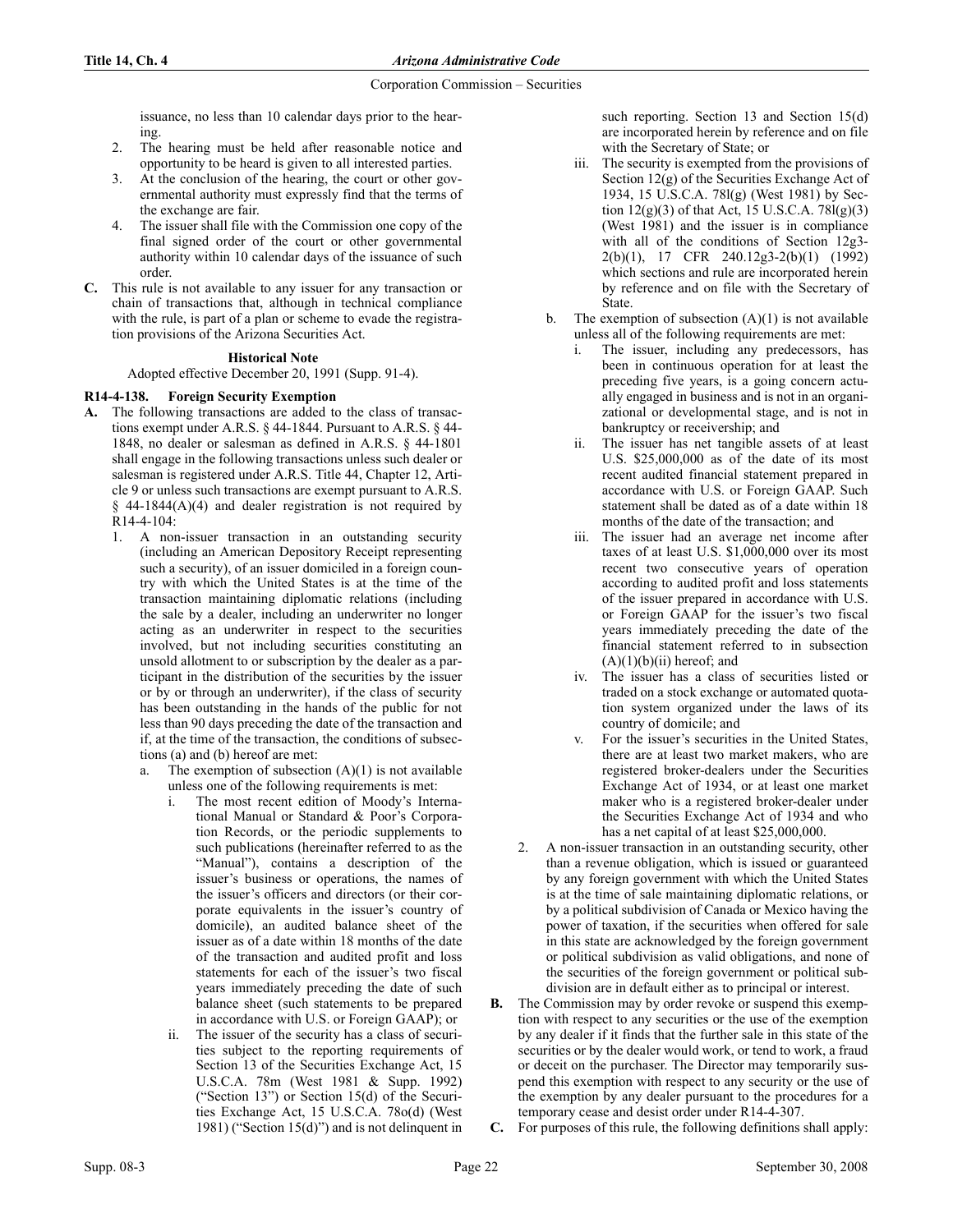- 1. "American Depository Receipt" is a negotiable certificate issued by a U.S. depository pursuant to an effective registration statement filed on Form F-6 with the Securities and Exchange Commission, representing the securities of a non-U.S. company, which securities are held in custody by a custodian in the company's country of domicile; or a similar type of receipt or instrument issued in respect of a security which receipt or instrument has been approved for sale by order of the Commission.
- 2. "Issuer" of an American Depository Receipt shall be deemed to be the non-U.S. company that issued the securities represented by the American Depository Receipt.
- 3. "U.S. or Foreign GAAP" shall mean generally accepted accounting principles of the United States or of the foreign country in which the issuer is domiciled.

## **Historical Note**

Adopted effective March 4, 1993 (Supp. 93-1).

# R14-4-139. Exempt Public Offerings for Qualified Purchasers; Definitions

- A. As used in this Section, the following terms have the meaning indicated:
	- 1. "Qualified purchaser" means:
		- a. An "accredited investor" as defined in R14-4- 126(B).
		- b. A corporation, partnership, or other entity whose equity owners each individually meets the requirements of subsections  $(A)(1)(a)$ ,  $(c)$ , or  $(d)$ .
		- c. With respect to the offer and sale of one class of voting common stock of an issuer or of preferred stock of an issuer entitling the holder to at least the same voting rights as the issuer's one class of voting common stock, provided that the issuer has only one class of voting common stock outstanding upon consummation of the sale, a natural person who, either individually or jointly with the person's spouse, has a minimum net worth in excess of \$250,000, excluding home, home furnishings, and automobiles, and had, during the immediately preceding tax year, gross income in excess of \$100,000 and reasonably expects gross income in excess of \$100,000 during the current tax year, or has a minimum net worth in excess of \$500,000, excluding home, home furnishings, and automobiles. The amount of each natural person's investment shall not exceed 10% of the natural person's net worth, excluding home, home furnishings, and automobiles. Other assets included in the computation of net worth may be valued at fair market value.
		- Any other purchaser designated as qualified by rule of the Commission.
	- 2. "Securities Act" shall mean the Securities Act of Arizona.
	- 3. "SEC" shall mean the United States Securities and Exchange Commission.
- B. Offers and sales of securities made by an issuer in compliance with this Section are exempt from the registration requirements of A.R.S. §§ 44-1841 and 44-1842. The exemption from A.R.S. § 44-1842 is available for offers or sales of an issuer made only by the issuer's employees, officers, and directors who were not retained for the primary purpose of making offers or sales on behalf of the issuer. The exemption from A.R.S. § 44-1842 is not available for third parties or dealers.
- C. This exemption is not available to a "blind pool offering" within the meaning of A.R.S.  $\S$  44-1801(1), an issuer whose business plan is to engage in a merger or acquisition with an

unidentified entity or person, or an issuer that is excluded from the exemption pursuant to subsection (R). The exemption is not available for any transaction or chain of transactions that, while in technical compliance with this Section, is part of a plan or scheme to circumvent the registration provisions of the Securities Act.

- D. Offers and sales of securities shall be made only to qualified purchasers or to persons the issuer reasonably believes, after inquiry, to be qualified purchasers.
- E. The issuer must reasonably believe, after inquiry, that each purchaser is purchasing the security for the purchaser's own account and not with the view to, or for sale in connection with, a distribution of the security.
- F. Securities acquired in a transaction under this Section shall have the status of securities acquired in an exempt transaction under A.R.S. § 44-1844 of the Securities Act and cannot be resold without registration under the Securities Act or an exemption therefrom.
- G. The consideration received for securities sold in the same offering, whether pursuant to this Section or another exemption, shall not exceed \$5,000,000 in any 12-month period.
- H. A general announcement of the proposed offering may be made by any means, but shall include only the following information, unless additional information is specifically permitted in writing by the Director:
	- 1. The name, address, and telephone number of the issuer;
	- 2. The name, a brief description, and price, if known, of any security to be issued;
	- 3. A brief description of the issuer's business;
	- 4. The type, number, and aggregate amount of securities being offered;
	- 5. The name, address, and telephone number of the person to contact for additional information; and
	- 6. A statement that discloses all of the following terms and conditions:
		- a. Sales will only be made to qualified purchasers.
		- b. No money or other consideration is being solicited or will be accepted in connection with the general announcement.
		- c. The securities are not registered with or approved by any state securities agency or the SEC and are offered and sold pursuant to an exemption from registration.
		- d. The general announcement does not constitute an offer to sell, nor a solicitation of an offer to buy, the securities described in the announcement. Such an offer can be made only by means of a prospectus, offering memorandum, subscription document, or other offering documents pursuant to R14-4-139.
- I. Dissemination of the general announcement described in subsection (H) to persons who are not qualified purchasers shall not disqualify the issuer from claiming the exemption under this Section.
- J. In connection with an offer made under this Section, the issuer may provide information in addition to the general announcement under subsection (H), if such information:
	- 1. Is delivered through an electronic database that is restricted to persons who have been identified as qualified purchasers; or
	- 2. Is delivered after the issuer reasonably believes that the prospective purchaser is a qualified purchaser.
- K. No telephone solicitation shall be permitted unless prior to placing the call the issuer reasonably believes, after inquiry, that the prospective purchaser to be solicited is a qualified purchaser.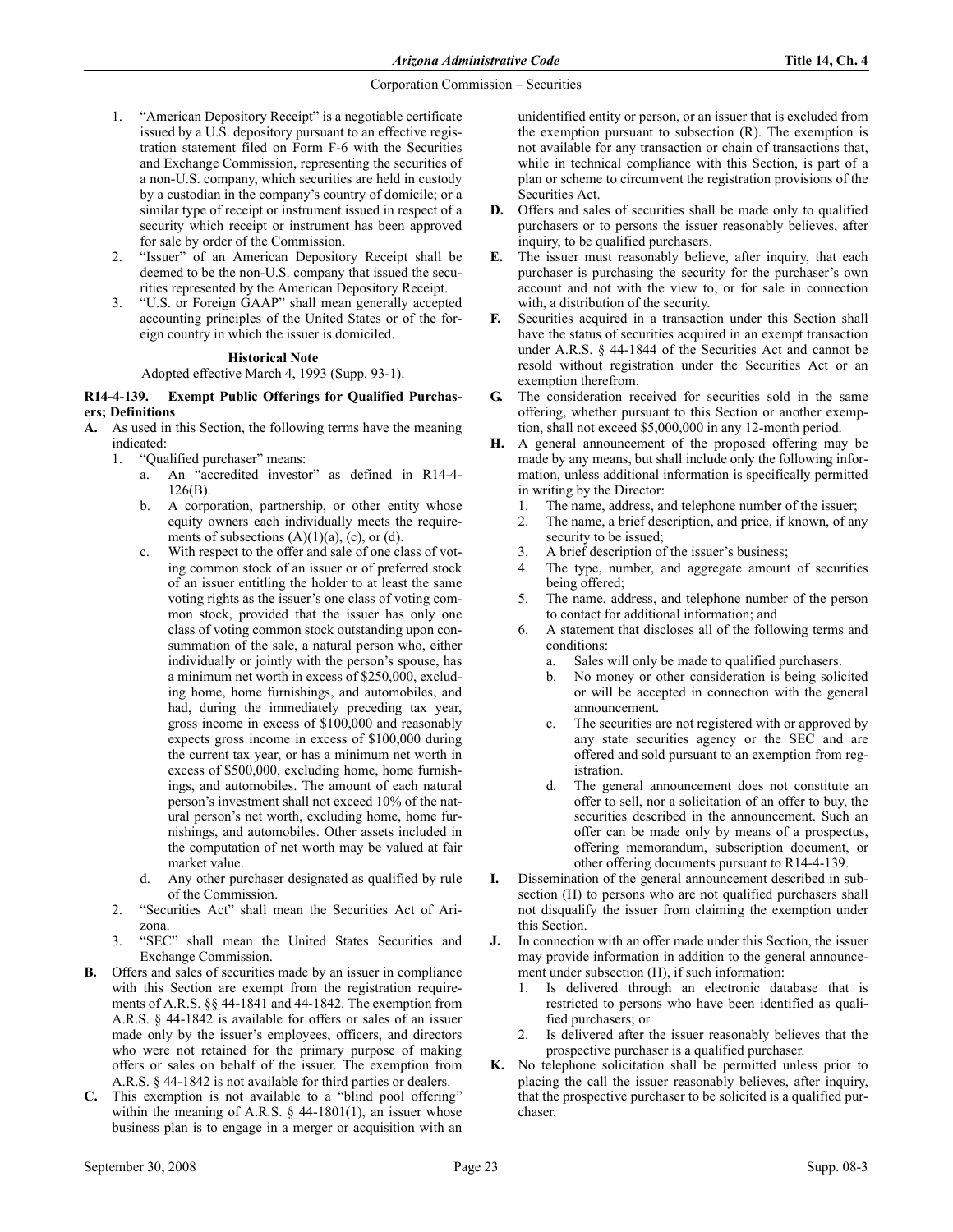- L. At least five business days before a sale of securities to, or a commitment to purchase securities is accepted from, a qualified purchaser, the issuer shall meet the disclosure requirements of R14-4-126(C)(2).
- M. The issuer shall place a conspicuous legend on the cover page of any offering document, which states that the securities have not been registered under the Securities Act, are offered only to qualified purchasers as defined in R14-4-139, and have not been approved by the SEC or the Commission. The issuer shall place a conspicuous legend on the cover page of any offering document and on any certificate representing the securities, which sets forth the restrictions on the transferability and sale of the securities.
- N. No later than 10 business days prior to the publication of a general announcement of the proposed offering or the initial offer of the securities, whichever occurs first, the issuer shall file with the Commission a notice briefly describing the business of the issuer and the terms of the transaction, a consent to service of process, a copy of the general announcement, and the fee required by A.R.S.  $\S$  44-1861(G). Upon request of the Commission, the issuer may be required to submit a prospectus, offering memorandum, subscription document, or other offering documents or materials used in connection with the offer or sale of securities.
- O. Failure to timely file the notice required in subsection (N) shall not, in and of itself, preclude reliance on the exemption afforded by this Section. If the Commission finds that such notice has not been timely filed with respect to more than one offering, the Commission may issue an order restricting the right to use exemptions under this Section.
- The Director may deny or revoke the availability of this exemption if the Director determines that there is a reasonable likelihood that the sale of the securities would work or tend to work a fraud or deceit upon the purchasers. In the event the Director makes such a determination, the issuer may request a hearing in accordance with the provisions of Article 11 of the Securities Act by notifying the Commission within 10 days after notice of the Director's determination described in this subsection.
- Q. No action or inaction on the part of the Commission or Director with respect to any offer or sale of securities undertaken pursuant to this Section shall be deemed to be a waiver of any provision of this Section nor shall it be deemed to be a confirmation of the availability of this Section or the approval of any offering.
- R. Disqualification
	- 1. The exemption is not available to an issuer if it or any of its predecessors, affiliates, directors, officers, general partners, beneficial owners of 10% or more of any class of its equity securities, or the underwriter:
		- a. Has been convicted within the 10 years preceding the filing of the notice required by this Section, or at any time thereafter prior to the termination of the offering, of a felony or misdemeanor involving racketeering or a transaction in securities, or of which fraud is an essential element;
		- b. Is subject to an order, judgment, or decree of any court of competent jurisdiction entered within five years of the date of filing of the notice required by this Section, temporarily, preliminarily, or permanently enjoining or restraining any conduct or practice in connection with the sale or purchase of securities, or involving fraud, deceit, or racketeering;
		- c. Has been subject to any state or federal administrative order or judgment in connection with the pur-

chase or sale of securities entered within five years preceding the filing of the notice required by this Section, or at any time thereafter prior to the termination of the offering;

- d. Is subject to the reporting requirements of the Securities Exchange Act of 1934 and has not filed all required reports during the 12 calendar months preceding the filing of the notice required by this Section; or
- e. Is subject to an order of any state or federal agency denying or revoking registration or licensure as a broker or dealer in securities or as an investment adviser or investment adviser representative, or is subject to an order denying or revoking membership in a national securities association registered under the Securities Exchange Act of 1934, or has been suspended for a period exceeding six months or expelled from membership in a national securities exchange registered under the Securities Exchange Act of 1934.
- 2. The Commission, in the Commission's discretion, may waive any disqualification prescribed by this subsection.
- 3. A disqualification prescribed by this subsection ceases to exist if:
	- a. The basis for the disqualification has been removed by the jurisdiction creating it;
	- b. The jurisdiction in which the disqualifying event occurred issues a written waiver of the disqualification; or
	- c. The jurisdiction in which the disqualifying event occurred declines in writing to enforce the disqualification.

## **Historical Note**

Section adopted by exempt rulemaking at 6 A.A.R. 338, effective December 21, 1999 (Supp. 99-4).

# R14-4-140. Accredited Investor Exemption

- A. As used in this Section, the following terms shall have the meaning indicated:
	- 1. "Accredited investor" shall have the meaning provided in R14-4-126.
	- 2. "Form D" shall mean Form D of Regulation D (17 CFR 239.500) promulgated by the SEC under the Securities Act of 1933.
	- 3. "Rule 504" shall mean Rule 504 of Regulation D (17 CFR 230.504 (1999)) promulgated by the SEC under the Securities Act of 1933, which is incorporated by reference and is on file with the office of the Secretary of State. The incorporated material contains no later editions or amendments. Copies of rule 504 are available from the Commission and from the Superintendent of Documents, Government Printing Office, Washington, D.C. 20402.
	- 4. "Securities Act" shall mean the Arizona Securities Act, A.R.S. §§ 44-1801 through 44-2126.
	- 5. "SEC" shall mean the United States Securities and Exchange Commission.
- B. Offers and sales of securities by an issuer in compliance with Rule 504 shall be exempt from the registration requirements of A.R.S. §§ 44-1841 and 44-1842, subject to the satisfaction of the provisions of this Section. The exemption from A.R.S. § 44-1842 is available for the issuer's employees, officers, and directors who make offers or sales on behalf of the issuer if they were not retained for the primary purpose of making such offers or sales. The exemption from A.R.S. § 44-1842 is not available for third parties or dealers.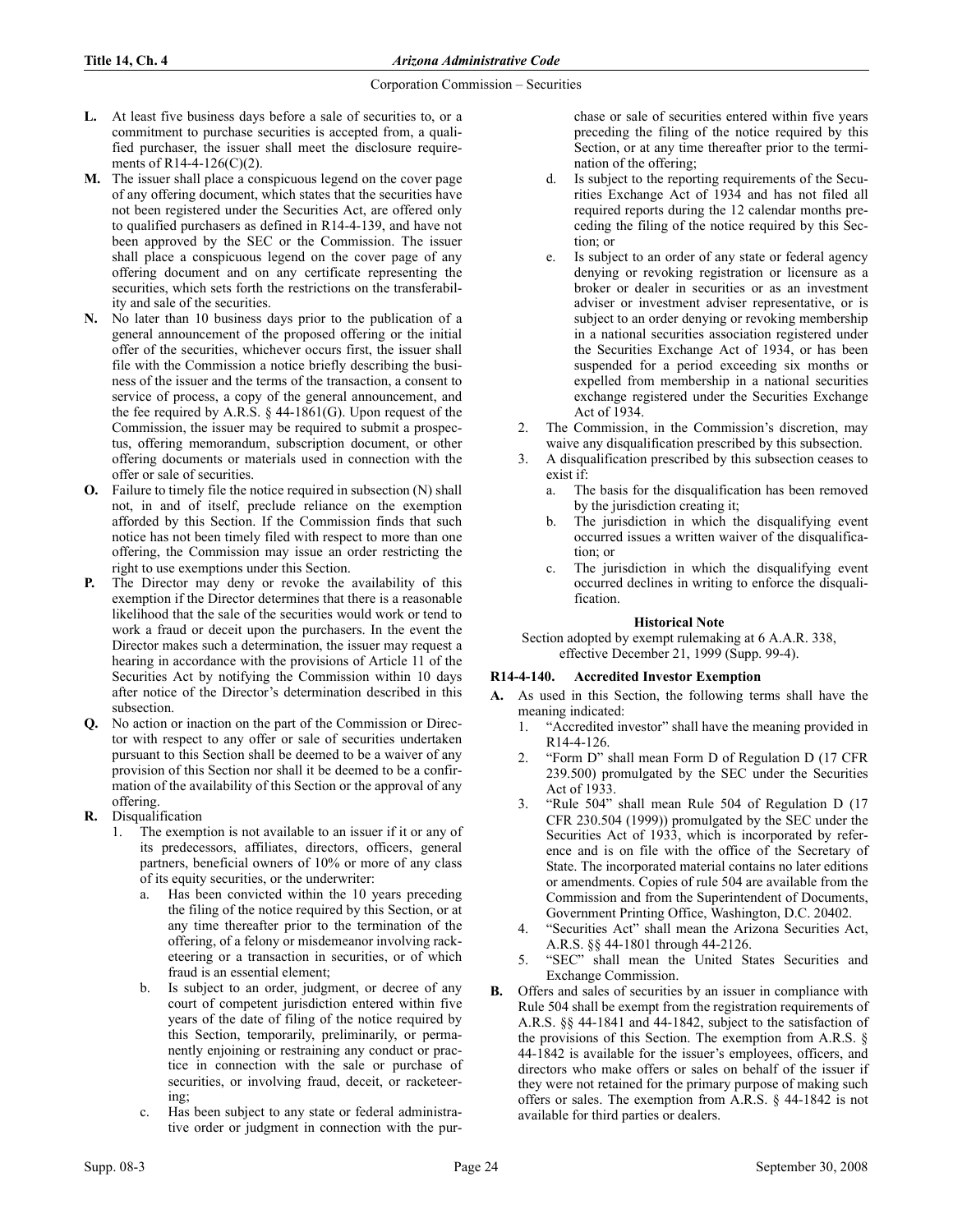- C. This exemption is not available to a "blind pool offering" within the meaning of A.R.S. § 44-1801, an issuer that either has no specific business plan or purpose or whose business plan is to engage in a merger or acquisition with an unidentified entity or person, or an issuer that is excluded from the exemption pursuant to subsection (M).
- D. Offers of securities must specify that sales shall be made only to accredited investors. Sales of securities shall be made exclusively to accredited investors.
- E. The issuer shall reasonably believe, after inquiry, that each purchaser is buying the security for the purchaser's own account and not with the view to distribute, or for sale in connection with a distribution of, the security. Any resale of a security sold in reliance on this Section within 12 months of the initial purchase from the issuer, except a resale to an accredited investor or pursuant to a registration statement effective under A.R.S. Title 44, Chapter 12, Article 7, shall be presumed to be with a view to distribution and not for investment. Securities issued under this Section may only be resold pursuant to registration or an exemption under the Securities Act.
- F. A general announcement of the proposed offering may be made by any means. The general announcement shall include only the following information.
	- 1. The name, address, and telephone number of the issuer of the securities.
	- 2. The name, a brief description, and price, if known, of any security to be issued.
	- 3. A brief description of the issuer's business.
	- 4. The type, number, and aggregate amount of securities being offered.
	- 5. The name, address, and telephone number of the person to contact for additional information.
	- 6. A statement that discloses all of the following terms and conditions:
		- a. Sales will only be made to accredited investors.
		- b. No money or other consideration is being solicited or will be accepted in connection with the general announcement.
		- c. The securities have not been registered with or approved by any state securities agency or the SEC and are being offered and sold under an exemption from registration.
- G. Dissemination of the general announcement of the proposed offering to persons who are not accredited investors shall not disqualify the issuer from claiming the exemption under this rule.
- H. In connection with an offer made under this Section, the issuer may provide information in addition to the general announcement under subsection (F) if such information meets one of the two following conditions:
	- 1. Is delivered through an electronic database that is restricted to persons who have been identified as accredited investors.
	- 2. Is delivered after the issuer reasonably believes, after inquiry, that the prospective purchaser is an accredited investor.
- I. No telephone solicitation shall be permitted unless prior to placing the call the issuer reasonably believes, after inquiry, that the prospective purchaser to be solicited is an accredited investor.
- J. The cover page of any offering documents, or any subscription documents if there are no other offering documents, shall include a conspicuous legend that states that:
	- The securities may be sold only to accredited investors for investment and not in connection with a distribution.
- 2. Investors may not resell the securities unless the securities are first registered or qualify for an exemption from registration.
- 3. The securities have not been approved or disapproved by the SEC or the Arizona Corporation Commission nor have they passed upon the merits of or otherwise approved the offering.
- K. A legend regarding resale restrictions shall be conspicuously set forth on the front of any certificate that represents a security issued or resold in accordance with this rule. Any certificate legend shall no longer be required on the termination of any resale restrictions in accordance with this Section or 12 months after the initial purchase from the issuer, whichever occurs first.
- L. The issuer shall file with the Commission a copy of Form D within 15 calendar days after the first sale within or from Arizona, a consent to service of process, a copy of the general announcement, and the fee set forth in A.R.S. § 44-1861(G).
- M. This exemption is not available to an issuer if it, or any of its predecessors, affiliates, directors, officers, general partners, beneficial owners of 10% or more of any class of its equity securities, promoters, or any underwriter of the securities or any partner, director, or officer of such underwriter:
	- 1. Has been convicted within the 10 years preceding the filing of the notice required by this Section, or at any time thereafter prior to the termination of the offering, of a felony or misdemeanor involving racketeering or a transaction in securities, or of which fraud is an essential element.
	- 2. Is subject to an order, judgment, or decree of any court of competent jurisdiction entered within five years of the date of filing of the notice required by this Section, temporarily, preliminarily, or permanently enjoining or restraining any conduct or practice in connection with the sale or purchase of securities, or involving fraud, deceit, or racketeering.
	- 3. Has been subject to any state or federal administrative order or judgment in connection with the purchase or sale of securities entered within five years preceding the filing of the notice required by this Section, or at any time thereafter prior to the termination of the offering.
	- 4. Is subject to an order of any state or federal agency denying or revoking registration or licensure as a broker or dealer in securities or as an investment adviser or investment adviser representative, or is subject to an order denying or revoking membership in a national securities association registered under the Securities Exchange Act of 1934, or has been suspended for a period exceeding six months or expelled from membership in a national securities exchange registered under the Securities Exchange Act of 1934.
- . Any disqualification caused by subsection (M) shall cease to exist if any of the following occurs:
	- 1. The basis for the disqualification has been removed by the jurisdiction creating it.
	- 2. The jurisdiction in which the disqualifying event occurred issues a written waiver of the disqualification.
	- 3. The jurisdiction in which the disqualifying event occurred declines in writing to enforce the disqualification.

# **Historical Note**

Adopted effective August 14, 1995 (Supp. 95-3). Section repealed; new Section adopted by final rulemaking at 6 A.A.R. 4737, effective November 22, 2000 (Supp. 00-4).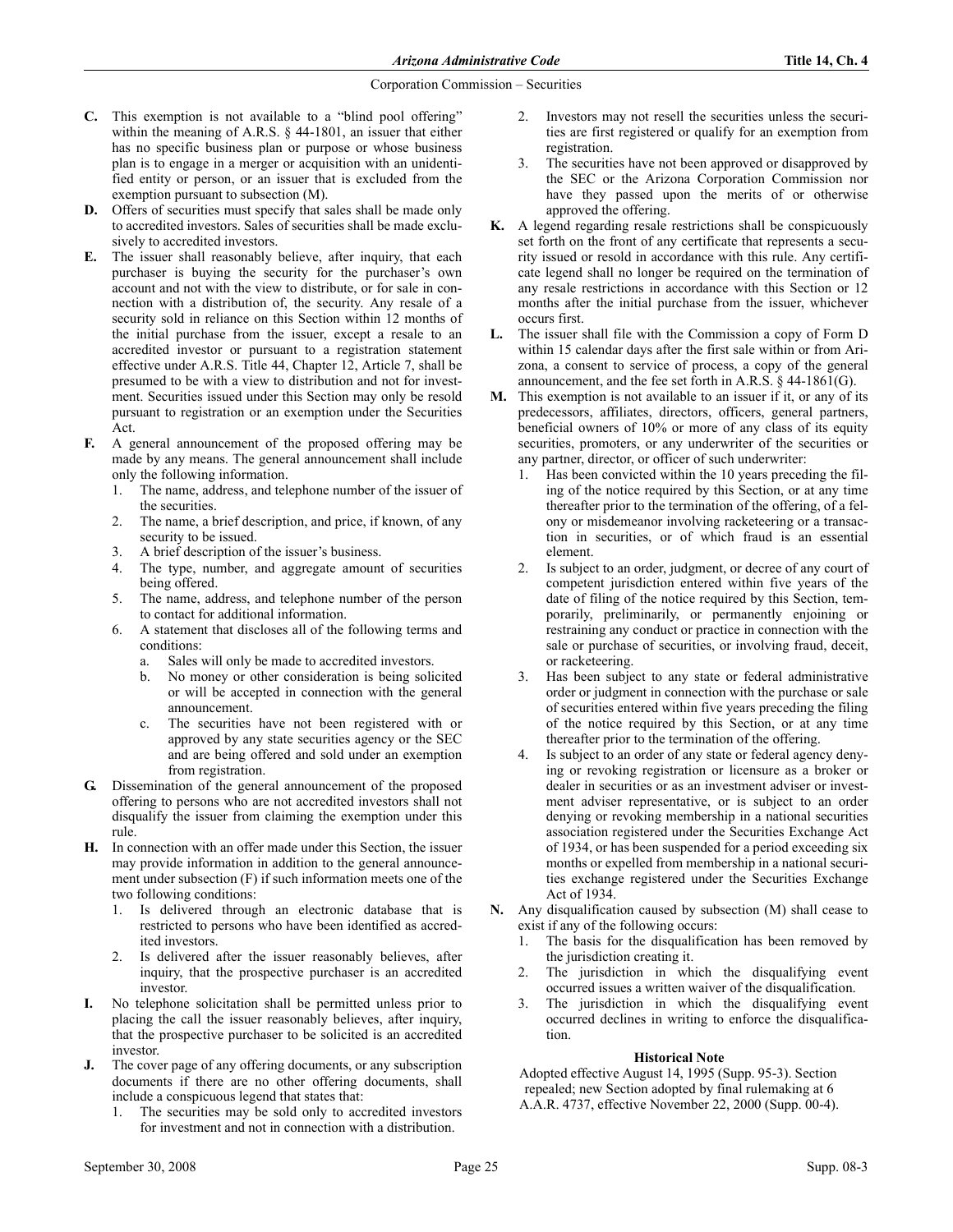#### R14-4-141. Solicitation of Interest Prior to the Filing of the Registration Statement

- A. The following definitions shall apply to this Section:
	- 1. "Securities Act" means the Securities Act of Arizona, A.R.S. § 44-1801 et seq.
	- 2. "SEC" means the United States Securities and Exchange Commission.
	- 3. "Solicitation of Interest Form" means the document used to solicit indications of interest in a security, which must contain, in all material respects, the information set forth in subsection (J).
- B. An offer, but not a sale, of a security made by an issuer, or on behalf of an issuer by a dealer registered under Article 9 of the Securities Act, for the sole purpose of soliciting an indication of interest in receiving a prospectus, or its equivalent, for such security is exempt from A.R.S. § 44-1841, and the issuer and its employees are exempt from A.R.S. § 44-1842, if all of the following conditions are satisfied:
	- 1. The issuer is, or will be, a business entity organized under the laws of one of the states or possessions of the United States or one of the provinces or territories of Canada or one of the states of Mexico, and is not conducting or intending to conduct a blind pool offering as defined in A.R.S. § 44-1801.
	- 2. The issuer intends to register the security in Arizona prior to sale or the securities will be sold under a valid exemption in Arizona.
	- 3. Ten business days prior to the initial solicitation of interest under this Section, the issuer files with the Commission a Solicitation of Interest Form along with any other items to be used, directly or indirectly, to conduct solicitations of interest, including, but not limited to, the script of any broadcast to be made and a copy of any notice or advertisement to be published, and a nonrefundable fee as prescribed by A.R.S.  $\S$  44-1861(G).
	- 4. Five business days prior to usage, the issuer files with the Commission any material amendments to the foregoing items or additional items to be used to conduct solicitations of interest, except for items provided to a particular offeree pursuant to a request by that offeree.
	- 5. The issuer does not use any Solicitation of Interest Form, script, advertisement or other item to solicit indications of interest, which the Securities Division has notified the issuer not to distribute.
	- 6. During the solicitation of interest period, the issuer, or the dealer on behalf of the issuer, does not solicit or accept money or a commitment to purchase securities.
	- 7. Any published notice, published advertisement or script for broadcast must contain at least the identity of the chief executive officer of the issuer, a brief general description of the issuer's business and products, and the first paragraph of the legend required in the Solicitation of Interest Form under subsection  $(J)(2)(g)$ .
	- 8. All communications with prospective investors made in reliance on this Section must cease after a registration statement is filed in Arizona.
- C. The issuer, or the dealer on behalf of the issuer, may communicate with any offeree about the contemplated offering provided the offeree is supplied the most current Solicitation of Interest Form no later than five business days from the communication. The requirements of this subsection do not apply to issuer communications made solely in the form of scripted broadcasts, published notices or published advertisements.
- Unless the disqualification is waived or ceases to exist under subsection (E), the exemption of subsection (B) is not available if the issuer or any of its predecessors, affiliates, directors,

officers, general partners, or beneficial owners of 10% or more of any class of its equity securities:

- 1. Has been convicted of a felony of which fraud is an essential element, or which involves racketeering, or a transaction in securities, or an offense listed in A.R.S. § 13-2301(D)(4).
- 2. Has been convicted within 10 years of the date of the filing of the Solicitation of Interest Form of a misdemeanor of which fraud or dishonesty is an essential element, or involving racketeering, or a transaction in securities.
- 3. Is subject to an order, judgment, or decree of any court of competent jurisdiction entered within 10 years of the date of the filing of the Solicitation of Interest Form, which temporarily, preliminarily or permanently enjoins or restrains such person from engaging in, or continuing, any conduct or practice in connection with the sale or purchase of securities, or involving fraud, deceit, racketeering or consumer protection laws.
- 4. Has been subject to any state or federal administrative order or judgment in connection with the purchase or sale of securities entered within five years of the date of the filing of the Solicitation of Interest Form.
- 5. Is subject to the reporting requirements of the Securities Exchange Act of 1934 and has not filed all required reports during the 12 calendar months before the filing of the Solicitation of Interest Form.
- Is subject to an SEC order denying or revoking registration as a broker or dealer in securities under the Securities Exchange Act of 1934, or is subject to an order denying or revoking membership in a national securities association registered under the Securities Exchange Act of 1934, or has been suspended for a period exceeding six months, or expelled from membership in a national securities exchange registered under the Securities Exchange Act of 1934.
- E. The Commission may, at its discretion, waive any disqualification caused by subsection (D). In addition, a disqualification under subsection (D) ceases to exist if:
	- 1. The basis for the disqualification is removed by the jurisdiction creating it;
	- 2. The jurisdiction in which the disqualifying event occurred issues a written waiver of the disqualification; or
	- 3. The jurisdiction in which the disqualifying event occurred declines in writing to enforce the disqualification.
- F. A failure to comply with all of the requirements of subsections (B) and (C) will not result in the loss of the exemption from A.R.S. §§ 44-1841 and 44-1842 for any offer to a particular individual or entity if the issuer shows all of the following:
	- 1. The failure to comply did not pertain to a condition directly intended to protect that particular individual or entity;
	- 2. The failure to comply was insignificant with respect to the offering as a whole; and
	- 3. A good faith and reasonable attempt was made to comply with all applicable conditions of subsections (B) and (C).
- G. Any issuer, or other person on behalf of an issuer, who solicits indications of interest under this Section, may not make offers or sales in reliance on A.R.S.  $\S$  44-1844(A)(1) or A.A.C. R14-4-126 until six months after the last communication with a prospective investor made pursuant to this Section.
- H. All offers and communications, including but not limited to, the Solicitation of Interest Form, made in reliance on this Section are subject to the anti-fraud provisions of the Securities Act.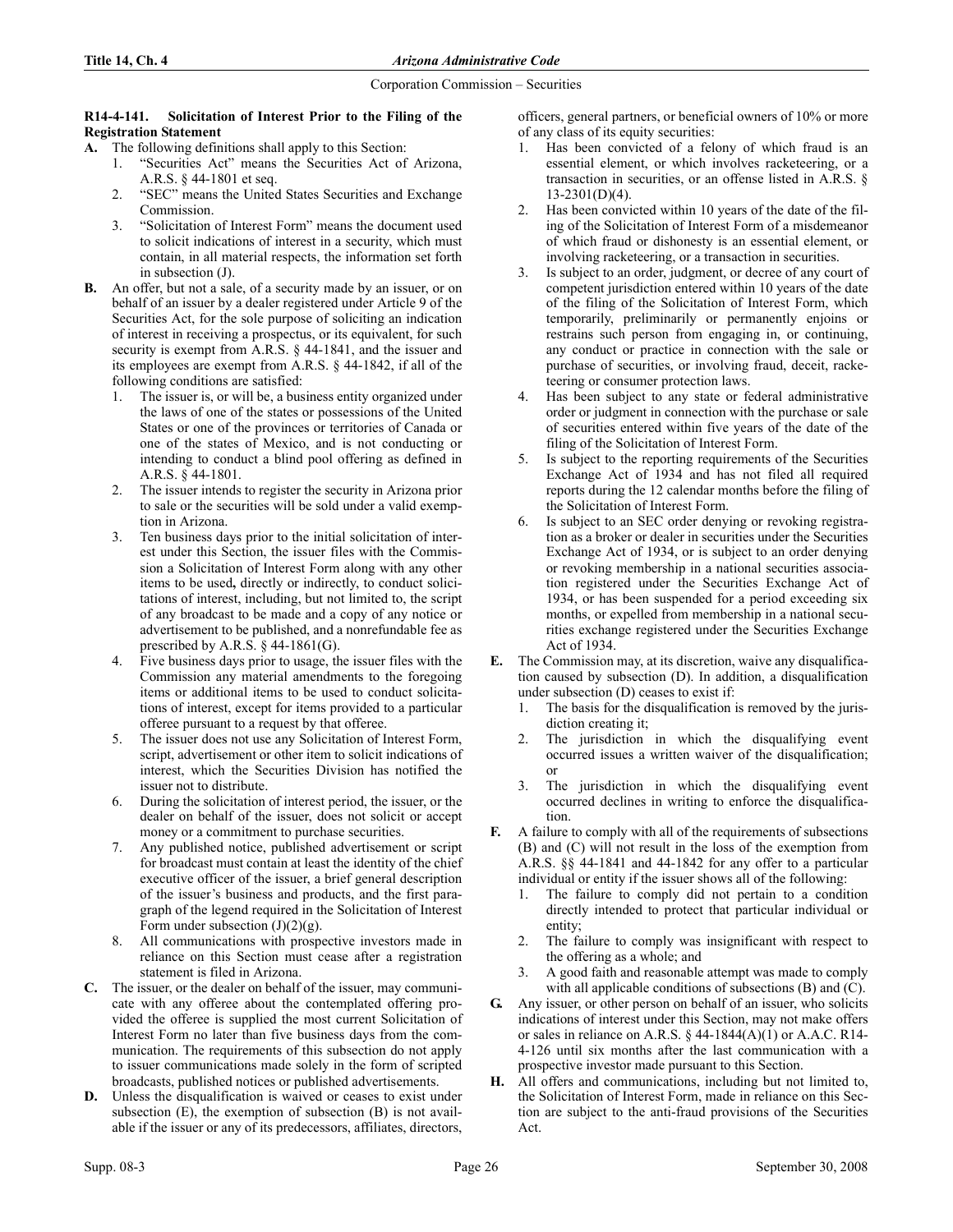- I. The Director of Securities may revoke the availability of this exemption prior to any particular solicitation of interest with respect to a particular issuer or transaction if the Director of Securities determines that there is a reasonable likelihood that the solicitation of interest would tend to work a fraud or deceit upon the offerees. In the event the Director of Securities makes such a determination, the issuer of the solicitation of interest may request a hearing in accordance with the provisions of Article 11 of the Securities Act by notifying the Commission within 10 days after written notice of the Director's determination.
- J. The following sets forth the minimum information that must be included in a Solicitation of Interest Form. Additional information may be included. Except for the title, the required information may be presented graphically in any manner.
	- 1. The title of the Solicitation of Interest Form must include the phrase: "SOLICITATION OF INTEREST."
	- 2. The Solicitation of Interest Form must include each of the following items:
		- a. Name of the issuer;
		- b. Street address of the issuer's principal office;
		- c. Issuer's telephone number;
		- d. Date and place of organization of the issuer;
		- e. Dollar amount of the proposed offering;
		- f. Name of the issuer's chief executive officer or equivalent;
		- g. The following legend, or a legend which is substantially equivalent in plain and concise language: "THIS IS A SOLICITATION OF INTEREST ONLY. NO MONEY OR OTHER CONSIDER-ATION IS BEING SOLICITED AND NONE WILL BE ACCEPTED.

NO SALES OF THE SECURITIES WILL BE MADE, OR COMMITMENT TO PURCHASE ACCEPTED, UNTIL THE DELIVERY OF A FINAL OFFERING CIRCULAR [PROSPECTUS] THAT INCLUDES COMPLETE INFORMATION ABOUT THE ISSUER AND THE OFFERING. AN INDICATION OF INTEREST MADE BY A PRO-SPECTIVE INVESTOR INVOLVES NO OBLIGA-TION OR COMMITMENT OF ANY KIND.

THIS OFFER IS BEING MADE PURSUANT TO AN EXEMPTION FROM REGISTRATION UNDER FEDERAL AND STATE SECURITIES LAWS. NEITHER THE FEDERAL NOR THE STATE AUTHORITIES HAVE CONFIRMED THE ACCURACY OR DETERMINED THE ADE-QUACY OF THIS DOCUMENT OR ANY OTHER DOCUMENT PRESENTED TO YOU IN CON-NECTION WITH THIS OFFER. NO SALE MAY BE MADE UNTIL THE OFFERING CIRCULAR [PROSPECTUS] IS REGISTERED IN THIS STATE AND IS QUALIFIED OR REGISTERED BY THE SECURITIES AND EXCHANGE COM-MISSION<sup></sup>

- h. A statement indicating whether the issuer is in the development stage, is conducting operations, has never conducted operations, or other applicable description;
- i. A general description of the issuer's business or proposed business including the products or goods that are, or will be, produced or services that are, or will be, rendered, how these products or services are, or will be, produced or rendered, and how and when the issuer intends to carry out its activities;
- j. A general description of the purposes for which the issuer intends to use the proceeds of the proposed offering;
- k. The following information for all executive officers and directors: name, title, office, street address, telephone number, employment history (employers, titles and dates of positions held during the past five years), and education if less than five years of business experience (degrees, schools and dates).

## **Historical Note**

Adopted effective September 11, 1998 (Supp. 98-3). Amended by final rulemaking at 7 A.A.R. 729, effective January 17, 2001 (Supp. 01-1).

## R14-4-142. Securities Offerings on the Internet

- A. Scope of Section. This Section applies to any offer for sale of securities placed on the Internet, except for those offers for sale from Arizona. As used in this Section, the term "Internet" is to be construed liberally to include all proprietary or common carrier electronic systems, or similar media.
- B. An offer for sale of securities placed on the Internet by, or on behalf of, an issuer, involving securities that will not be sold in Arizona pursuant to the Internet offer, shall be exempt from the provisions of A.R.S. §§ 44-1841 and 44-3321, and the offeror of such securities shall be exempt from A.R.S. § 44-1842, provided that:
	- 1. The Internet offer for sale prominently and conspicuously indicates on the cover page of any offering document and on any subscription agreement document (a) that the securities are not being offered to persons in Arizona, or (b) in which specific states, other than Arizona, the securities are being offered;
	- The offer for sale is not otherwise specifically directed to any person in Arizona by, or on behalf of, the issuer; and
	- 3. No sales of the issuer's securities are made in Arizona as a direct or indirect result of the Internet offer for sale.
- C. Any issuer who places an offer for sale of securities on the Internet in accordance with this Section may subsequently offer and sell such securities to persons in Arizona pursuant to a valid exemption from registration, or by filing a registration statement pursuant to A.R.S. §§ 44-1871, 44-1891, 44-1901 or 44-1902, or by filing a notice pursuant to A.R.S. § 44-3321. Where a registration statement is required, the issuer shall not make a sale of such securities to a person in Arizona until 30 days after the filing of the registration statement or the effective date of the registration statement, whichever is later.

#### **Historical Note**

Adopted effective September 11, 1998 (Supp. 98-3).

## R14-4-143. General Dissemination of Information on the Internet

- A. Dealers and salesmen who use the Internet to distribute information on products and services directed generally to anyone having access to the Internet shall not be deemed to be selling, purchasing, or offering to sell or buy any securities in Arizona for purposes of Article 4 of the Securities Act of Arizona based solely on that activity if the following conditions are observed:
	- 1. The Internet communication includes a clear and prominent statement that the dealer or salesman may only sell, purchase, or offer to sell or buy any securities in Arizona if first compliant with or exempt from registration requirements.
	- 2. The dealer or salesman complies with the statement contained in the Internet communication under subsection  $(A)(1)$ .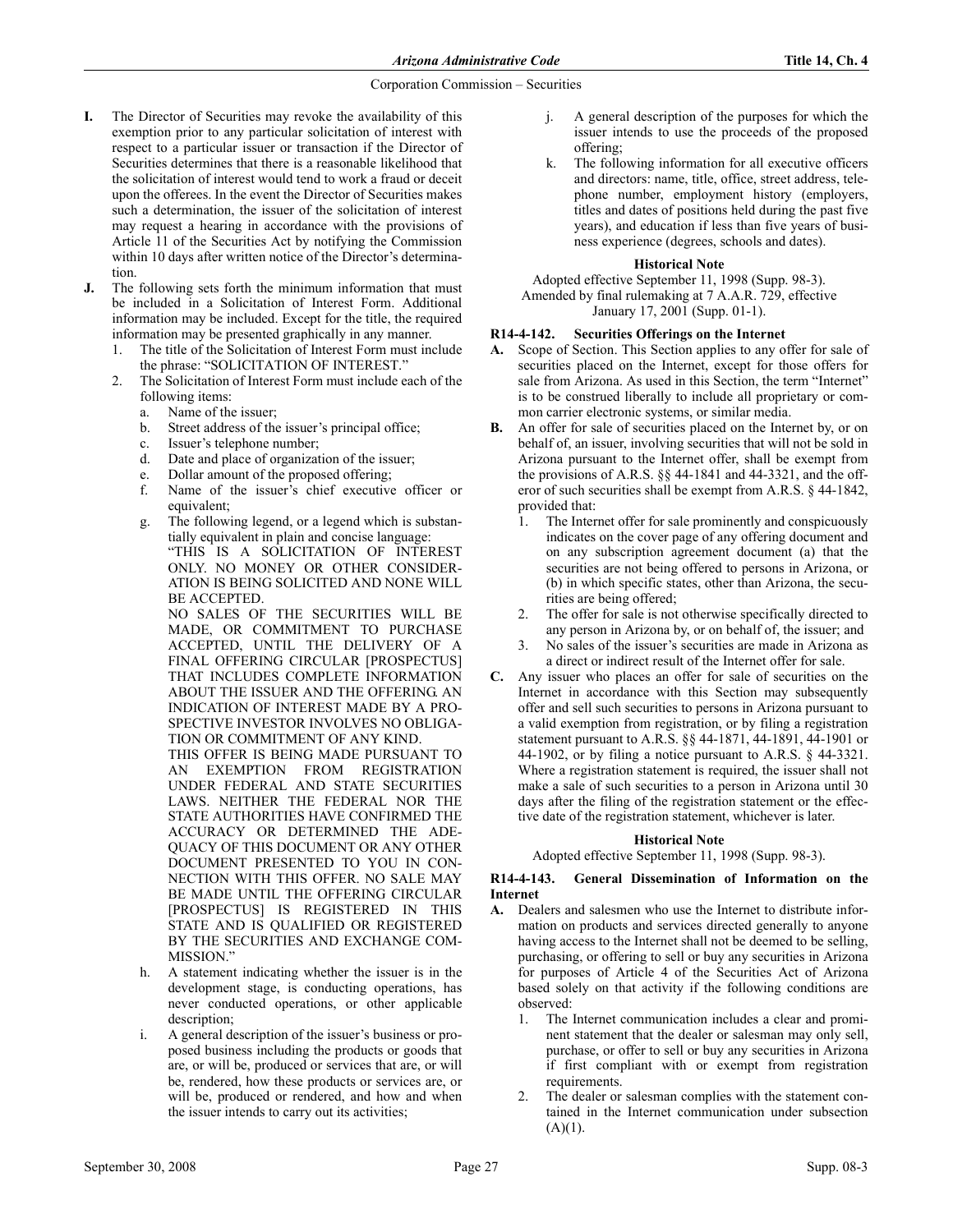- 3. The Internet communication is subject to a mechanism, policy, or procedure reasonably designed to ensure that, prior to any sale, purchase, or offer to sell or buy in connection with prospective customers or clients in Arizona, the dealer or salesman is first compliant with or exempt from registration requirements.
- 4. The Internet communication does not involve either effecting or attempting to effect transactions in securities, the rendering of investment advice for compensation, or individualized solicitation or negotiations for the sale of investment advisory services in Arizona.
- 5. In the case of a salesman:
	- The affiliation with a dealer is prominently disclosed in the Internet communication.
	- b. The dealer with whom the salesman is associated first authorizes the Internet communication.
	- c. The dealer with whom the salesman is associated retains responsibility for reviewing and approving the content of any Internet communication.
	- d. In distributing information through the Internet, the salesman acts within the scope of the authority granted by the dealer.
- B. Compliance with this Section relieves the dealer or salesman from registration requirements only. The dealer or salesman is subject to Article 13 of the Securities Act of Arizona and related regulations.

# **Historical Note**

New Section adopted by final rulemaking at 6 A.A.R. 547, effective January 14, 2000 (Supp. 00-1).

## R14-4-144. Suitability Standards Pursuant to A.R.S. § 44- 1845

- A. Any issuer applying for registration under A.R.S. Title 44, Chapter 12, Article 7, and engaging in a transaction of a type specified in A.R.S. § 44-1845(B)(1) may apply for a special registration. Pursuant to A.R.S. § 44-1845(C), the special registration will impose the suitability standards of subsections (B) or (C) on the transaction in lieu of the conditions and standards prescribed under A.R.S. §§ 44-1876, 44-1877, 44-1878,  $44-1921(1)$ ,  $(3)$ , and  $(4)$ , and the rules under those Sections, except when the sale of securities works or would tend to work a fraud or deceit upon the investors.
- B. For all offerings listed on the Nasdaq SmallCap<sup>SM</sup> Market, the dealer, or the issuer if engaging in the sale of its securities, must have a reasonable belief that the potential investor satisfies any of the following conditions:
	- 1. Minimum of \$100,000, or \$150,000 when combined with spouse, in gross income during the prior year and a reasonable expectation that the investor will have such income in the current year; or
	- Minimum net worth of \$250,000, or \$300,000 when combined with spouse, exclusive of home, home furnishings and automobiles, with the investment not exceeding 10% of the net worth of the investor, together with spouse, if applicable.
- C. For offerings not listed on the Nasdaq SmallCapSM Market, the dealer, or the issuer if engaging in the sale of its securities, must have a reasonable belief that the potential investor satisfies any of the following conditions:
	- 1. Minimum of \$150,000, or \$200,000 when combined with spouse, in gross income during the prior year and a reasonable expectation that the investor will have such income in the current year; or
	- Minimum net worth of \$350,000, or \$400,000 when combined with spouse, exclusive of home, home furnishings and automobiles, with the investment not exceeding 10%

of the net worth of the investor, together with spouse, if applicable.

- D. The suitability standards specified in this Section are not available for direct participation programs, including real estate programs, real estate investment trusts, commodity pools, oil and gas programs, equipment leasing programs, and other similar programs that let investors participate directly in the cash flow and tax benefits of the underlying investments.
- E. The issuer, or any of its predecessors, affiliates, directors, officers, general partners or beneficial owners of 10% or more of any class of its equity securities, or any underwriter of the securities shall not fall within any of the disqualification provisions of A.R.S.  $\S$  44-1901(G)(1) though (6).
- F. The Commission may, at its discretion, waive any disqualification caused by subsection (E).
- G. Any disqualification caused by subsection (E) shall cease to exist if any of the following occurs:
	- 1. The basis for the disqualification has been removed by the jurisdiction creating it.
	- 2. The jurisdiction in which the disqualifying event occurred issues a written waiver of the disqualification.
	- The jurisdiction in which the disqualifying event occurred declines in writing to enforce the disqualification.
- H. Adherence to a suitability standard imposed in connection with an offering subject to this Section, by condition or otherwise, shall not relieve a dealer from compliance with R14-4-  $130(A)(4)$ .
- I. Any offering document used in connection with an offering in which suitability standards are imposed under this Section shall prominently and conspicuously include a description of the applicable suitability standards.

# **Historical Note**

Adopted effective September 11, 1998 (Supp. 98-3). Amended by final rulemaking at 7 A.A.R. 729, effective January 17, 2001 (Supp. 01-1).

# R14-4-145. Exemption for Electronic Venture Capital Networks

- A. Definitions and terms. As used in this Section, the following terms shall have the meaning indicated:
	- 1. "Accredited Investor" shall have the meaning provided in R14-4-126.
	- 2. "Listed Company" shall mean a business that maintains a listing on the Network.
	- 3. "Net Earnings" shall mean the after-tax earnings of a company or issuer that are derived from its normal operations, exclusive of extraordinary and nonrecurring items, determined according to generally accepted accounting principles.
	- "Network" shall mean a computer matching or listing service or system that facilitates the matching of businesses in need of capital to investors by enhancing the flow of information between businesses and investors.
	- 5. "Affiliate" shall mean a person or entity that directly, or indirectly through one or more intermediaries, controls or is controlled by, or is under common control with, the person or entity specified.
	- 6. "Operator" shall mean the person or entity that owns, operates, sponsors or conducts a Network and any employees. An Operator shall not include a dealer, an affiliate of a dealer, an investment adviser, or an affiliate of an investment adviser.
	- 7. "Securities Act" shall mean the Securities Act of Arizona, A.R.S. § 44-1801 et seq.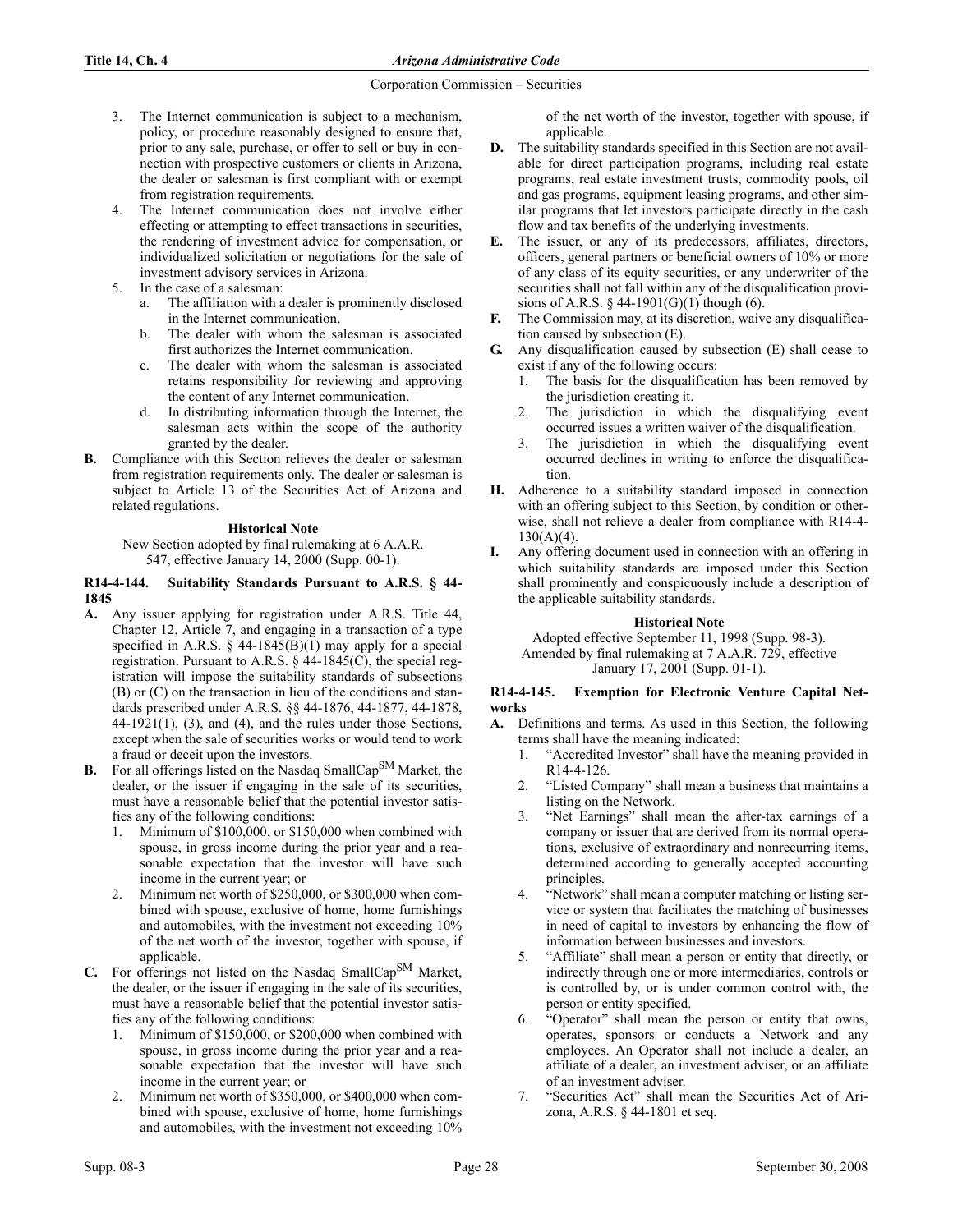- B. No Network or Operator shall be required to register as a dealer or salesman pursuant to Article 9 of the Securities Act, nor shall a Network or Operator be required to be licensed or file a notice as an investment adviser or investment adviser representative pursuant to Article 4 of the Arizona Investment Management Act (A.R.S. Title 44, Chapter 13), provided that the Network or Operator complies with the following conditions:
	- 1. The Network or Operator shall not provide advice about any particular opportunities or ventures or make recommendations concerning any Listed Company;
	- 2. The Network or Operator shall not receive compensation other than flat fees to cover administrative costs and such fees will not be made contingent upon the outcome or completion of any securities transaction resulting from a listing on the Network;
	- 3. The Network or Operator shall not participate in any negotiations between investors and any Listed Company;
	- 4. The Network or Operator shall not directly or indirectly assist any investor or Listed Company with any transaction;
	- 5. The Network or Operator shall not handle funds or securities involved in any transaction;
	- 6. The Network or Operator shall not hold themselves out as providing any securities-related services other than a listing or matching service;
	- 7. The Network or Operator shall list only companies that the Network or Operator reasonably believes do not fall within the disqualification provisions listed in subsection (C);
	- 8. The Network or Operator shall limit access to information on Listed Companies to only those persons or entities that the Network or Operator reasonably believes are Accredited Investors;
	- 9. Information contained on the Network shall not be organized or presented in a manner that suggests that the Network recommends the purchase, holding or sale of any security;
	- 10. Any information contained on the Network concerning any Listed Company will be readily available in documents from the Listed Company or its agents and, where required by law, will be filed with the appropriate state and federal authorities;
	- 11. A Listed Company shall have a specific business plan or purpose, but its plan or purpose shall not be to engage in a merger or acquisition with an unidentified company or companies, or other entity or person;
	- 12. Listed Company offerings may not exceed an aggregate of \$5,000,000 in any consecutive 12 month period;
	- 13. Operator or Network officials, participants, and employees with direct or indirect operating or supervisory control over Network operations will not participate as investors in any Listed Company unless such participation is in compliance with securities laws and such participation is disclosed on the Network.
- C. This exemption is not available for any Network, Operator, or Listed Company if such entity or predecessor or any of its officers, directors, 10% stockholders, promoters or any selling agents of the securities to be offered, or any officer, director or partner of such selling agent:
	- Has filed a registration statement which is the subject of a registration stop order entered pursuant to any state's securities law within five years of the proposed offering;
	- Has been convicted within five years of the proposed offering of any felony or misdemeanor in connection with the offer, purchase or sale of any security or any felony

involving fraud or deceit, including, but not limited to, forgery, embezzlement, obtaining money under false pretenses, larceny, or conspiracy to defraud;

- Is subject to any state administrative enforcement order or judgment entered by that state's securities administrator within five years of the proposed offering, or is subject to any state's administrative enforcement order or judgment in which fraud or deceit, including, but not limited to, making untrue statements of material facts and omitting to state material facts, was found and the order or judgment was entered within five years of the proposed offering;
- Is subject to any state's administrative enforcement order or judgment which prohibits, denies or revokes the use of any exemption from registration in connection with the proposed offer, purchase or sale of securities;
- Is subject to any order, judgment or decree of any court of competent jurisdiction temporarily or preliminarily restricting or enjoining, or is subject to any order, judgment or decree of any court of competent jurisdiction, permanently restraining or enjoining such party from engaging in or continuing any conduct or practice in connection with the purchase or sale of any security or involving the making of any false filing with the state entered within five years of the proposed offering.
- D. The Commission, at its discretion, may waive any disqualification caused by subsection (C).
- E. Any disqualification caused by subsection (C) shall cease to exist if any of the following occurs:
	- 1. The basis for the disqualification has been removed by the jurisdiction creating it;
	- 2. The jurisdiction in which the disqualifying event occurs issues a written waiver of the disqualification;
	- 3. The jurisdiction in which the disqualifying event occurred declines in writing to enforce the disqualification.
- F. The Commission may by order revoke or suspend this exemption if it finds that the operation of the Network or Operator would work or tend to work a fraud or deceit upon investors or potential investors.

## **Historical Note**

Adopted effective September 11, 1998 (Supp. 98-3).

# R14-4-146. Processing of Initial and Renewal Applications for the Registration or Exemption of Securities Offerings

- A. For purposes of this Section, the term "application" includes all documents, information and fees prescribed by the Commission for the registration or exemption of securities under A.R.S. Title 44, Chapter 12, and any rules promulgated under those statutes.
- Within 30 days after receipt of an initial or renewal application for the registration or exemption of securities, the Commission shall notify the applicant, in writing, that the application is complete or deficient. If the application is deficient, the notice shall specify all deficiencies. Unless otherwise notified by the Commission, an application will be deemed complete 30 days after receipt by the Commission of information in satisfaction of all deficiencies.
- C. An applicant with a deficient application shall supply the information in satisfaction of the deficiencies within the time permitted by A.R.S.  $\S$  44-1861(K). If the applicant fails to provide the information, the Commission may abandon the application under A.R.S.  $\S$  44-1861(K). An applicant whose application has been abandoned may reapply by submitting a new application.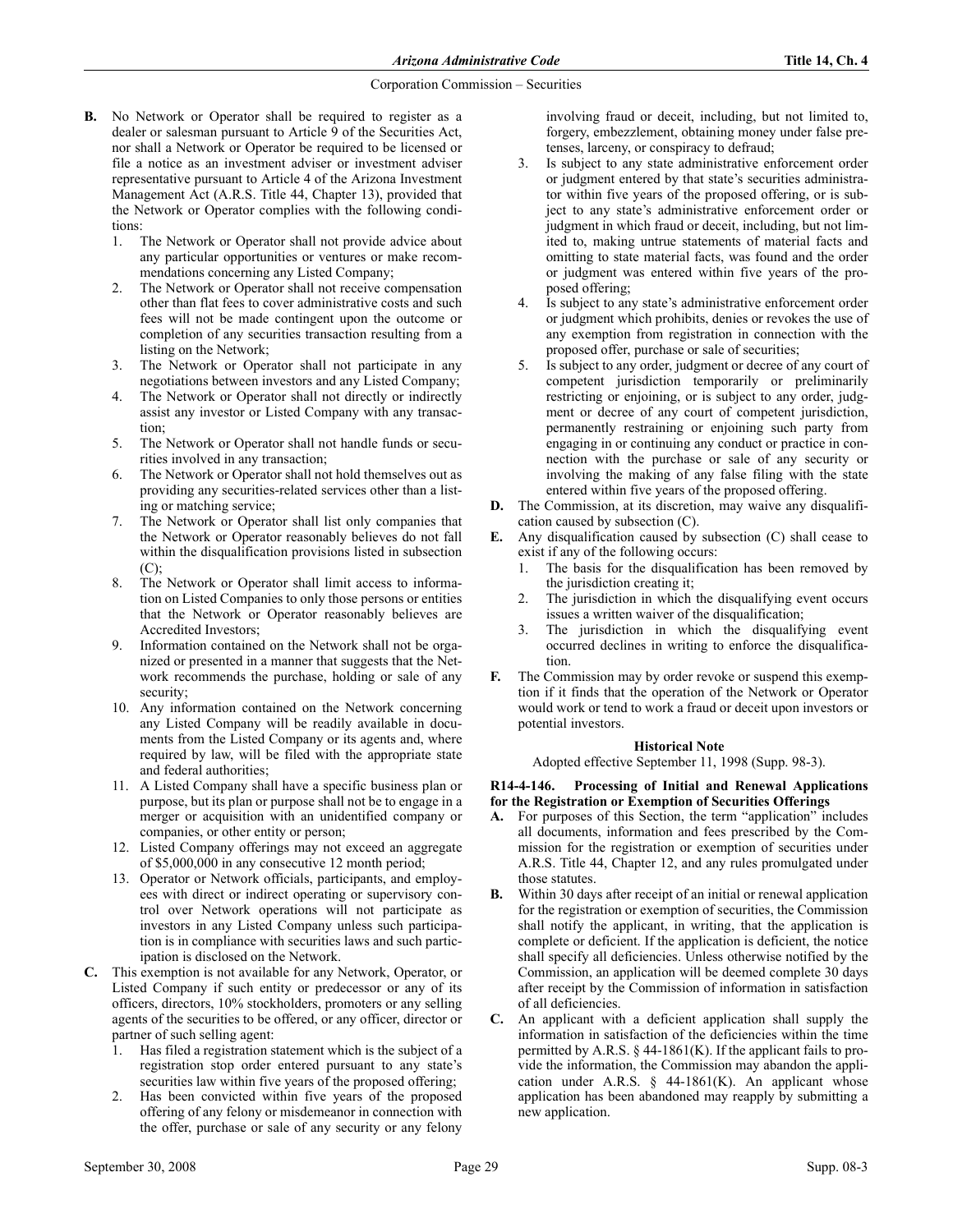- D. Within 60 days after receipt of a complete application, the Commission shall approve the application or initiate the denial process by filing a notice of an opportunity for a hearing under R14-4-306. When a notice of an opportunity for a hearing is filed:
	- 1. If the applicant does not request a hearing, the Commission shall approve, deny or take other appropriate action regarding the application within 70 days after service of the notice.
	- 2. If the applicant requests a hearing, the applicant shall do so within 10 days after receipt of the notice. The Commission shall approve, deny or take other appropriate action regarding the application within 210 days after the applicant's request is docketed with the Commission.
- E. For purposes of A.R.S. § 41-1073, the Commission has established the following time-frames:
	- 1. When the Commission approves an application under subsection (D):
		- a. Administrative completeness review time-frame: 60 days;
		- b. Substantive review time-frame: 60 days;
		- Overall time-frame: 120 days.
	- 2. When the Commission initiates the denial process and no hearing is requested under subsection (D)(1):
		- a. Administrative completeness review time-frame: 60 days;
		- b. Substantive review time-frame: 130 days;
		- Overall time-frame: 190 days.
	- 3. When the Commission initiates the denial process and a hearing is requested under subsection  $(D)(2)$ :
		- a. Administrative completeness review time-frame: 60 days;
		- b. Substantive review time-frame: 280 days;
		- c. Overall time-frame: 340 days.
- If an applicant requests, and is granted, an extension or continuance, the appropriate time-frames shall be tolled from the date of the request for the duration of the extension or continuance.
- G. When the period of time prescribed in this Section is less than 11 days, intermediate Saturdays, Sundays, and legal holidays shall not be included in the computation. When the period of time prescribed for a specific time-frame is 11 days or more, intermediate Saturdays, Sundays, and legal holidays shall be included in the computation.
- H. In lieu of the time-frames established by this Section, the Commission shall process applications for the registration or exemption of certain securities offerings within the timeframes set forth in Table A.

# **Historical Note**

Adopted effective September 17, 1998 (Supp. 98-3).

# R14-4-147. Processing of Applications for Dealer and Salesman Registration

- A. For purposes of this Section, the term "application" includes all documents, information and fees prescribed by the Commission under A.R.S. Title 44, Chapter 12, Articles 5 and 9 and any rules promulgated under those statutes.
- B. The Commission shall provide notices of deficiency, completeness or approval, as required under this Section, either in writing or through the CRD system.
- C. The following provisions apply to applications for dealer registration:
	- 1. Within 21 days after receipt of an application for dealer registration, the Commission shall notify the applicant that the application is either complete or deficient. If the application is deficient, the notice shall specify all defi-

ciencies. Unless otherwise notified by the Commission, an application will be deemed complete 21 days after receipt by the Commission of information in satisfaction of all deficiencies.

- 2. An applicant with a deficient application shall supply the information in satisfaction of the deficiencies within the time permitted by A.R.S.  $\S$  44-1861(K). If the applicant fails to provide the information, the Commission may abandon the application under A.R.S.  $\S$  44-1861(K). An applicant whose application has been abandoned may reapply by submitting a new application.
- 3. Within 60 days after receipt by the Commission of a complete application and the approval of the application by both the National Association of Securities Dealers and the state of the dealer's principal place of business if other than Arizona, the Commission shall approve the application or initiate the denial process by filing a notice of an opportunity for a hearing under R14-4-306. When a notice of an opportunity for a hearing is filed:
	- a. If the applicant does not request a hearing, the Commission shall approve, deny or take other appropriate action regarding the application within 70 days after service of the notice.
	- b. If the applicant requests a hearing, the applicant shall do so within 10 days after receipt of the notice. The Commission shall approve, deny or take other appropriate action regarding the application within 210 days after the applicant's request is docketed with the Commission.
- 4. For purposes of A.R.S. § 41-1073, the Commission has established the following time-frames:
	- When the Commission approves an application under subsection  $(C)(3)$ :
		- i. Administrative completeness review timeframe: 42 days;
		- ii. Substantive review time-frame: 60 days;
		- iii. Overall time-frame: 102 days.
	- b. When the Commission initiates the denial process and no hearing is requested under subsection  $(C)(3)(a)$ :
		- i. Administrative completeness review timeframe: 42 days;
		- ii. Substantive review time-frame: 130 days;
		- iii. Overall time-frame: 172 days.
	- c. When the Commission initiates the denial process and a hearing is requested under subsection  $(C)(3)(b)$ :
		- i. Administrative completeness review timeframe: 42 days;
		- ii. Substantive review time-frame: 280 days;
		- iii. Overall time-frame: 322 days.
- D. The following provisions apply to applications for salesman registration:
	- 1. Within 30 days after receipt of an application for salesman registration, the Commission shall notify the applicant that the application is either complete or deficient. If the application is deficient, the notice shall specify all deficiencies. Unless otherwise notified by the Commission, an application will be deemed complete 30 days after receipt by the Commission of information in satisfaction of all deficiencies.
	- 2. An application will not be deemed complete until the Commission receives notice through the CRD system, or otherwise, that the applicant:
		- a. Has passed all of the required examinations;
		- b. Is not seeking dual registration; and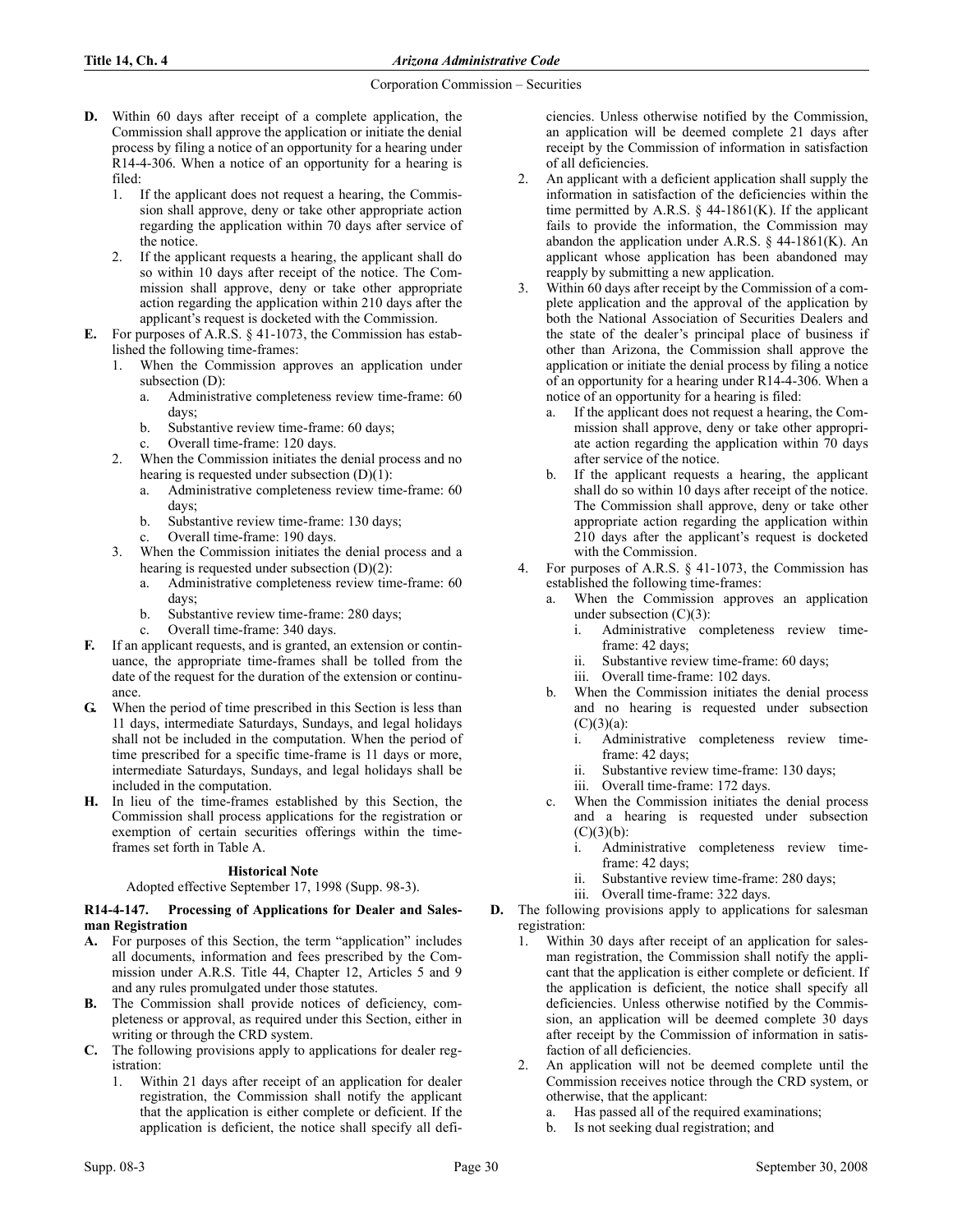- c. Is not under special review status by the National Association of Securities Dealers.
- 3. An applicant with a deficient application shall supply the information in satisfaction of the deficiencies within the time permitted by A.R.S.  $\S$  44-1861(K). If the applicant fails to provide the information, the Commission may abandon the application under A.R.S.  $\S$  44-1861(K). An applicant whose application has been abandoned may reapply by submitting a new application.
- 4. Within 60 days after receipt of a complete application, and the approval of the application by both the National Association of Securities Dealers and the state of the salesman's principal place of business if other than Arizona, the Commission shall approve the application or initiate the denial process by filing a notice of an opportunity for a hearing under R14-4-306. When a notice of an opportunity for a hearing is filed:
	- a. If the applicant does not request a hearing, the Commission shall approve, deny or take other appropriate action regarding the application within 70 days after service of the notice.
	- b. If the applicant requests a hearing, the applicant shall do so within 10 days after receipt of the notice. The Commission shall approve, deny or take other appropriate action regarding the application within 210 days after the applicant's request is docketed with the Commission.
- 5. For purposes of A.R.S. § 41-1073, the Commission has established the following time-frames:
	- a. When the Commission approves an application under subsection (D)(4):
		- i. Administrative completeness review timeframe: 60 days;
- ii. Substantive review time-frame: 60 days;
- iii. Overall time-frame: 120 days.
- b. When the Commission initiates the denial process and no hearing is requested under subsection  $(D)(4)(a)$ :
	- i. Administrative completeness review timeframe: 60 days:
	- ii. Substantive review time-frame: 130 days;
	- iii Overall time-frame: 190 days.
- c. When the Commission initiates the denial process and a hearing is requested under subsection  $(D)(4)(b)$ :
	- i. Administrative completeness review timeframe: 60 days;
	- ii. Substantive review time-frame: 280 days;
	- iii. Overall time-frame: 340 days.
- E. If an applicant under this Section requests, and is granted, an extension or continuance, the appropriate time-frames shall be tolled from the date of the request for the duration of the extension or continuance.
- F. When the period of time prescribed in this Section is less than 11 days, intermediate Saturdays, Sundays, and legal holidays shall not be included in the computation. When the period of time prescribed for a specific time-frame is 11 days or more, intermediate Saturdays, Sundays, and legal holidays shall be included in the computation.
- G. The Commission shall renew registrations under this Section upon receipt by the Commission of the registration fee, as required by A.R.S. § 44-1861.

## **Historical Note**

Adopted effective September 17, 1998 (Supp. 98-3).

# Table A. Arizona Corporation Commission Securities Division - Time-frames

| <b>Security Offering</b>                                               | <b>Statutory or</b><br><b>Administrative Code</b><br>Reference | <b>Administrative</b><br><b>Completeness Review</b><br>(in days) | <b>Substantive</b><br>Review (in days) | <b>Overall Time-</b><br>frame (in days) |
|------------------------------------------------------------------------|----------------------------------------------------------------|------------------------------------------------------------------|----------------------------------------|-----------------------------------------|
| Nonexempt government securities                                        | A.R.S. $§$ 44-1843.01                                          | 10                                                               | 10                                     | 20                                      |
| <b>Exempt transactions – existing</b><br>stockholders and/or employees | A.A.C. R14-4-101                                               |                                                                  |                                        | 10                                      |
| <b>Exempt transactions – restricted</b><br>public offerings            | A.A.C. R14-4-102                                               |                                                                  |                                        | 10                                      |

#### **Historical Note**

Adopted effective September 17, 1998 (Supp. 98-3).

## R14-4-148. Transactions Effected by Canadian Dealers and Salesmen

- A. A transaction effected by or through a Canadian dealer or its salesmen is added to the class of transactions exempt under A.R.S. § 44-1844, provided the transaction is conducted in accordance with the terms of this Section.
- B. The dealer must be domiciled in Canada, have no office or other physical presence in the United States, and not be an office or branch of a dealer domiciled in the United States.
- C. The dealer and its salesmen may only effect transactions in securities with or for, or induce or attempt to induce the purchase or sale of any security by:
- 1. An individual from Canada who temporarily resides in or is temporarily present in this state and with whom the Canadian dealer had a bona fide dealer-client relationship before the individual entered the United States; or
- 2. An individual present in this state whose transactions are in a Canadian self-directed tax-advantaged retirement account of which the individual is the holder or contributor.
- D. To effect transactions under this Section, a dealer shall:
	- 1. Comply with the requirements of subsection (F).
	- 2. Be registered with or a member of a Canadian SRO, stock exchange, or the Bureau des Services Financiers and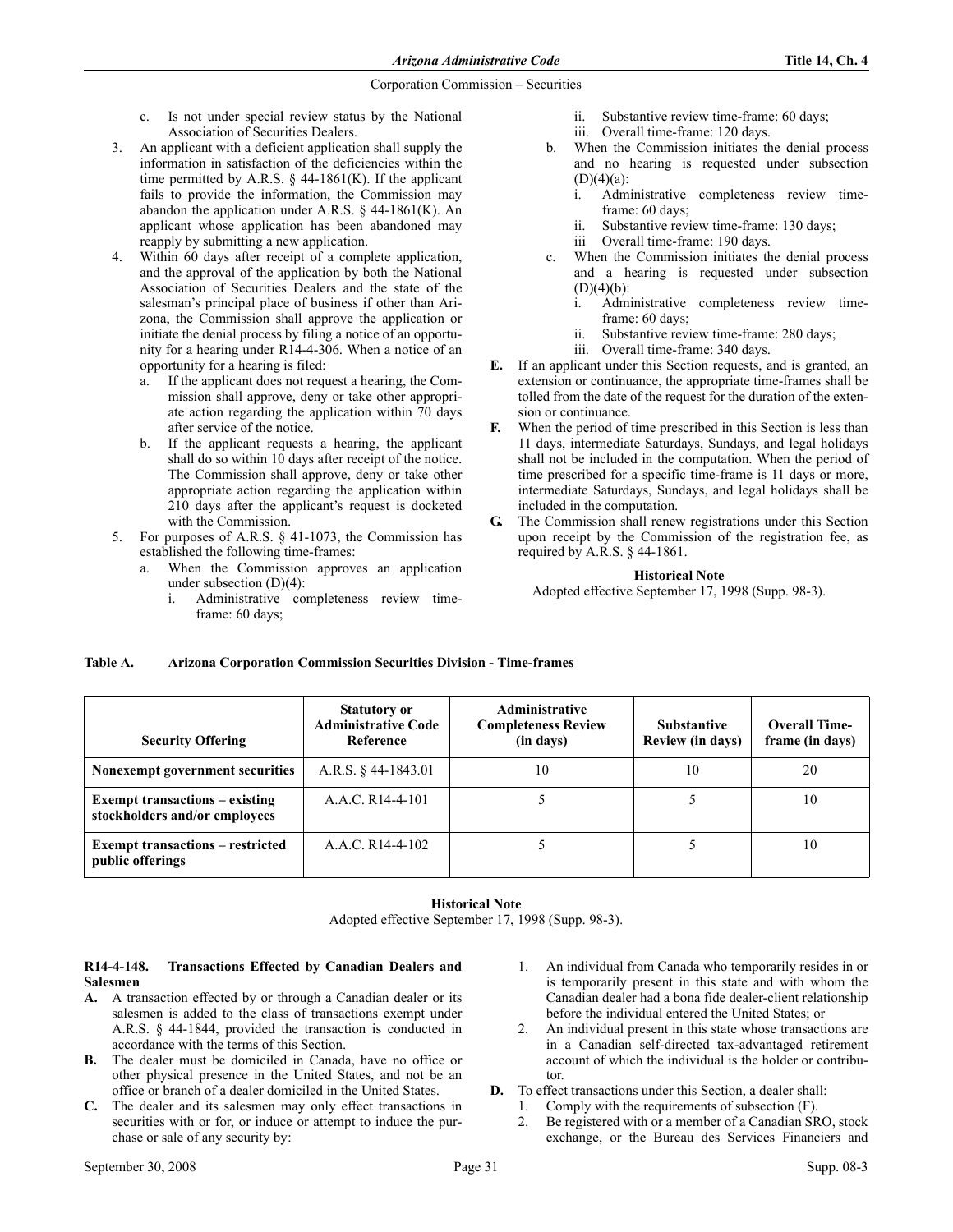maintain that registration or membership in good standing.

- 3. Disclose to its clients in this state that the dealer and its salesmen are not subject to the full regulatory requirements of the Arizona Securities Act.
- E. An exemption under this Section shall not be available to a dealer or salesman if the dealer or salesman:
	- 1. Has been convicted within ten years of the date of filing of the notice under this Section of a felony or misdemeanor of which fraud is an essential element, or a felony or misdemeanor involving the purchase or sale of securities or arising out of the conduct of the business as a dealer or salesman.
	- 2. Is subject to an order, judgment, or decree issued by a court of competent jurisdiction, SRO, or administrative tribunal entered within 10 years preceding the filing of the notice under this Section enjoining or restraining the dealer or salesman from engaging in or continuing any conduct or practice in connection with the sale or purchase of securities or involving fraud, deceit, racketeering or consumer protection laws.
- F. Prior to a dealer or salesman effecting a transaction under this Section, a dealer shall file with the Division a notice that contains the following:
	- 1. A copy of the last registration or renewal application filed in the jurisdiction in which the dealer has its principal office, with all amendments since that filing.
	- 2. A consent to service of process pursuant to A.R.S. § 44- 1862.
	- 3. The fee required under A.R.S.  $\S$  44-1861(G).
	- Written evidence that the dealer's membership in a Canadian SRO, stock exchange, or the Bureau des Services Financiers is in good standing.
	- 5. For each salesman effecting transactions in Arizona, the dealer shall file
		- a. A copy of the last registration or renewal application filed in the jurisdiction in which the salesman is registered and resident, with all amendments since that filing.
		- b. A consent to service of process.
		- c. Written evidence that the salesman is registered and in good standing in the jurisdiction from which he or she is effecting a transaction into this state.
- G. A notice filed under this Section is effective on the date received by the Commission and expires on December 31.

# **Historical Note**

New Section made by final rulemaking at 7 A.A.R. 5871, effective December 6, 2001 (Supp. 01-4).

# R14-4-149. Exemption from Registration for Offers Made in Connection with a Pending Application

- A. If all of the following apply, offers made in accordance with the requirements under U.S. Securities and Exchange Commission rule 134, 17 CFR 230.134 (2006), rule 255, 17 CFR 230.255 (2005), or rule 430, 17 CFR 230.430 (2005), which are incorporated by reference and contain no later editions or amendments, shall be added to the class of transactions exempt under A.R.S. § 44-1844.
	- 1. The issuer has applied for registration of the securities to which the offers relate under the Securities Act of 1933, or the securities are exempt from registration under that act.
	- 2. The issuer has filed with the Commission an application for registration of the securities to which the offers relate, or the issuer has filed a notice under A.R.S. § 44- 1843.01(B).
- 3. The issuer, or any of its predecessors, affiliates, directors, officers, general partners, or individuals holding a similar position of leadership, or beneficial owners of 10 percent or more of any class of its equity securities do not fall within any of the disqualification provisions of A.R.S. § 44-1901 $(G)(1)$  through  $(6)$ .
- 4. The issuer is not applying for registration under A.R.S. § 44-1902.
- 5. The offering is not of a blind pool as defined in A.R.S. § 44-1801(1).
- 6. The offering is not of speculative or high risk securities as defined by R14-4-118(C).
- 7. No part of the purchase price is received until the securities are registered in Arizona, or the exemption under A.R.S. § 44-1843.01(B) is effective.
- 8. An indication of interest in response to an offer made under this Section involves no obligation or commitment of any kind.
- B. Copies of the incorporated material are available from the Commission and the Superintendent of Documents, Government Printing Office, Washington, D.C., 20402. Copies are also available at http://www.gpoaccess.gov/cfr/index.html.

## **Historical Note**

New Section made by final rulemaking at 10 A.A.R. 363, effective March 8, 2004 (Supp. 04-1). Amended by final rulemaking at 12 A.A.R. 2512, effective August 19, 2006 (Supp. 06-2).

# ARTICLE 2. REPEALED

Former Article 2, consisting of Sections R14-4-201 through R14-4-212, repealed effective May 16, 1978.

# ARTICLE 3. RULES OF PROCEDURE FOR INVESTIGATIONS, EXAMINATIONS, AND ADMINISTRATIVE PROCEEDINGS

# R14-4-301. Scope

This Article applies to investigations, examinations, and administrative proceedings under the Securities Act and the IM Act. When not in conflict with this Article, the provisions of A.A.C. R14-3-101 through R14-3-113 apply.

## **Historical Note**

Adopted effective October 31, 1979 (Supp. 79-5). Amended effective November 19, 1987 (Supp. 87-4). Amended effective December 21, 1995, under an exemption from the Attorney General approval requirements of the Arizona Administrative Procedure Act (Supp. 95-4). Amended by final rulemaking at 8 A.A.R. 3729, effective August 6, 2002 (Supp. 02-3). At the request of the Corporation Commission, the preceding entry in this Historical Note is amended: the Commission intended the rulemaking action to reflect that the Section was repealed and a new Section was made at 8 A.A.R. 3729, effective August 6, 2002 (Supp. 02-4).

# R14-4-302. Article 3 Definitions

The definitions set forth in A.R.S. §§ 44-1801 and 44-3101 and the following definitions apply to this Article 3.

- 1. "Formal interview" means the examination under oath of an individual compelled or requested to testify as part of an investigation or examination.
- 2. "IM Act" means the Arizona Investment Management Act, A.R.S. § 44-3101 et seq.
- 3. "Respondent" means any person against whom the Division files a complaint, notice, petition, or order.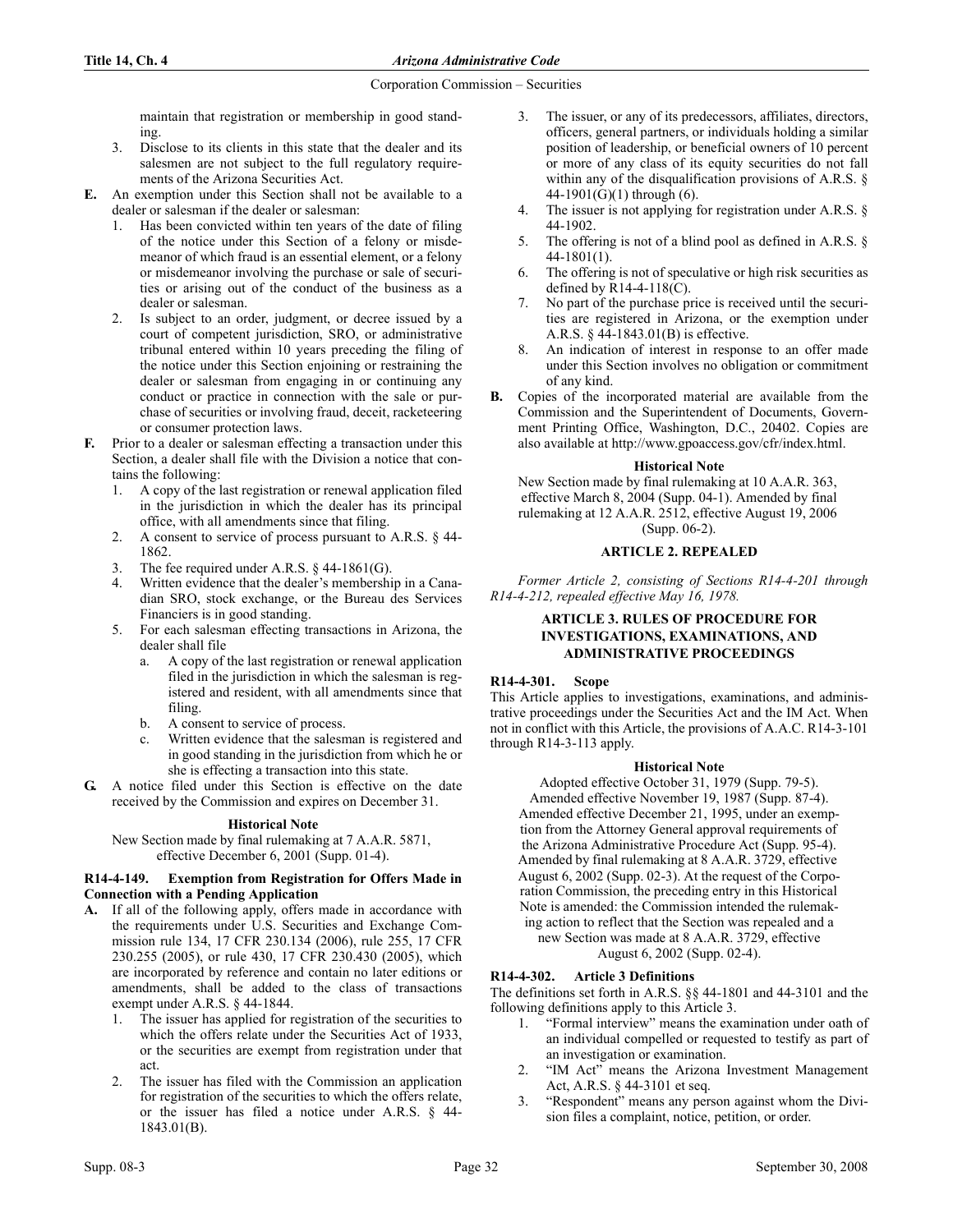4. "Securities Act" means the Securities Act of Arizona, A.R.S. § 44-1801 et seq.

## **Historical Note**

Adopted effective October 31, 1979 (Supp. 79-5). Amended effective November 19, 1987 (Supp. 87-4). Amended effective December 21, 1995, under an exemption from the Attorney General approval requirements of the Arizona Administrative Procedure Act (Supp. 95-4). Amended by final rulemaking at 8 A.A.R. 3729, effective August 6, 2002 (Supp. 02-3). At the request of the Corporation Commission, the preceding entry in this Historical Note is amended: the Commission intended the rulemaking action to reflect that the Section was repealed and a new Section was made at 8 A.A.R. 3729, effective August 6, 2002 (Supp. 02-4).

# R14-4-303. Service

- A. Documents required to be served in an administrative proceeding. All pleadings, motions, appearances, orders, and similar papers filed in the record shall be served upon the Division and each respondent to the administrative proceeding by the filing party. Service shall be made by a person at least 18 years of age.
- B. Service on the Division. Service upon the Division may be made by mailing a copy to the Division addressed to the attorney of record for the Division or by delivering a copy to the Division addressed to the attorney of record for the Division.
- C. Service on a respondent represented by an attorney. Whenever service is required or permitted to be made upon a respondent represented by an attorney, the service shall be made by mailing a copy to the last known business or mailing address of the attorney or by any method authorized under subsections (D) and  $(E)$ .
- D. Service upon individuals. Service upon an individual may be made by any of the following:
	- 1. By personal service.
	- 2. By leaving a copy at the individual's dwelling, or usual place of abode, with an individual of suitable age and discretion residing therein.
	- 3. By leaving a copy at the individual's usual place of business or employment with an employee, express or implied agent, supervisor, owner, officer, partner, or other similar individual of suitable age and discretion.
	- 4. By leaving a copy with an agent authorized by express or implied appointment or by law to receive service of process for the individual upon whom service is being made.
	- 5. By mailing a copy to the last known dwelling, usual place of abode, business address, or mailing address. Subpoenas, notices, and temporary cease-and-desist orders served by mail shall be sent, return receipt requested, by certified mail, express mail, registered mail, or commercial courier or delivery service. The signed return receipt shall constitute proof of service, but shall not be the exclusive method of proving service.
- E. Service upon a corporation or other entity. Service upon a corporation, partnership, trust, limited liability company, association, sole proprietorship, or any other entity, may be made by any of the following:
	- 1. By leaving a copy with an employee, of suitable age and discretion, at any place of business of the corporation, partnership, trust, limited liability company, association, sole proprietorship, or other entity.
	- 2. By leaving a copy with any officer or director of a corporation, managing or general partner of a partnership, trustee of a trust, member of a member-managed limited liability company or manager of a manager-managed lim-

ited liability company, or any representative of an association or other entity.

- 3. By leaving a copy with any agent authorized by express or implied appointment or by law to receive service of process for the entity upon whom service is being made.
- 4. By mailing a copy to the last known business or mailing address. Subpoenas, notices, and temporary cease-anddesist orders served by mail shall be sent, return receipt requested, by certified mail, express mail, registered mail, or commercial courier or delivery service. The signed return receipt shall constitute proof of service, but shall not be the exclusive method of proving service.
- F. Service in a foreign country. When serving a subpoena, notice, or temporary cease-and-desist order in a foreign country, service shall be by any internationally agreed means. If service is not accomplished within 120 calendar days from the date service was undertaken under the internationally agreed means or if no internationally agreed means of service has been established or the international agreement does not prohibit the use of other means of service, then service of any document may be made by any of the following:
	- 1. In the manner prescribed by the law of the foreign country for service in that country in an action in any of its courts of general jurisdiction.
	- 2. As directed by the foreign authority in response to a letter of request.
	- By any of the following if not prohibited by the law of the foreign country:
		- a. Any method of service authorized by subsections (D) or (E).
		- b. Diplomatic or consular officers when authorized by the United States Department of State.
		- By any other lawful method that is reasonably calculated to give notice as directed by the Commission.
- G. When service is complete. Service by mail is complete upon mailing. All other service is complete upon delivery.
- H. Service by Publication.
	- 1. The Division may serve a person by publication under either of the following circumstances:
		- a. The Division does not know the current address or residence of a person to be served.
		- The person has avoided service and service by publication is the best means practicable under the circumstances for providing notice of the administrative proceedings.
	- 2. Service by publication shall be made as follows:
		- a. The Division shall publish a statement regarding the administrative proceedings at least once a week for four successive weeks in a newspaper published in Maricopa county. If the person's last known residence or place of business was in a different county in Arizona or another state, the Division shall also simultaneously publish the statement in a newspaper published in the different county. If no newspaper is published in the person's last known county of residence or place of business, then the publications shall be made in a newspaper published in an adjoining county.
		- b. The published statement shall include the following information:
			- The name of the person.
			- ii. The statutes or rules that the Division alleges the person has violated or is violating.
			- iii. The location and the manner in which the person may obtain a copy of the notice or temporary cease-and-desist order being served.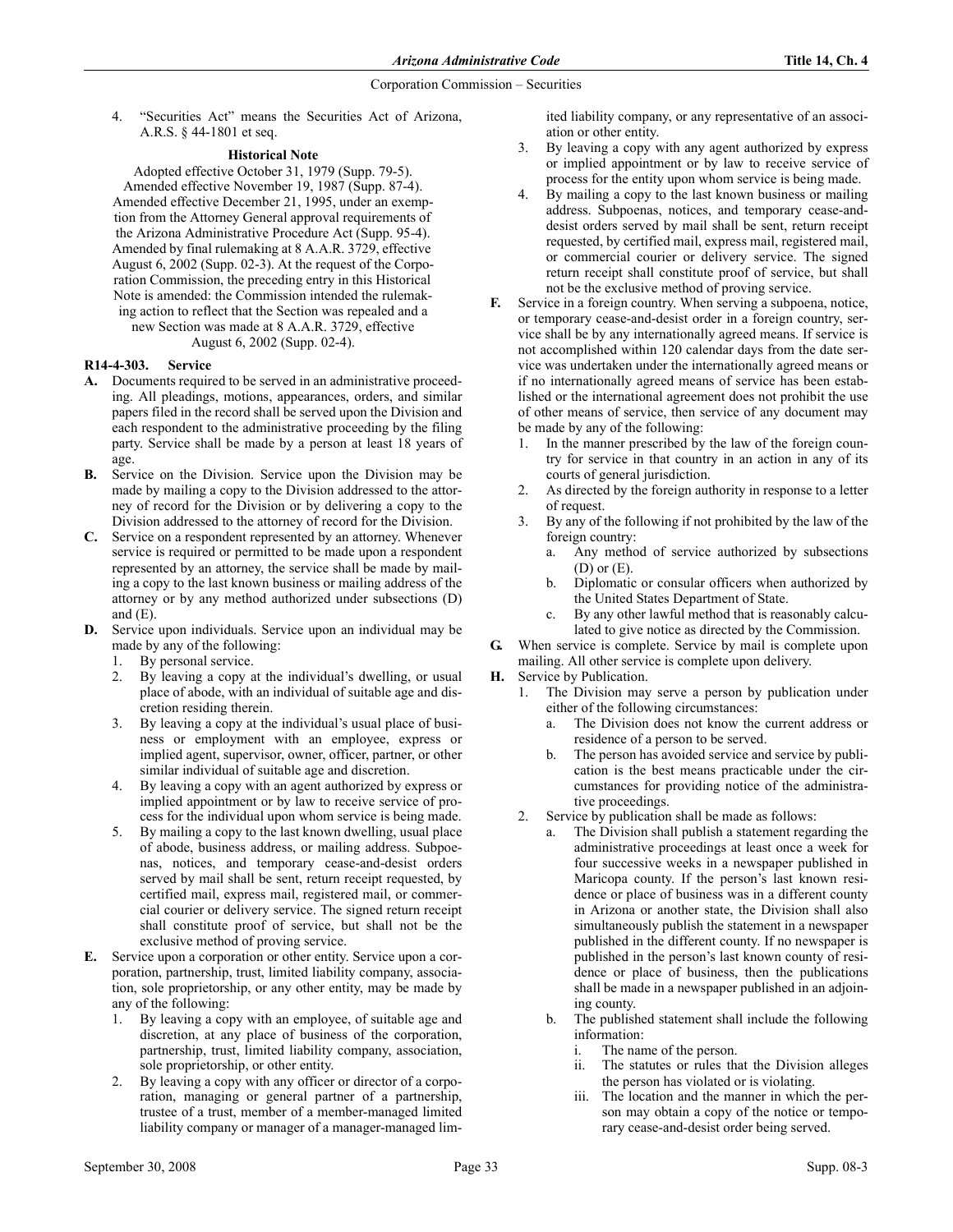- iv. The requirement and deadline for filing a request for hearing and the ability of the Commission to enter a default order if the person fails to timely request a hearing.
- 3. The service shall be complete 30 days after the first publication.

# **Historical Note**

Adopted effective October 31, 1979 (Supp. 79-5). Amended effective December 21, 1995, under an exemption from the Attorney General approval requirements of the Arizona Administrative Procedure Act (Supp. 95-4). Section repealed; new Section made by final rulemaking at 8 A.A.R. 3729, effective August 6, 2002 (Supp. 02-3). At the request of the Corporation Commission, the preceding entry in this Historical Note is amended: the Commission intended the rulemaking action to reflect that the Section was repealed and a new Section was made at 8 A.A.R. 3729, effective August 6, 2002 (Supp. 02-4).

#### R14-4-304. Rights of Witnesses; Formal Interview; Procedures

- A. Any person required or requested to appear as a witness at a formal interview may be represented by a lawyer. The lawyer's role during the formal interview shall be limited to the following activities:
	- 1. Giving legal advice to the witness before, during, and after the formal interview.
	- 2. Questioning the witness briefly at the conclusion of the formal interview for the purpose of clarifying any testimony the witness has given.
	- 3. Making summary notes during the formal interview solely for the use of the witness and the lawyer.
- B. Notwithstanding subsection (A), the following lawyers may not represent witnesses at a formal interview:
	- 1. Any lawyer who has represented another witness who has testified at a formal interview in the examination or investigation.
	- 2. Any lawyer who has represented another person who is a subject of the examination or investigation.
	- 3. Any lawyer who may be a material witness in the examination or investigation.
	- 4. Any lawyer who is a subject of the examination or investigation.
- C. The Director may permit a lawyer to represent a witness in those situations described in subsections  $(B)(1)$  through  $(B)(4)$ upon a showing that such representation should be permitted in the interest of justice and will not obstruct the examination or investigation. If a lawyer is not permitted to represent a witness under subsection (B), that lawyer's partners or associates of the lawyer's law firm are also precluded from representing the witness.
- D. All formal interviews may be recorded by the Division either mechanically or by a shorthand reporter employed by the Division. No other recording of the formal interview will be permitted, except summary note taking by the attendees.
- E. In addition to the persons identified in subsections (A), (C), and (D), the following individuals may attend a formal interview:
	- 1. Individuals employed by the Commission or the office of the attorney general.
	- 2. Members of law enforcement or other state, federal, or self-regulatory agencies authorized by the Division.
	- Translators authorized by the Division.
- F. The Division may exclude from a formal interview any person previously permitted to attend the formal interview, including a lawyer, whose conduct is dilatory, obstructionist, or contu-

macious. In addition, the members of the staff of the Division conducting the formal interview may report the conduct to the Director for appropriate action. The Director may thereupon take such further action as circumstances may warrant, including, but not limited to, exclusion from further participation in the examination or investigation.

- G. A person who has submitted documentary evidence or testimony in connection with a formal interview shall be entitled, upon written request, and upon proper identification, to inspect the witness' own testimony on a date to be set by the Director. The Director may delay the inspection of the record until the conclusion of the examination or investigation if the Director determines that earlier inspection may obstruct or delay the examination or investigation.
- H. In connection with an examination or investigation, the Director may delegate authority to members of the staff to administer oaths and affirmations, sign subpoenas, take evidence, and receive books, papers, contracts, agreements or other documents, records, or information, whether filed or kept in original or copied form or electronically stored or recorded.
- I. During a formal interview, a witness shall not knowingly make any untrue statements of material fact or omit to state any material facts necessary in order to make the statements made, in light of the circumstances under which they were made, not misleading.

## **Historical Note**

Adopted effective October 31, 1979 (Supp. 79-5). Amended subsections (A), (B) and (C) effective November 19, 1987 (Supp. 87-4). Amended effective December 21, 1995, under an exemption from the Attorney General approval requirements of the Arizona Administrative

Procedure Act (Supp. 95-4). Former Section R14-4-304 repealed; new Section R14-4-304 renumbered from R14-

4-305 and amended by final rulemaking at 8 A.A.R. 3729, effective August 6, 2002 (Supp. 02-3). At the request of the Corporation Commission, the preceding entry in this Historical Note is amended: the Commission intended the rulemaking action to reflect that the Section was repealed and a new Section was made at 8 A.A.R. 3729, effective August 6, 2002 (Supp. 02-4).

# R14-4-305. Answers

- A. Within 30 calendar days after the date of service of a notice of an opportunity for a hearing, a respondent who has requested a hearing shall file in the record and serve on the Division an answer to the notice.
- B. The answer shall contain the following:
	- 1. An admission or denial of each allegation in the notice.
	- 2. The original signature of the respondent or the respondent's attorney.
- C. A statement of a lack of sufficient knowledge or information shall be considered a denial of an allegation.
- D. An allegation not denied shall be considered admitted.
- E. When a respondent intends in good faith to deny only a part or a qualification of an allegation, the respondent shall specify that part or qualification of the allegation and shall admit the remainder.
- F. The respondent waives any affirmative defense not raised in the answer.
- G. The officer presiding over the hearing may grant relief from the requirements of this Section for good cause shown.
- H. The notice of an opportunity for a hearing shall state the requirements with which the person served must comply under this rule.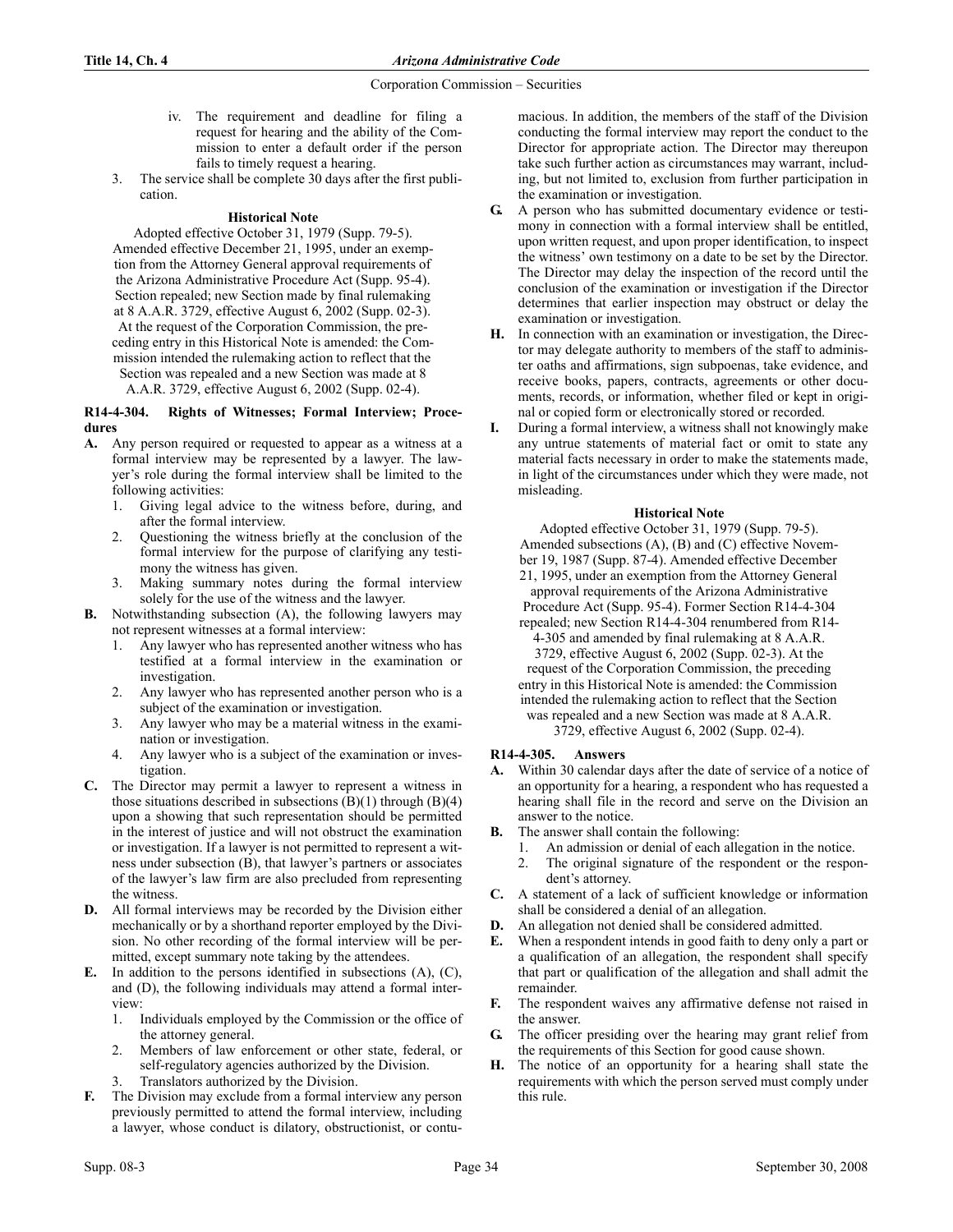# **Historical Note**

Adopted effective October 31, 1979 (Supp. 79-5). Amended effective December 21, 1995, under an exemption from the Attorney General approval requirements of the Arizona Administrative Procedure Act (Supp. 95-4). Former Section R14-4-305 renumbered to R14-4-304; new Section R14-4-305 made by final rulemaking at 8 A.A.R. 3729, effective August 6, 2002 (Supp. 02-3). At the request of the Corporation Commission, the preceding entry in this Historical Note is amended: the Commission intended the rulemaking action to reflect that the Section was repealed and a new Section was made at 8 A.A.R. 3729, effective August 6, 2002 (Supp. 02-4).

# R14-4-306. Notices Regarding Hearings

- A. The Commission may issue a notice of an opportunity for a hearing or a notice of a hearing to determine whether to issue a cease-and-desist order, order of rescission, restitution, or penalties, or other order authorized pursuant to the provisions of the Securities Act or the IM Act.
- B. A notice of an opportunity for a hearing and a notice of a hearing shall be served by any method permitted in R14-4-303. A notice of an opportunity for a hearing shall set forth that the respondent will be afforded a hearing upon request to docket control of the Commission if the request is made in writing within ten days after receipt of the notice by the respondent.
- C. When a respondent requests a hearing pursuant to a notice of an opportunity for a hearing in accordance with the provisions of this rule, the Commission shall set a date, time, and place for the hearing and shall forthwith notify the respondent. The date set for the hearing shall be within 60 days, but not earlier than 20 days, after the written request for hearing has been made, unless otherwise provided by law, stipulated by the parties, or ordered by the Commission.

## **Historical Note**

Adopted effective November 19, 1987 (Supp. 87-4). Amended effective February 7, 1992 (Supp. 92-1). Amended effective December 21, 1995, under an exemption from the Attorney General approval requirements of the Arizona Administrative Procedure Act (Supp. 95-4). Amended by final rulemaking at 8 A.A.R. 3729, effective August 6, 2002 (Supp. 02-3). At the request of the Corporation Commission, the preceding entry in this Historical Note is amended: the Commission intended the rulemaking action to reflect that the Section was repealed and a new Section was made at 8 A.A.R. 3729, effective August 6, 2002 (Supp. 02-4).

# R14-4-307. Temporary Orders

- A. When the Commission determines that the public welfare requires immediate action, the Commission may issue a temporary cease-and-desist order, which will be in effect for 180 days or until vacated, modified, or made permanent in accordance with this rule, whichever comes first. The Commission may delegate this authority to the Director.
- B. Temporary cease-and-desist orders shall be served pursuant to the provisions of R14-4-303.
- C. The temporary cease-and-desist order shall set forth that the respondent will be afforded a hearing upon request to docket control of the Commission if the request is filed in writing within 20 days of service of the temporary cease-and-desist order. If a request for a hearing is not filed within 20 days, the Commission may, by written findings of fact and conclusions of law, vacate, modify, or make permanent the temporary cease-and-desist order.
- D. When a respondent requests a hearing in accordance with the provisions of this rule, the Commission shall set a date, time,

and place for the hearing and shall forthwith notify the respondent. The date set for the hearing shall be within 30 days, but not earlier than ten days, after the written request for hearing has been filed, unless otherwise provided by law, stipulated by the parties, or ordered by the Commission. The Commission may, after such hearing, by written findings of fact and conclusions of law, vacate, modify, or make permanent the temporary cease-and-desist order.

E. The effective date stated in subsection (A) shall be tolled from the date a hearing is requested until a decision is entered, unless otherwise ordered by the Commission.

# **Historical Note**

Adopted effective November 19, 1987 (Supp. 87-4). Amended effective December 21, 1995, under an exemption from the Attorney General approval requirements of the Arizona Administrative Procedure Act (Supp. 95-4). Amended by final rulemaking at 8 A.A.R. 3729, effective August 6, 2002 (Supp. 02-3). At the request of the Corporation Commission, the preceding entry in this Historical Note is amended: the Commission intended the rulemaking action to reflect that the Section was repealed and a new Section was made at 8 A.A.R. 3729, effective August 6, 2002 (Supp. 02-4).

# R14-4-308. Rescission and Restitution

- A. When a person or persons have violated the Securities Act or the IM Act, or any rule or order of the Commission, the Commission may require the person or persons to make rescission and/or restitution as provided herein.
- B. If a rescission offer is ordered by the Commission,
	- 1. The respondent shall submit the following materials to the Division and, upon approval from the Director, distribute the materials to the purchasers:
		- a. A written offer to repurchase stating in reasonable detail the facts out of which liability arose and, in the event of a violation of A.R.S. §§ 44-1991, 44- 1992, or 44-3241, the correct, true, or omitted facts. An offer to repurchase the security shall include an offer of:
			- i. Cash equal to the fair market value of the consideration paid, determined as of the date such payment was originally paid by the buyer; together with
			- ii. Interest at a rate pursuant to A.R.S. § 44-1201 for the period from the date of the purchase payment to the date of repayment; less
			- iii. The amount of any principal, interest, or other distributions received on the security for the period from the date of purchase payment to the date of repayment.
		- b. The offer to repurchase shall be accompanied by a prospectus and other documents making full written disclosure about the financial and business condition of the issuer and the financial and business risks associated with the retention of the securities.
		- c. The offer to repurchase shall state that such offer may be accepted by the purchaser at any time within a specified period of not less than 30 days after the date of receipt thereof.
	- 2. The offer and any other materials required to be presented to the purchaser shall be made within a period specified by the Commission.
	- 3. Financial statements prepared in accordance with R14-4- 120, A.R.S. § 44-3159, or other documents relating to the business of the respondent as requested by the Director or the Commission, shall be provided to the Director. If a